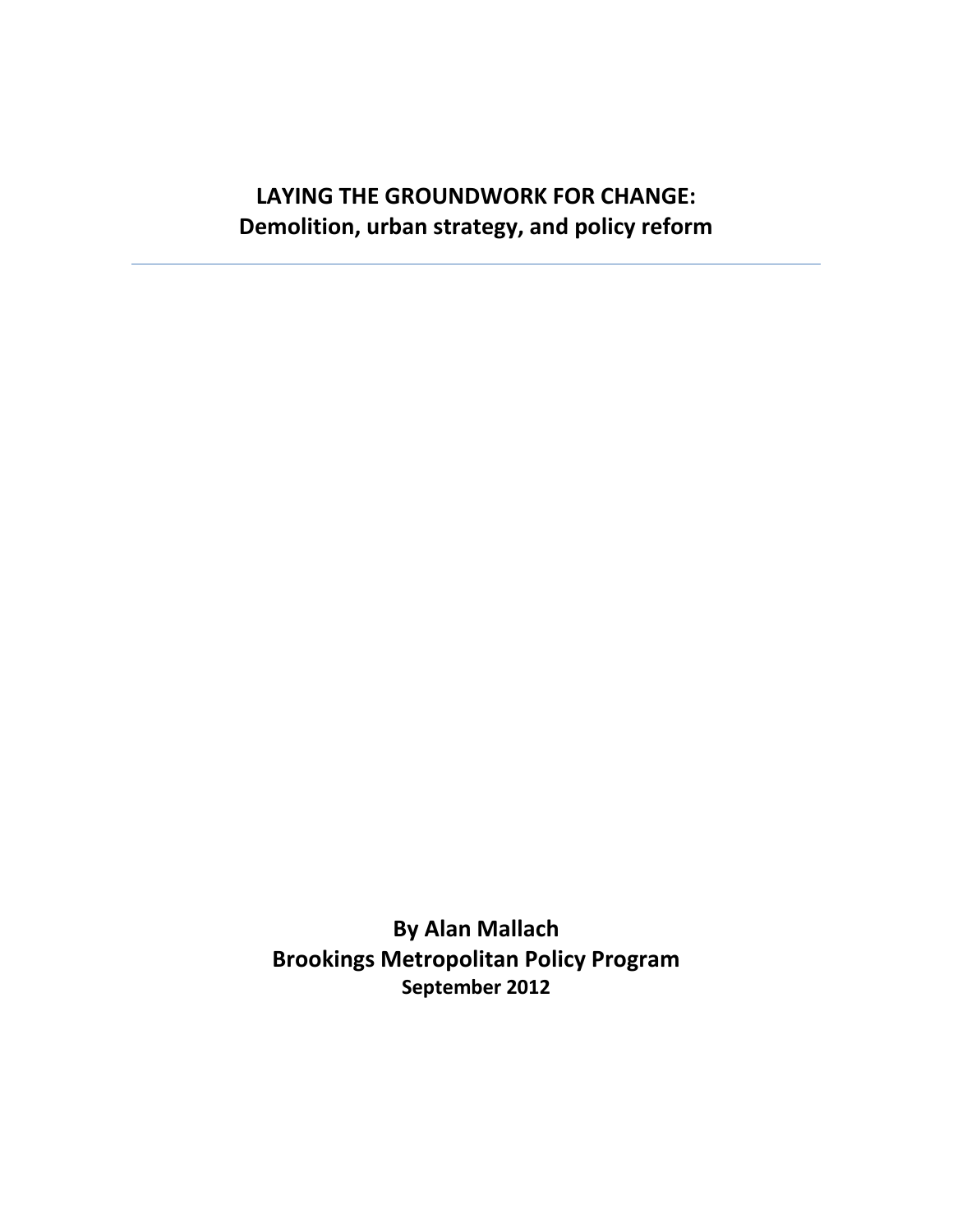#### **About the Author**

Alan Mallach is a non-resident senior fellow at the Metropolitan Policy Program of The Brookings Institution in Washington D.C. and a visiting scholar at the Federal Reserve Bank of Philadelphia. A city planner, writer and consultant on housing, land use, and urban affairs, he has been engaged as practitioner, advocate and scholar in the fields of housing, planning and community development for nearly forty years. During that period, he has made significant contributions in many areas, including the development of affordable and mixed income housing, community development, neighborhood revitalization and community schools. In recent years, he has devoted his attention to developing strategies for the revitalization of distressed older cities and inner-city neighborhoods with particular emphasis on issues of equity and social inclusion, and most recently on the neighborhood and property impacts of the burgeoning foreclosure crisis.

From 1990 to 1999 he was director of the Department of Housing and Development in Trenton, New Jersey, responsible for the city's housing, redevelopment, and economic development activities. Before taking that position, he was a planning and real estate consultant, engaged both in affordable housing development and in framing creative land use planning efforts on the local and regional level. He put together the first inclusionary housing development in New Jersey following the landmark Mount Laurel II decision, and has been closely identified with innovative strategies for developing affordable housing and mixed-income communities. Other positions he has held include executive director of the Atlantic County Improvement Authority, research director of the New Jersey County and Municipal Government Study Commission, and assistant dean of Livingston College at Rutgers University. From 1967 to 1971 he held various positions in the New Jersey Department of Community Affairs.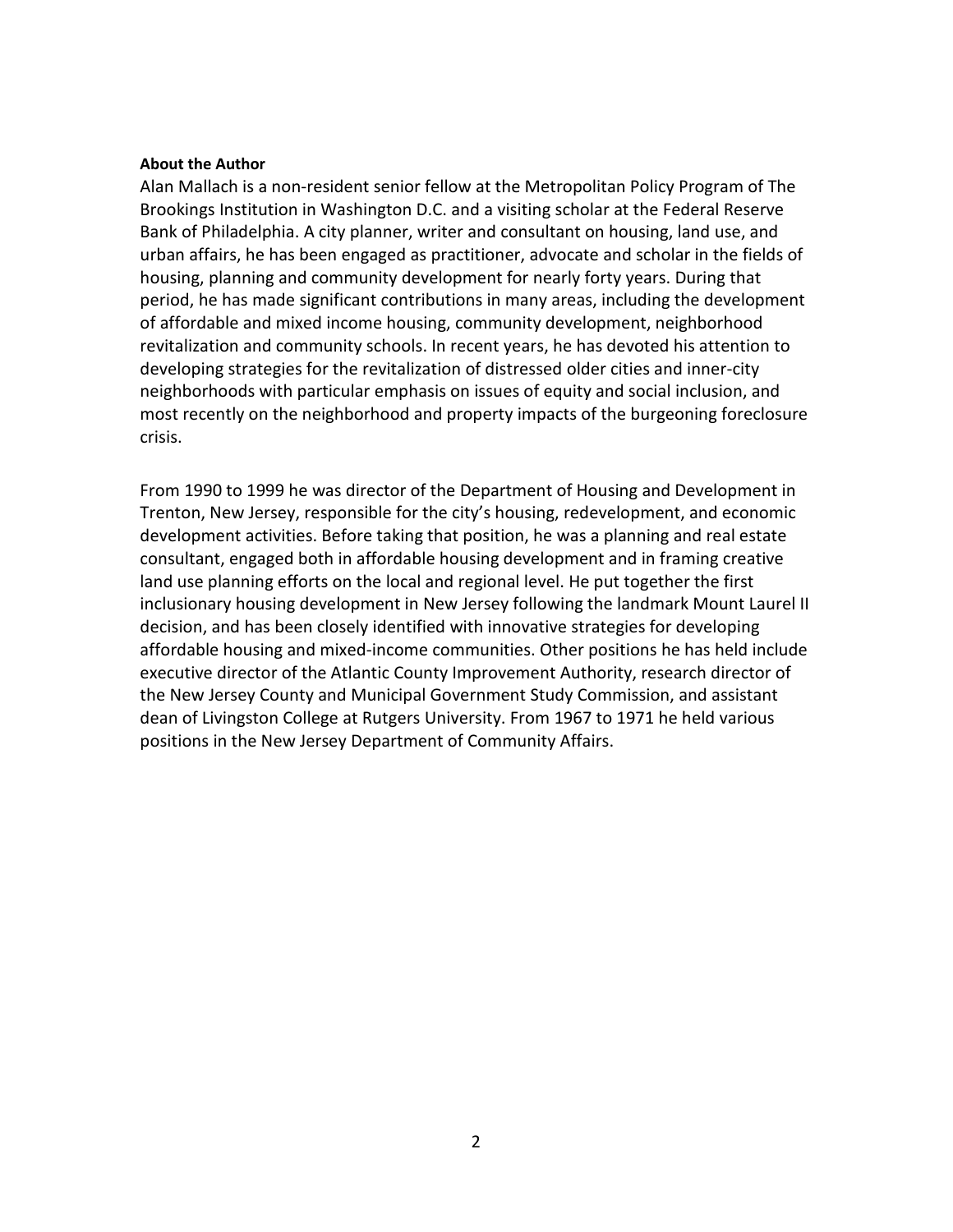#### **Executive Summary**

From 2000 to 2010, the total number of vacant housing units in the United States grew by over 4.5 million, an increase of 44 percent. Empty houses—along with abandoned industrial and commercial properties—are disproportionately concentrated in many older industrial cities, particularly those that have lost much of their population and job base over the past several decades.

Many of these structures will have to be demolished over the coming years. Some may be too far in disrepair to be restored to productive use; in other cases, the demand or the resources for rehabilitation may not exist. Many of these properties are health and safety hazards, blighting their surroundings and devaluing their neighbors' properties. Still others may need to be torn down in order to make way for new redevelopment important to their cities' future vitality. With limited funds available, localities must be strategic about demolishing structures that will most benefit their neighborhoods and residents.

This report describes the vacant property challenges facing many communities, how targeted demolition can help mitigate them, and the role cities, states, and the federal government should play in helping to fund local demolition strategies. It conveys three primary messages:

**1. Large-scale demolition, thoughtfully and responsibly carried out, is a necessary step in the process of rebuilding the nation's distressed older cities.** This need is driven by two factors: the macro issue of supply and demand, which has led to a vast oversupply of buildings in many cities, and the more micro issue of how vacant abandoned structures impact their blocks and neighborhoods.

• *The supply of buildings exceeds the demand.* Many of America's older industrial communities have a significant structural imbalance between housing supply and demand. While decades of demolition has significantly reduced these cities' housing inventory, the number of their vacant units has continued to grow: Currently, there are over 11,000 vacant lots in St. Louis, roughly 40,000 in Philadelphia, and nearly 68,000 "unimproved" vacant lots in Detroit. Market demand is not adequate in these cities to keep the supply of houses in productive use, a dynamic that is unlikely to change certainly in the near term—for several reasons.

First, economic weakness—not only in these cities but in most of their metropolitan areas—sets severe limits on the extent to which demand can be increased, even with the most determined marketing and revitalization efforts. Even if demand does rise, it will be at best a gradual, incremental process; in the meantime, hundreds if not thousands of additional buildings will be abandoned and deteriorate beyond repair. Second, a lack of demand keeps values too low to make rehabilitation economically feasible, with the costs of restoring a structure in many cases exceeding the value at which it can be sold. Most prospective buyers will not take on the difficult task of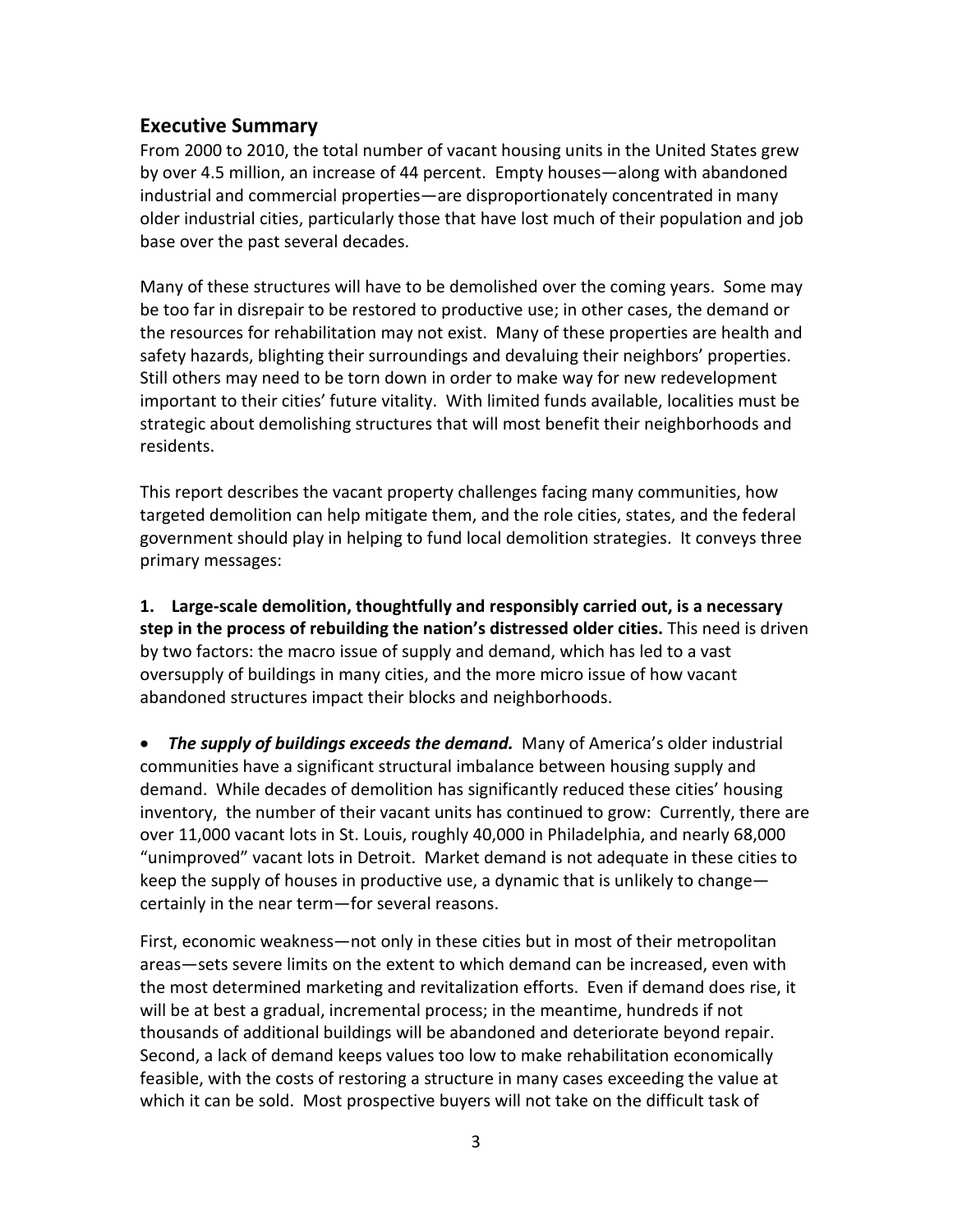restoring a vacant house under those circumstances. Finally, many cities simply have a large mismatch between the nature of their older housing stock and the preferences of the young singles and couples who are driving the greatest demand for city living.

• *Failure to demolish buildings imposes severe social and economic costs on urban neighborhoods.* The cost of maintaining vacant and abandoned buildings is high, which, when coupled with the loss of revenues associated with these properties, can lead to a significant fiscal drain on local government. A comprehensive analysis done by Econsult Corporation concluded that the annual cost to the city of Philadelphia to maintain its vacant properties was \$20 million, while the diminution of property values adds up to an aggregate loss of \$3.6 billion. Beyond these quantifiable effects, vacant properties undermine the vitality and quality of life of the city's neighborhoods, acting as a barrier to their revitalization, and as a disincentive for the regeneration of the city as a whole.

On the flip side, demolition—and the resulting empty lots—can significantly ease the impacts of vacancy and abandonment. Vacant lots are much easier and less expensive to maintain than vacant buildings, and pose far fewer dangers in terms of criminal activity and fire risk; moreover, they can be much more easily maintained by neighborhood residents and other volunteers. Vacant lots also lend themselves to inexpensive reuse options that do not exist for vacant buildings: They can be sold to adjacent homeowners for side lots, for example, or used for community gardens, play areas, or storm water management. Under most conditions a vacant lot has less of a blighting influence than a vacant building, is likely to result in less cost to the city and the adjacent owner, and, most importantly, can more readily be turned into an asset or at least a neutral factor—for a neighborhood in circumstances where resources and market conditions do not permit a structure's reuse.

**2. Demolition is a costly, complicated process.** Demolition is a complex process involving a variety of steps, activities, and regulatory requirements, each of which adds cost to the final outcome. Beyond simply tearing down buildings, the process includes choosing demolition contractors, obtaining needed permits, removing asbestos , taking out foundations, getting rid of materials, and clearing the site, among other activities. The cost to carry out these tasks—all of which are important to ensuring the demolition process is safe and legal—varies widely, however, both because of the character of the building stock and the effects of the provisions of state law. The same single family frame house that is typically demolished for \$7,500 or \$8,000 in Cleveland costs an average of \$19,000 to take down in Buffalo.

Regulations affecting demolition exist at all levels of government, and have usually been put in place for sound reasons. Regulations do impose added costs, however, which may outweigh their benefits. Federal regulations regarding asbestos removal—or rather the EPA's interpretation of those regulations—are estimated to add roughly 25 percent to the price tag of each single family house demolition in Cleveland, for example. In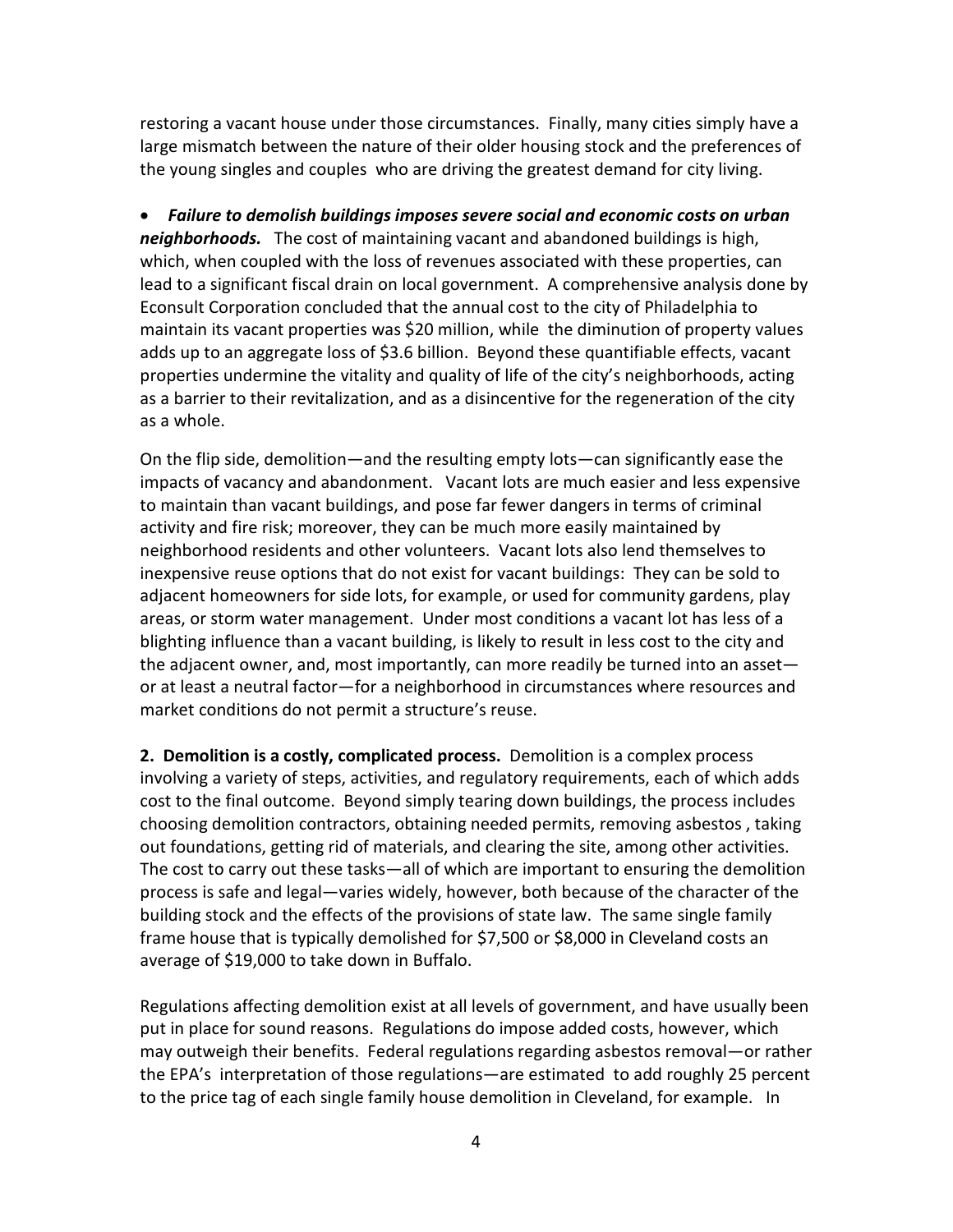states such as New York, multiple state regulations, including solid waste regulations, prevailing wage requirements, state-level asbestos laws, and state fees, can add far more to the cost of demolition. The critical question is whether the benefits of these regulations exceed the harm imposed on vulnerable urban communities by significantly reducing the number of properties that can be demolished with available funds.

**3. Strategic, cost-effective demolition is vital to stabilizing and revitalizing cities and their neighborhoods.** Given both the critical need for large-scale demolition in many older communities, the costs associated with it, and the limited resources available, policymakers and practitioners need to be strategic in their decisions about which buildings to demolish, and in what areas—while getting more creative about finding the resources needed to do so. Demolition activities, in short, must be part of a larger strategy to stabilize and revitalize neighborhoods and the city as a whole. **To this end, policy makers and practitioners should undertake the following 10 action steps**:

1. Cities carrying out large-scale demolition activity should adopt transparent and efficient procedures to evaluate which buildings should be targeted for demolition.

2. Cities should establish priority criteria for demolition, directing resources to those areas that contain features or ongoing activities that can leverage the value of targeted building removal.

3. Cities should create a process for making demolition decisions that engages a wide range of interests and viewpoints, both within and outside city government.

4. To the extent permitted by state law, cities should adopt efficient procedures to gain legal approval to demolish privately-owned buildings, and to take title to vacant buildings and vacant lots.

5. Local demolition programs should incorporate specific steps to prevent the resulting vacant lots from becoming blighting elements, and ensure that lots are used in ways that enhance neighborhood stability.

6. Cities should develop integrated neighborhood stabilization programs where demolition, rehabilitation, vacant lot reuse, and other activities are linked strategically into a comprehensive effort.

7. State governments should review state statutes and regulations affecting demolition, and modify or abolish those that impose unreasonable costs without commensurate public benefit.

8. To the extent feasible, cities should aggressively use state legal tools to recover the costs of demolition, and where necessary, advocate for stronger state laws to facilitate cost recovery.

9. States, local governments, and others concerned about the future of the nation's distressed cities and towns, should actively support enactment—appropriately amended—of H.R.4210, the Restore our Neighborhoods Act of 2012.

10. State governments should leverage federal and local funds with state resources to support demolition in conjunction with local stabilization and redevelopment strategies.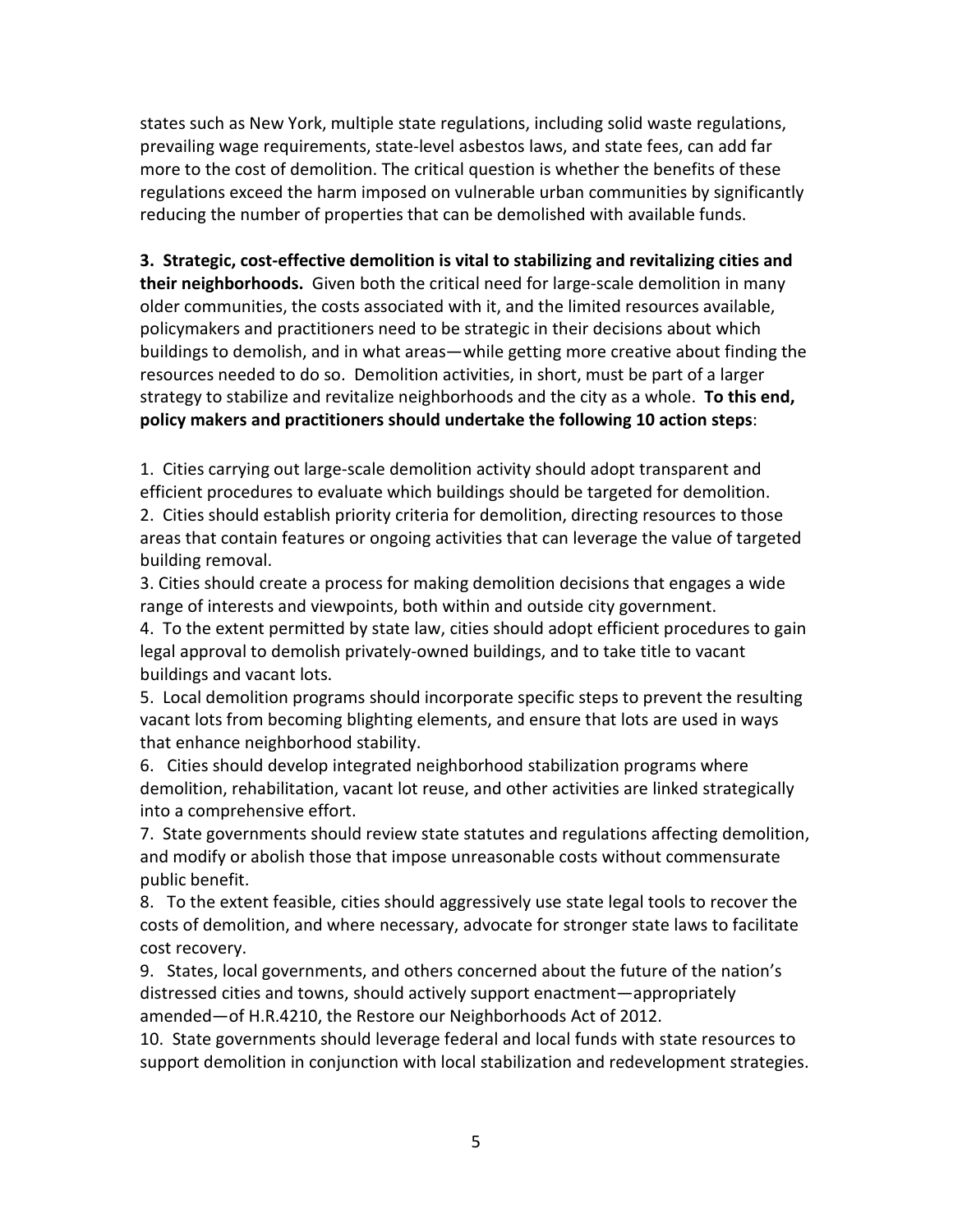## **I. INTRODUCTION**

According to the Census, the total number of vacant housing units in the United States grew by over 4.5 million from 2000 to 2010, an increase of 44 percent. While empty houses are everywhere, they are disproportionately found in many older industrial cities, particularly those that have lost much of their population and job base over the past several decades. Boarded houses, abandoned factories and apartment buildings, and vacant storefronts are a common part of the landscape in large cities like Detroit, Buffalo, and Philadelphia, and a host of smaller cities such as Flint, Gary, and Youngstown.

Many of these vacant buildings will have to be demolished over the coming years. Some may be too far in disrepair to be restored to productive use; in other cases, the demand or the resources for rehabilitation may not exist. Many of these properties are health and safety hazards, blighting their surroundings and devaluing their neighbors' properties. Still others may need to be torn down in order to make way for new redevelopment important to their cities' future vitality.

Not all empty buildings need to be demolished: Many can be productively reused, either for the same purpose as before or in new and different ways. At the same time, tearing down those that can't be reused might not be a high priority, at least in the short term. With limited funds available, localities must be strategic about targeting those demolitions that will most benefit their neighborhoods and residents. Demolition, in short, should not be an end in itself, but rather a step in the process of creating stronger, healthier communities.

The purpose of this paper is to look at demolition in the framework of larger community stabilization and revitalization strategies, and, within that context, to put forth recommendations for how to undertake demolition in the most cost-effective and productive fashion. The paper begins by discussing why demolition needs to be addressed, and provides order-of-magnitude estimates of the potential number of properties that may need to be demolished in some of the nation's most distressed communities. The second section looks at the cost of demolition, and how it is affected by local, state, and federal policies, practices, and regulations. The paper's final section examines both how to make demolition strategic and how to find the resources to pay for it, offering specific recommendations for federal, state, and local policy and action.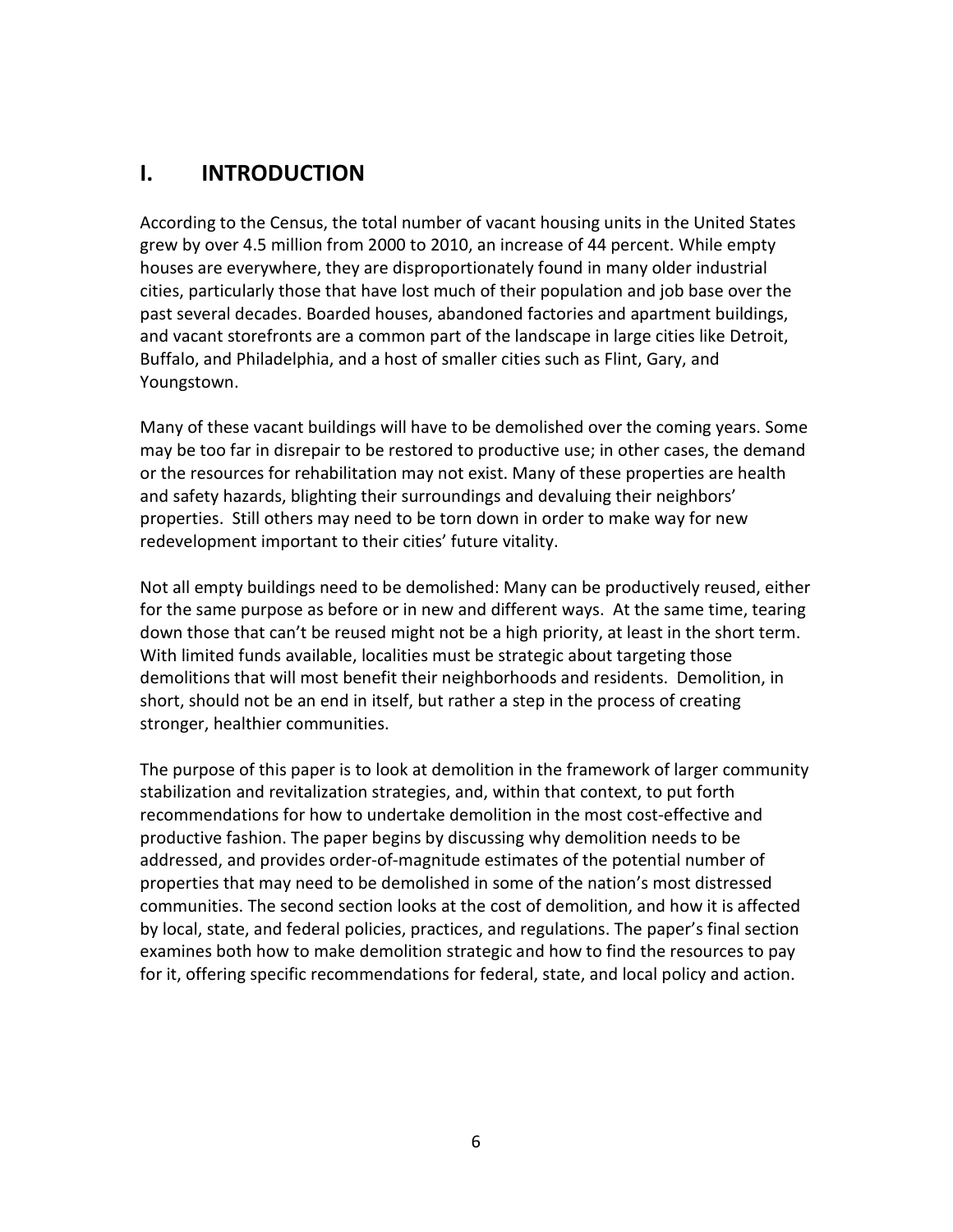## **II. THE CASE FOR DEMOLITION**

Demolishing a building that has stood for decades, perhaps over a hundred years, can be a difficult, even controversial, decision. This is compounded when buildings have historical value, either in themselves or as part of the neighborhood or district where they are located, or contain architectural features or craftsmanship that are rarely seen in new construction. However, large-scale demolition, thoughtfully and responsibly carried out, is a necessary step in the process of rebuilding the nation's distressed older cities.

The need for demolition is driven by two factors: the macro issue of supply and demand, which has led to a vast oversupply of buildings in many cities, and the more micro issue of how vacant and abandoned structures impact their blocks and neighborhoods.

### **A. The supply of buildings exceeds demand in older industrial cities**

A certain amount of demolition is a constant in any physical or economic setting, as buildings deteriorate or become obsolete, or are removed as a result of changes in market conditions or development pressures. In most economically strong areas, however, the volume of demolition is not great, and where it takes place, the cost is most often covered by developers or by homebuyers who tear down houses in order to build larger homes on the same lots. Conditions are very different in many of America's older cities, however, particularly those that have been losing large parts of their population and job base over the past five or six decades. In these communities, demolition is a response to a structural imbalance between supply and demand.

Older cities have been demolishing buildings in substantial numbers for many decades, whether for urban renewal in the 1950s and 1960s, or after a wave of abandonment began to hit in the late 1960s and 1970s. Since redevelopment has added relatively few new units to these cities' housing stock, the result has been to reduce the overall size of the stock. Still, even as houses have been torn down, the number of vacant structures has continued to grow. $1$ 

Table 1 compares the number of total and vacant housing units in six cities in 1990 and in 2010. Three of these cities (Detroit, Cleveland, and Youngstown) are among the most distressed of American cities, while the other three (Pittsburgh, St. Louis, and Baltimore) are showing some evidence of at least modest economic rebound. While demolition significantly reduced each city's housing inventory during this period, the continued decline in the number of households living in each city exceeded the reduction in the housing inventory. As a result, the number of their vacant units grew both as a percentage of the housing stock and in absolute numbers. At the same time, since the number of units removed through demolition was consistently far larger than the number added through new construction, the number of vacant lots has also increased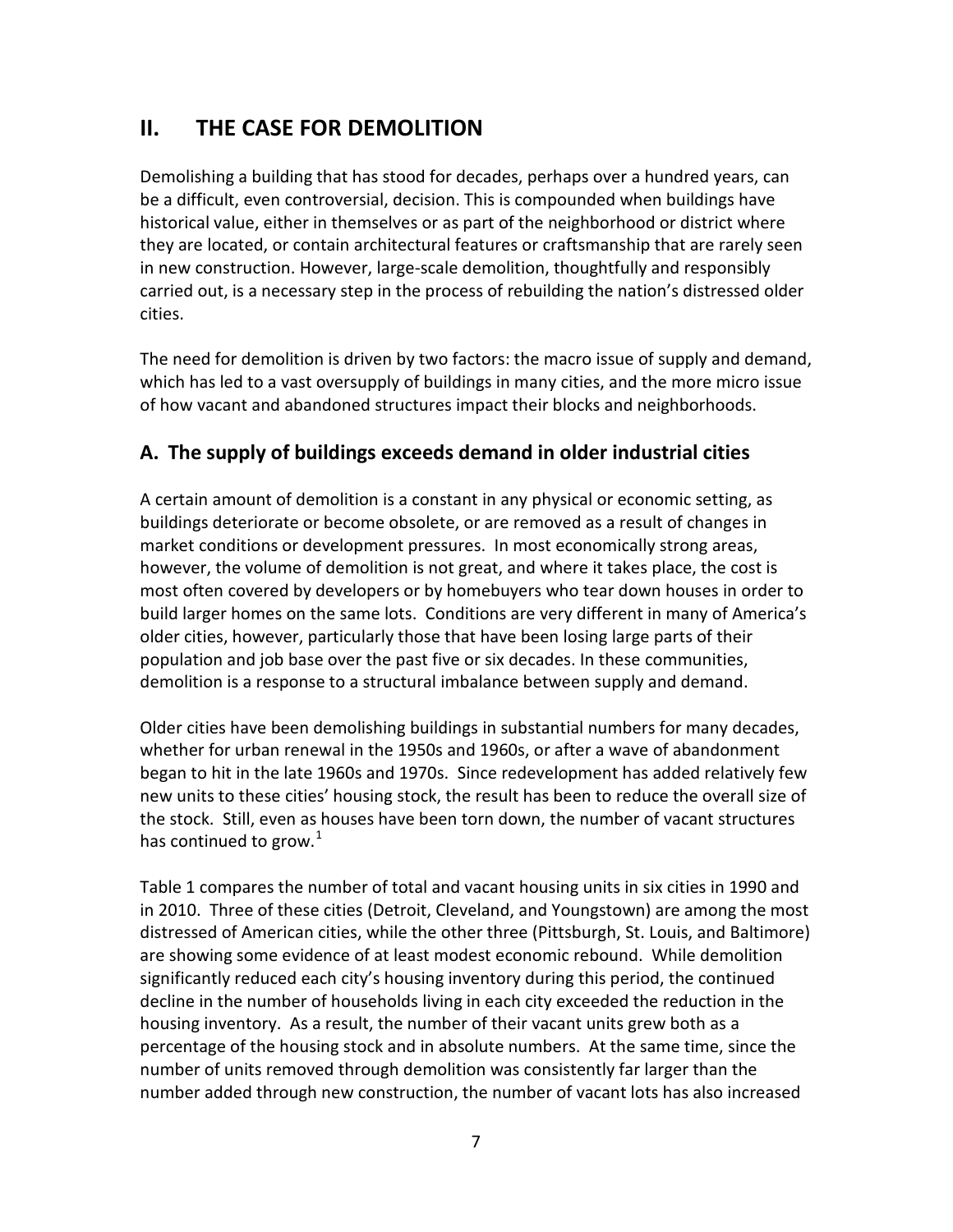in each. Currently, there are over 11,000 vacant lots in St. Louis, roughly 40,000 in Philadelphia, and nearly 68,000 "unimproved" vacant lots in Detroit.<sup>[2](#page-41-0)</sup>

| City             |                    | 1990    | 2000    | 2010    | % Change<br>1990-2000 | % Change<br>2000-2010 |
|------------------|--------------------|---------|---------|---------|-----------------------|-----------------------|
| <b>Detroit</b>   | <b>Total Units</b> | 410,017 | 375,096 | 349,170 | $-8.5%$               | $-6.9%$               |
|                  | Vacant             | 36,170  | 38,668  | 79,725  | $+ 6.9%$              | $+106.2%$             |
|                  | Units              |         |         |         |                       |                       |
|                  |                    |         |         |         |                       |                       |
|                  | % Vacant           | 8.8%    | 10.3%   | 22.8%   |                       |                       |
| <b>Cleveland</b> | <b>Total Units</b> | 224,311 | 215,856 | 207,536 | $-3.7%$               | $-3.9%$               |
|                  | Vacant             | 24,524  | 25,218  | 40,046  | $+2.8%$               | $+58.8%$              |
|                  | Units              |         |         |         |                       |                       |
|                  | % Vacant           | 10.9%   | 11.7%   | 19.3%   |                       |                       |
| Youngstown       | <b>Total Units</b> | 40,885  | 37,159  | 33,123  | $-9.1%$               | $-10.9%$              |
|                  | Vacant             | 3,763   | 4,982   | 6,289   | $+32.4%$              | $+26.2%$              |
|                  | Units              |         |         |         |                       |                       |
|                  | % Vacant           | 9.2%    | 13,4%   | 19.0%   |                       |                       |
| <b>St. Louis</b> | <b>Total Units</b> | 194,919 | 176,354 | 176,002 | $-9.5%$               | $-0.2%$               |
|                  | Vacant             | 29,988  | 29,278  | 33,945  | $-2.4%$               | $+15.9%$              |
|                  | Units              |         |         |         |                       |                       |
|                  | % Vacant           | 15.4%   | 16.6%   | 19.3%   |                       |                       |
| <b>Baltimore</b> | <b>Total Units</b> | 303,706 | 300,477 | 296,685 | $-1.1\%$              | $-1.3%$               |
|                  | Vacant             | 27,222  | 42,481  | 46,782  | $+56.1%$              | $+10.1%$              |
|                  | Units              |         |         |         |                       |                       |
|                  | % Vacant           | 9.0%    | 14.1%   | 15.8%   |                       |                       |
| Pittsburgh       | <b>Total Units</b> | 170,159 | 163,366 | 156,165 | 4.0%                  | $-4.4%$               |
|                  | Vacant             | 16,676  | 19,627  | 19,948  | $+17.7%$              | $+ 1.6%$              |
|                  | Units              |         |         |         |                       |                       |
|                  | % Vacant           | 9.8%    | 12.0%   | 12.8%   |                       |                       |

**TABLE 1. Change in Housing Inventory and Utilization in Six Cities, 1990–2010**

*Source: U.S. Census Bureau*

Market demand is not adequate in these cities to keep the supply of houses in productive use: While demolition has reduced the supply, demand has dropped even faster. This is not a new phenomenon, but represents a long-term trend. Between 1960 and 2000 Detroit removed 178,000 dwelling units or 32 percent of its 1960 housing stock, while the number of vacant houses and vacant lots steadily increased. In some cities, particularly Detroit and Cleveland, the increase in vacancies has only accelerated since 2000. This reflects the extent to which the mortgage crisis and the resulting foreclosure tsunami have increased the flow of properties into abandonment over and above that which would have resulted from long-term declines in demand.

Several reasons dictate that it is extremely unlikely—certainly in the near term—that this market dynamic will change to a point where it would be possible to reuse all or most of these abandoned units.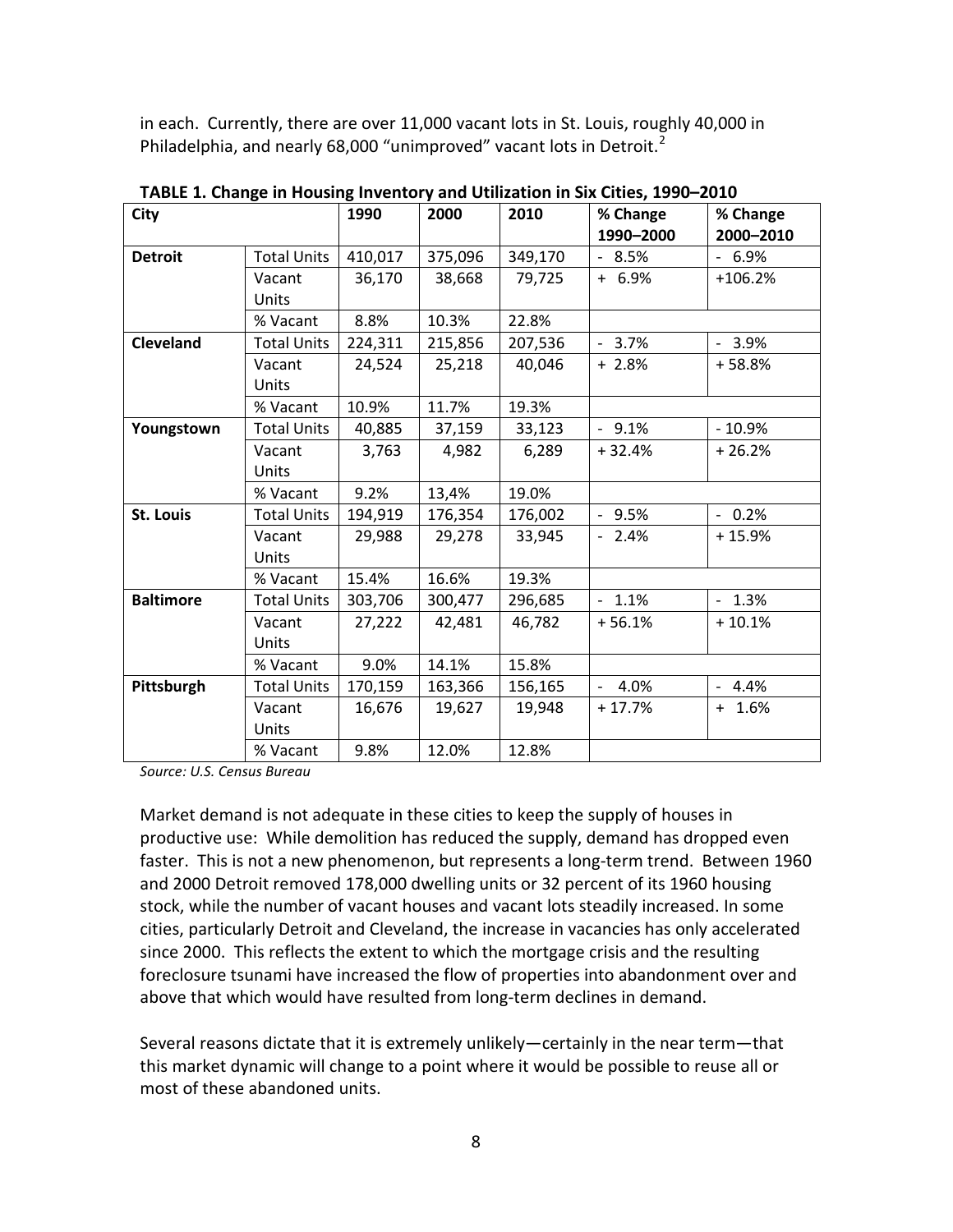First, economic weakness, not only in these cities but in most of their metropolitan areas, sets severe limits on the extent to which demand can be increased, even with the most determined marketing and revitalization efforts. The size of the pool of prospective buyers has been further reduced, and will be for the near future, by the economic downturn and by credit constraints on home buying.<sup>[3](#page-41-1)</sup>

Second, even if demand could be increased, it would be at best a gradual, incremental process, which would not show results for many years. In the meantime, before the city's supply and demand reached equilibrium, hundreds if not thousands of additional buildings will be abandoned and deteriorate beyond repair. Mothballing properties, or securing them to minimize deterioration and preserve the value of the asset for possible future reuse, is not a viable option for more than a handful of properties for any length of time, given the substantial costs involved, the lack of private market interest, and the severe constraints on public funds.<sup>[4](#page-41-2)</sup> Indeed, although widely discussed, mothballing has rarely been used except for buildings of particular historic or architectural significance.<sup>[5](#page-41-3)</sup>

Third, a lack of demand keeps values too low to make rehabilitation economically feasible. Once a house has sat vacant for any length of time, the cost of bringing it back to use becomes considerable, and can exceed the post-rehabilitation value of the house. A house in Cleveland that may cost \$80,000 or more to restore to sustainable occupancy may be worth only \$40,000 after restoration; the same house in Detroit may be worth only \$25,000. Most prospective buyers, even if they like the house and the area, will not take on the difficult task of restoring a vacant house under those circumstances, while few if any public funds are available to make up the difference.<sup>[6](#page-41-4)</sup>

Finally, many cities have a profound mismatch between the nature of their older housing stock and the preferences of those who make up the largest part of the demand for city living. Most vacant housing in older American cities is single family housing, typically detached homes in Midwestern cities like Cleveland and Detroit, or row houses in Baltimore or Philadelphia.<sup>[7](#page-41-5)</sup> The greatest demand for city living today, however, comes from young singles and couples usually looking for higher density mixed use environments; as a result, areas like Cleveland's Warehouse District and Washington Avenue in St. Louis are thriving, even as many other parts of those two cities continue to see widespread abandonment. In Detroit, demand has grown in downtown and in Midtown near the Detroit Medical Center, while once-stable neighborhoods to their north and west have seen the demand for beautiful 1920s brick houses plummet.<sup>[8](#page-41-6)</sup> While these cities may contain some artists and other "urban pioneers" who may restore a few architecturally or historically distinctive houses, their numbers are minute compared to the scale of the problem.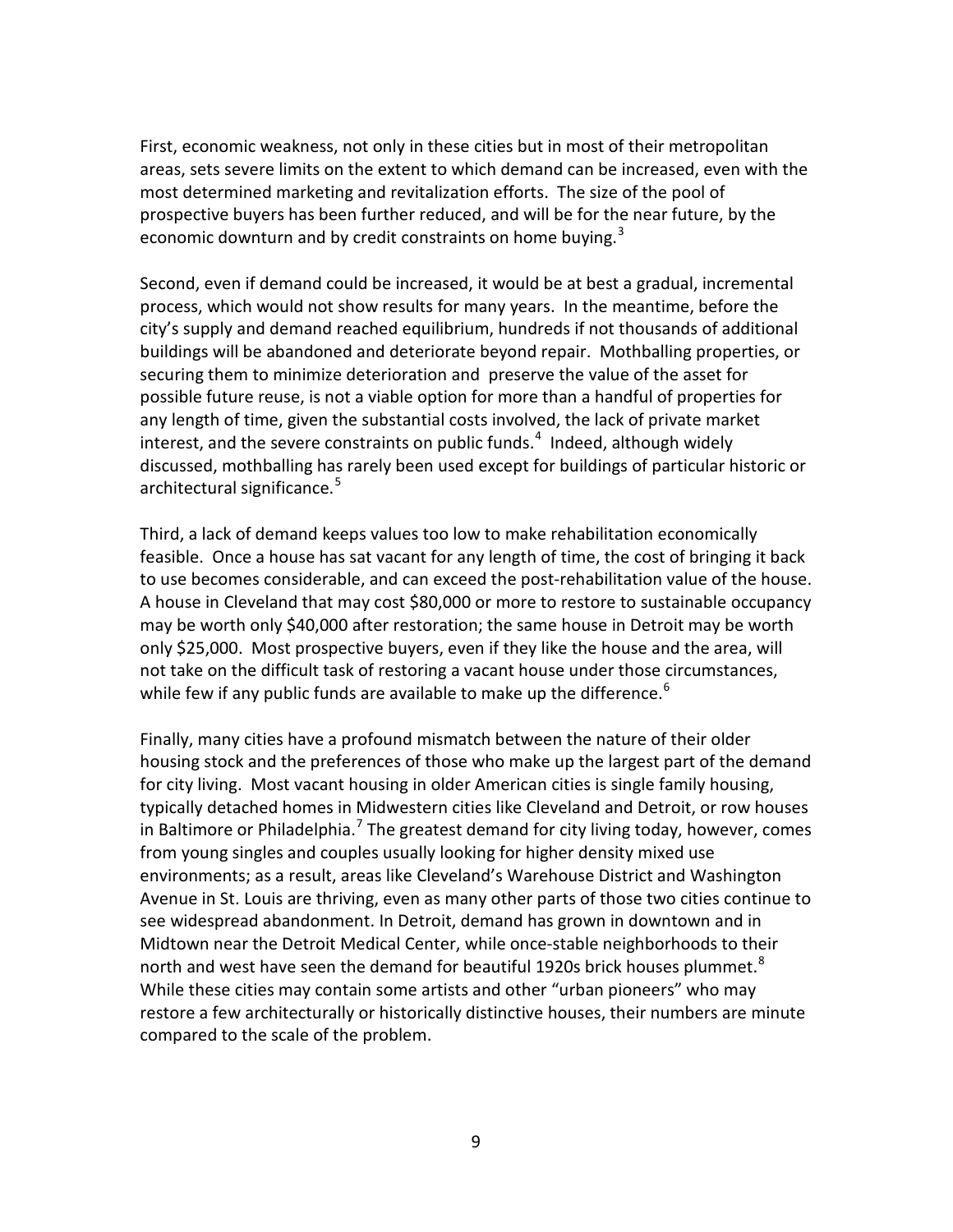#### **How Much Demolition May be Needed: The Ohio Example**

An examination of 2010 Census data provides an order-of-magnitude projection of the total volume of demolition that might be appropriate over the course of the next five years in a representative group of eight Ohio cities: Akron, Canton, Cincinnati, Cleveland, Columbus, Dayton, Toledo, and Youngstown.

The most relevant census indicator for units likely to be considered for demolition is 'other vacant'; that is, units that are neither being offered for sale or rent, held pending occupancy by buyers or tenants, or held for seasonal or occasional occupancy. While many of these units may be off the market for various reasons and are adequately maintained, this category includes those units that are legally or *de facto* abandoned. In inner-city areas, they are likely to make up a large part of the category. In addition, in some cities, notably Cleveland and Cincinnati, the number shown as being offered for sale or rent clearly exceeds the number that can potentially be absorbed by the market. A significant share of this 'excess offering' is also likely to be a candidate for demolition.<sup>[9](#page-42-0)</sup> Finally, the number of abandoned houses in these cities is growing: In each city, the number of 'other vacant' units grew significantly between 2000 and 2010.

To be conservative, this analysis assumes that half of each of these three categories—existing 'other vacant' units, excess offerings, and increase in 'other vacant' units based on the 2000- 2010 rate of increase—would be candidates for demolition. The results, shown in Table 2A, suggest that these eight cities could potentially remove nearly 50,000 units of housing over the next five years. The figure represents an average of 4.5 percent of the housing stock in these cities, but nearly 7 percent in Cleveland and over 8 percent in Dayton and Youngstown.

Table 2B converts this data into the number of separate buildings that are represented by this number of units, to which is added an adjustment to reflect the likelihood that a modest number of non-residential structures would also be part of the potential demolition pool during the same period.  $10$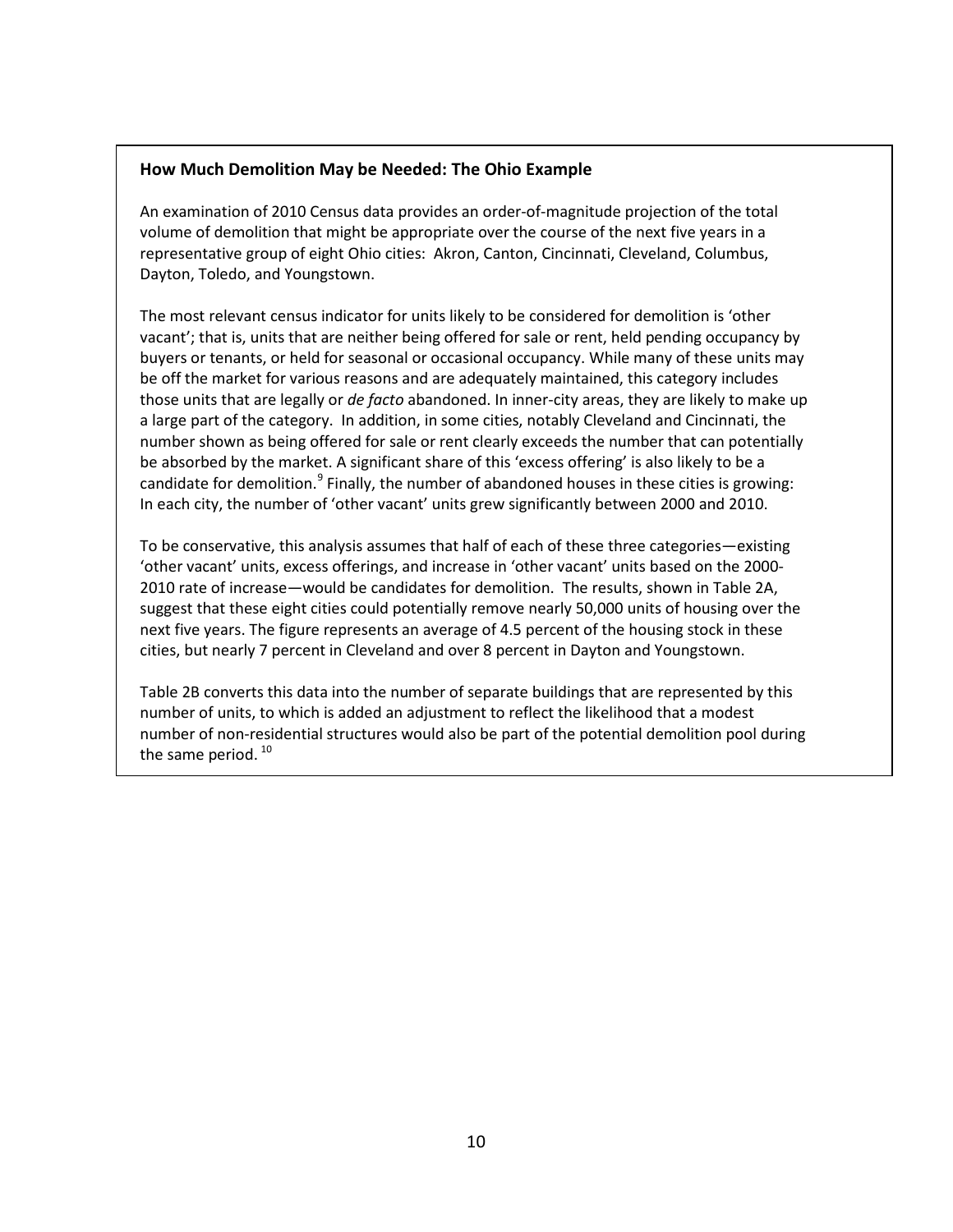| <b>City</b>      | A                  | B            | C               | D        | E            | F        | G                 | Н                    |
|------------------|--------------------|--------------|-----------------|----------|--------------|----------|-------------------|----------------------|
|                  | Other              | Increase In  | <b>Excess</b>   | 50% Of A | 25% Of B (2) | 50% Of C | <b>Potential</b>  | Percentage Of        |
|                  | <b>Vacant 2010</b> | Other Vacant | <b>Offering</b> |          |              |          | <b>Demolition</b> | <b>Total Housing</b> |
|                  |                    | 2000-2010    | 2010(1)         |          |              |          | $D + E + F$       | <b>Stock</b>         |
| Akron            | 5506               | 4447         | 0               | 2753     | 1113         |          | 3866              | 4.0%                 |
| <b>Canton</b>    | 2320               | 1894         | 0               | 1160     | 473          |          | 1633              | 4.7                  |
| Cincinnati       | 8615               | 4860         | 4156            | 4308     | 1215         | 2448     | 7971              | 4.9                  |
| <b>Cleveland</b> | 18,218             | 11,478       | 4896            | 9109     | 2870         | 2078     | 14,057            | 6.8                  |
| <b>Columbus</b>  | 12,174             | 8587         | 0               | 6087     | 2148         |          | 8235              | 2.2                  |
| Dayton           | 8134               | 5581         | 1329            | 4067     | 1395         | 665      | 6127              | 8.3                  |
| <b>Toledo</b>    | 7682               | 5162         | 0               | 3841     | 1290         |          | 5131              | 3.7                  |
| Youngstown       | 4067               | 3441         | 0               | 2484     | 860          |          | 2894              | 8.7                  |
|                  |                    |              |                 |          |              |          | 49,914            | 4.5%                 |

**Table 2A. Projected Housing Units in Five Year Demolition Pool by City for Ohio's "Big Eight" Cities**

*Source: U.S. Census Bureau*

 $1$  Number of units being offered for sale or rent in excess of 7.5% of total housing stock

 $2^2$ One-half of projected five year increase in number of "other vacant" units.

| Table 2B. Projected Five-Year Potential Demolitions by City |
|-------------------------------------------------------------|
|-------------------------------------------------------------|

| City            | <b>Residential Structures</b><br><b>Suitable For Demolition</b> | <b>Non-Residential</b><br><b>Structures Suitable</b> | <b>Total</b> |
|-----------------|-----------------------------------------------------------------|------------------------------------------------------|--------------|
|                 |                                                                 | <b>For Demolition</b>                                |              |
| Akron           | 3398                                                            | 170                                                  | 3568         |
| Canton          | 1445                                                            | 72                                                   | 1517         |
| Cincinnati      | 6050                                                            | 303                                                  | 6353         |
| Cleveland       | 11,485                                                          | 574                                                  | 12,059       |
| <b>Columbus</b> | 6753                                                            | 338                                                  | 7091         |
| Dayton          | 5263                                                            | 263                                                  | 5526         |
| <b>Toledo</b>   | 4484                                                            | 224                                                  | 4708         |
| Youngstown      | 2665                                                            | 133                                                  | 2798         |
|                 | 41,453                                                          | 2077                                                 | 43,620       |

Note: These are conservative estimates**.** A recent analysis in Cleveland, using a different methodology and database, arrived at a five-year figure 10 percent higher . [11](#page-42-2)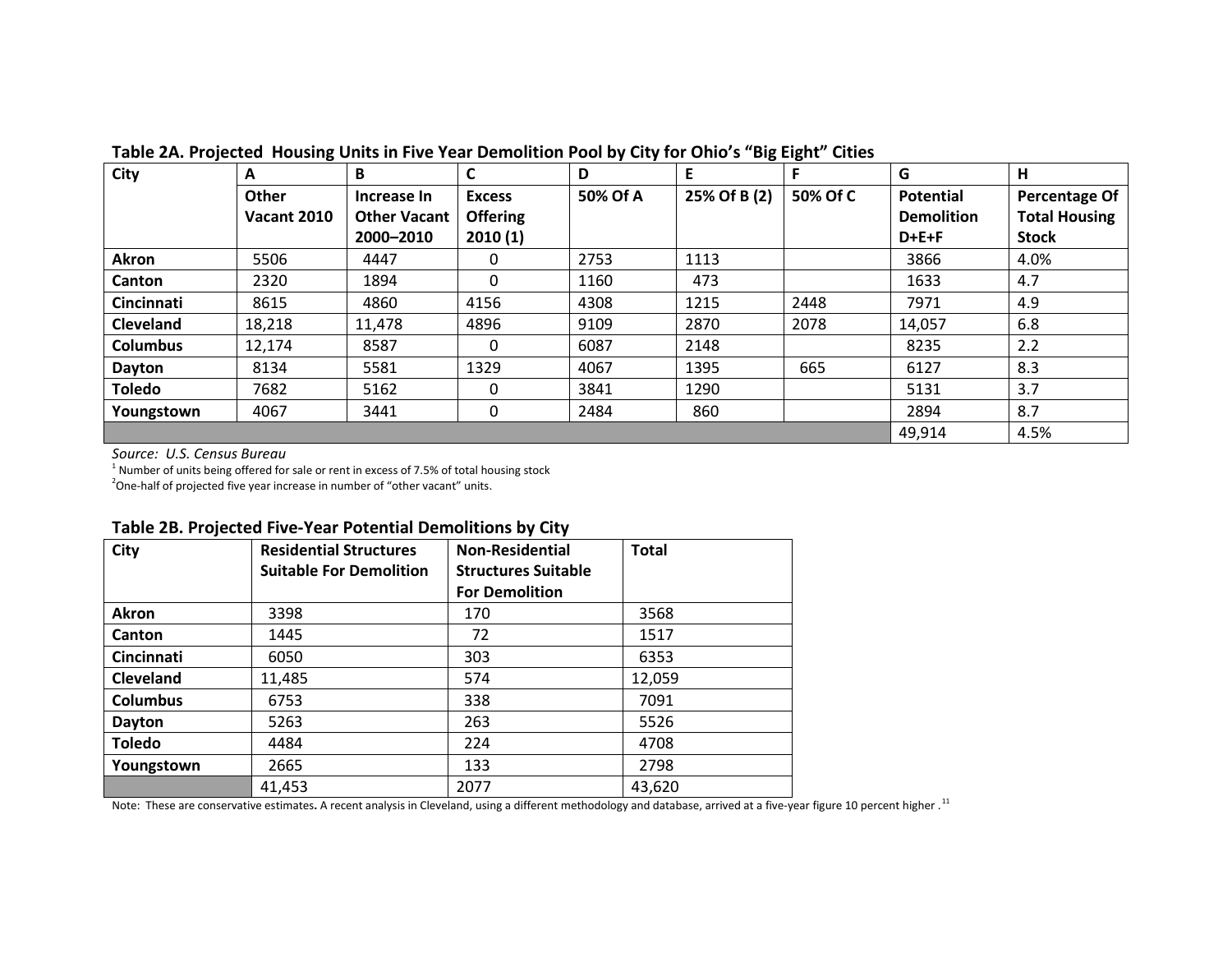## **B. Failure to demolish buildings imposes severe social and economic costs on urban neighborhoods**

As discussed above, the gross mismatch between housing supply and demand creates an overabundance of vacant, deteriorating structures in many older industrial cities. Left standing, these buildings can trigger a host of negative community impacts that carefully considered demolition can help mitigate.

#### *Abandoned buildings trigger major fiscal and quality of life impacts*

Vacant, abandoned buildings have a devastating effect on their surroundings, and the city as a whole. Their presence imposes both social and economic costs for communities and their residents, providing further justification for strategic demolition.

In the first place, the cost of maintaining vacant and abandoned buildings is high; when coupled with the loss of revenues associated with these properties, this leads to a significant fiscal drain on local government. Apgar and Duda have analyzed the costs to the city of Chicago when a property in foreclosure becomes vacant. Looking at a variety of scenarios and tracking in detail the actions that the city was required to take, they concluded that when such a property became vacant, and was not effectively secured and maintained by the owner or lender, the costs to the city could range from nearly \$5400 to over \$34,000 per property.<sup>12</sup> A comprehensive analysis done by Econsult Corporation concluded that the annual cost to the city of Philadelphia to maintain its vacant properties was \$20 million, including nearly \$6 million in additional police and fire costs.<sup>[13](#page-43-1)</sup> Chicago officials estimated that they spent about \$875,000 alone in 2010 just to board up 627 properties.<sup>14</sup> Buffalo, a much smaller city, spends \$300,000 per year on boarding.<sup>[15](#page-43-3)</sup>

Second, abandoned buildings also result in reduced municipal revenues, although one must be careful in linking all revenue losses to abandonment as such: The loss of property tax revenues from abandoned buildings is not the result of their being abandoned, but a corollary. Both stem from the poor market or other conditions that lead owners to abandon their properties rather than maintain them and pay their taxes. Abandoned buildings can contribute significantly to the loss in tax revenues from the diminution of adjacent property values, however. The Econsult study found that such diminution of property values resulted in a loss of \$3.6 billion in aggregate property value of single family homes alone in the city of Philadelphia. With the property tax rate in Philadelphia currently at 3.127 percent of market value, that translates into a loss of \$112.5 million in property tax revenues to the city and school district, or roughly 10 percent of total property tax collections.<sup>[16](#page-43-4)</sup> Additional research from Columbus, OH; Flint, MI; and elsewhere has found similar outcomes. $^{17}$  $^{17}$  $^{17}$ 

The above are for the most part quantifiable effects that can be measured in every city or neighborhood where vacant properties exist. They are transcended, however, by the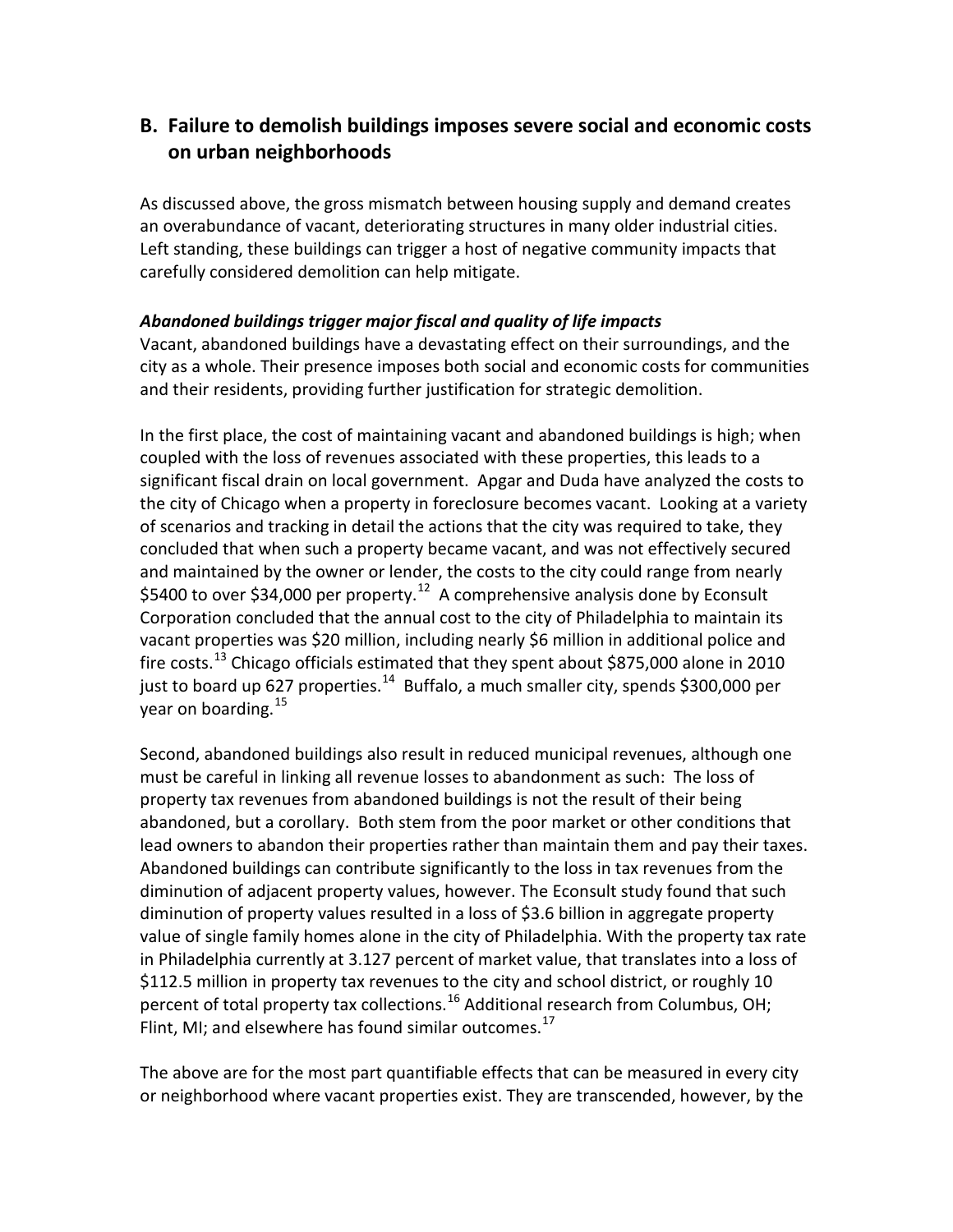intangible effects of the properties. Not only do vacant properties undermine the vitality and quality of life of the city's neighborhoods, but they act as a barrier to the revitalization of neighborhoods where market demand might actually exist were it not for the presence of abandoned properties, and as a disincentive for the regeneration of the city as a whole. In addition, their presence raises a powerful issue of social justice: Is it fair that lower-income households should see their modest wealth diminished, their personal security compromised, and their neighborhoods blighted, as a result of circumstances utterly outside their control? As summarized by the National Vacant Properties Campaign (now the Center for Community Progress), the cumulative effects of abandoned buildings on neighborhoods can be very destructive:

With abandoned buildings comes social fragmentation. Individuals who live in communities with an increasing number of vacant buildings begin to feel isolated, weakening the community as a whole. A large number of vacant buildings in a neighborhood symbolizes that no one cares, increasing the likelihood that property values will continue to decline and that further abandonment will set in. In the case of vacant properties, the problem is out in the open, for all to see.<sup>[18](#page-44-0)</sup>

Not surprisingly, then, abandoned buildings consistently rank at or near the top of neighborhood problems identified by residents of lower-income neighborhoods. As Frank Ford of Cleveland's Neighborhood Progress Inc. puts it, "they want them down or rehabbed, but they don't care which."<sup>[19](#page-44-1)</sup>

#### *Demolition can significantly ease the impacts of abandonment*

Where an abandoned, dilapidated house is rehabilitated and restored to productive use or demolished and replaced by a new house, the value that has been added is generally recognized and acknowledged. Where the house is torn down and replaced by a vacant lot, the change is not so clear. Before demolition can be justified in circumstances that are unlikely to lead to new development, a case must be made that having a vacant lot is preferable to a vacant structure.

While little or no empirical research exists that directly compares vacant lots and vacant buildings—as distinct from studies of the effect of vacant buildings, and the hypothetical benefits if they did not exist—there appear to be clear differences in favor of vacant lots. Vacant lots are much easier and less expensive to maintain than vacant buildings, and pose far fewer dangers in terms of criminal activity and fire risk. Moreover, vacant lots can be much more easily maintained by neighborhood residents and other volunteers. As the work of the Pennsylvania Horticultural Society in Philadelphia has shown, vacant lot stabilization, which is a modest and inexpensive treatment of a vacant lot with plantings and fencing, can all but eliminate dumping. A study by Susan Wachter of the University of Pennsylvania found that such simple treatments of vacant lots in Philadelphia's Kensington neighborhood increased the value of surrounding houses by as much as 30 percent, or by about \$12 million. She also noted large indirect effects, including additional investment on surrounding properties and in the community at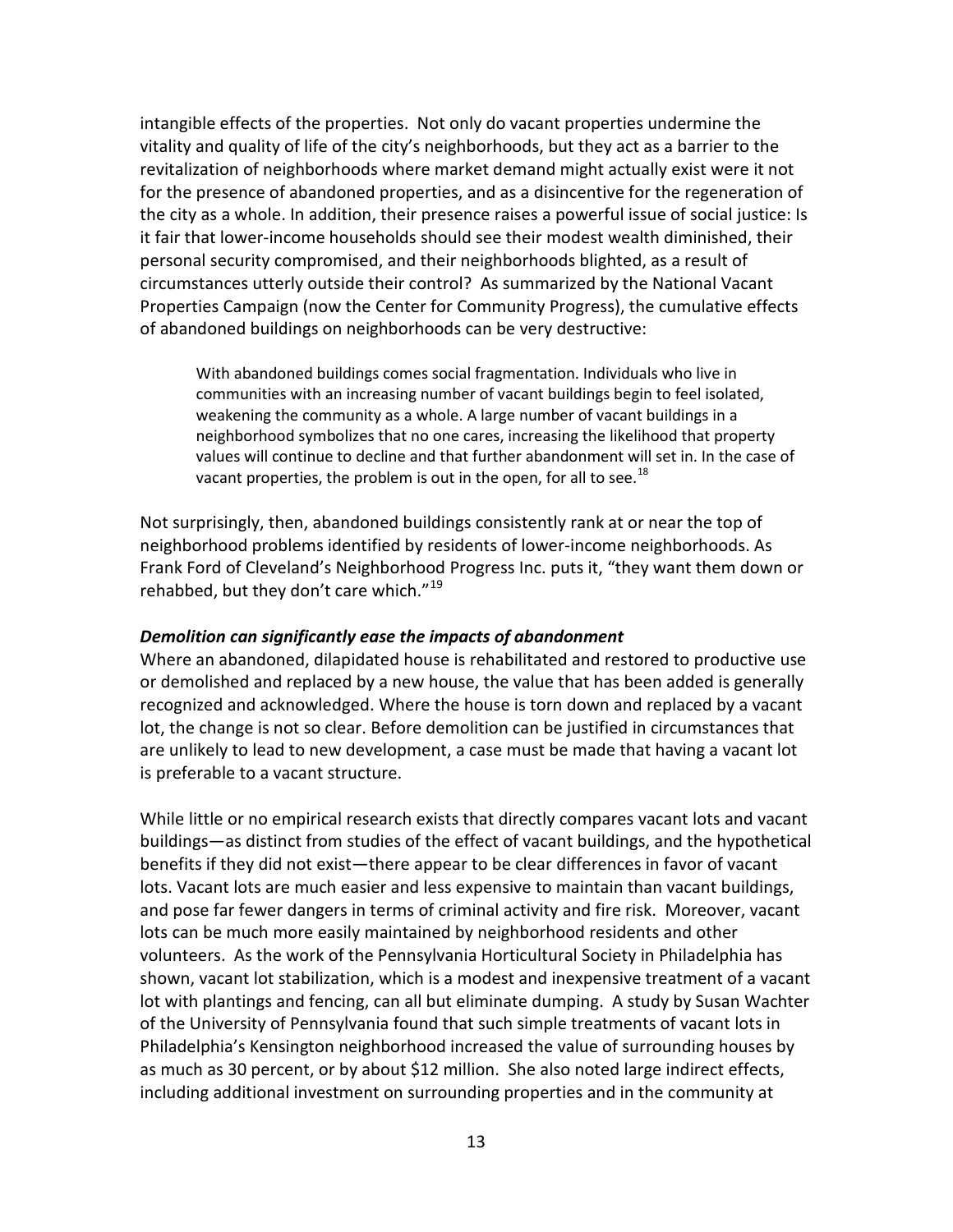large.<sup>[20](#page-45-0)</sup>

Another recent study, also from Philadelphia, also found positive relationships between lot greening programs and improved health and safety conditions for the residents of nearby areas.<sup>[21](#page-45-1)</sup>

#### Figure 1. Vacant lot stabilization in Philadelphia





Vacant lots lend themselves to inexpensive reuse options that do not exist for vacant buildings, which as a rule can only be reused through total rehabilitation. Vacant lots can be sold to adjacent homeowners for side lots, for example—an attractive option in tightly-built urban neighborhoods—or used for community gardens or play areas. The Lots of Green project, a community-based initiative in Youngstown, OH reclaimed 115 vacant lots in the Idora neighborhood, converting them into gardens, side lots, pocket parks, and a stormwater mitigation demonstration site, among other active and passive uses. According to the project managers, this work "dramatically changed" the Idora neighborhood over the course of 12 months.<sup>[22](#page-45-2)</sup>

A strong case can thus be made that under most conditions a vacant lot has less of a blighting influence than a vacant building, is likely to result in less cost to the city and the adjacent owner, and, most importantly, can more readily be turned into an asset or at least a neutral factor—for a neighborhood in circumstances where resources and market conditions do not permit a structure's reuse. Ensuring that this is done should be part of every city's demolition procedure.

Vacant lots are not, however, without their own maintenance requirements. While less demanding than vacant buildings, they need at a minimum periodic cleaning and mowing; in climates like that of New Orleans, far more rigorous maintenance may be needed to keep them from becoming overgrown.<sup>[23](#page-45-3)</sup> The sale of lots as side yards to adjacent home owners or the creation of community gardens can relieve the city of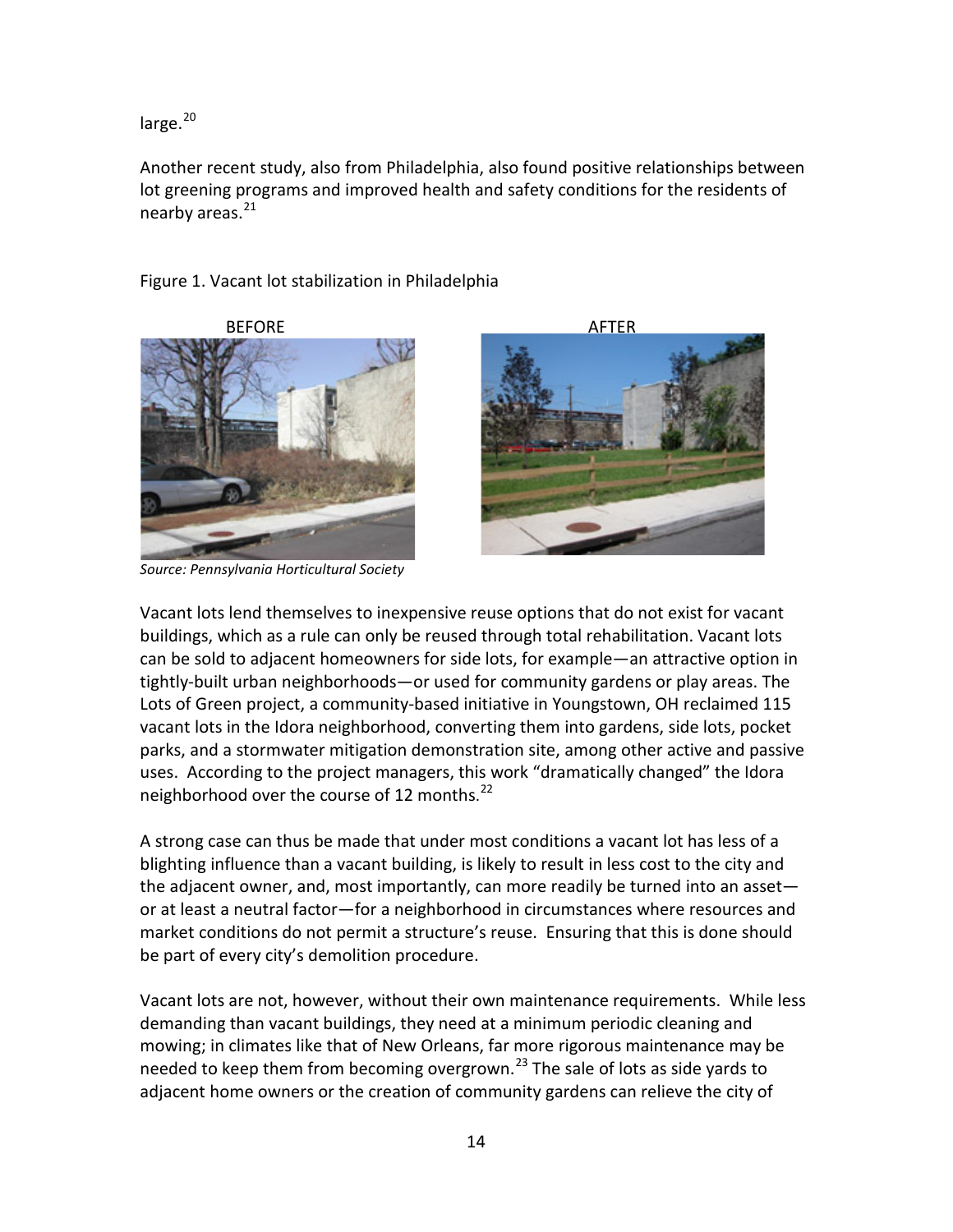some of this burden, as can enlisting the help of local nonprofits or other organizations. In Flint, MI, for example, the Genesee County Land Bank's Clean and Green Program engages community groups to maintain vacant lots within their neighborhoods. Some residual maintenance obligation, however, is likely to always remain the responsibility of local government.

In short, large-scale demolition is a necessary element in any comprehensive strategy for the regeneration of cities and neighborhoods where the real estate market and the excess of supply over demand make it impossible to maintain or reuse the existing inventory of houses and other buildings. That said, demolition should not take place haphazardly. With resources so limited, demolition funds should be carefully used in conjunction with other revitalization strategies to maximize the benefit to the neighborhoods and the city as a whole.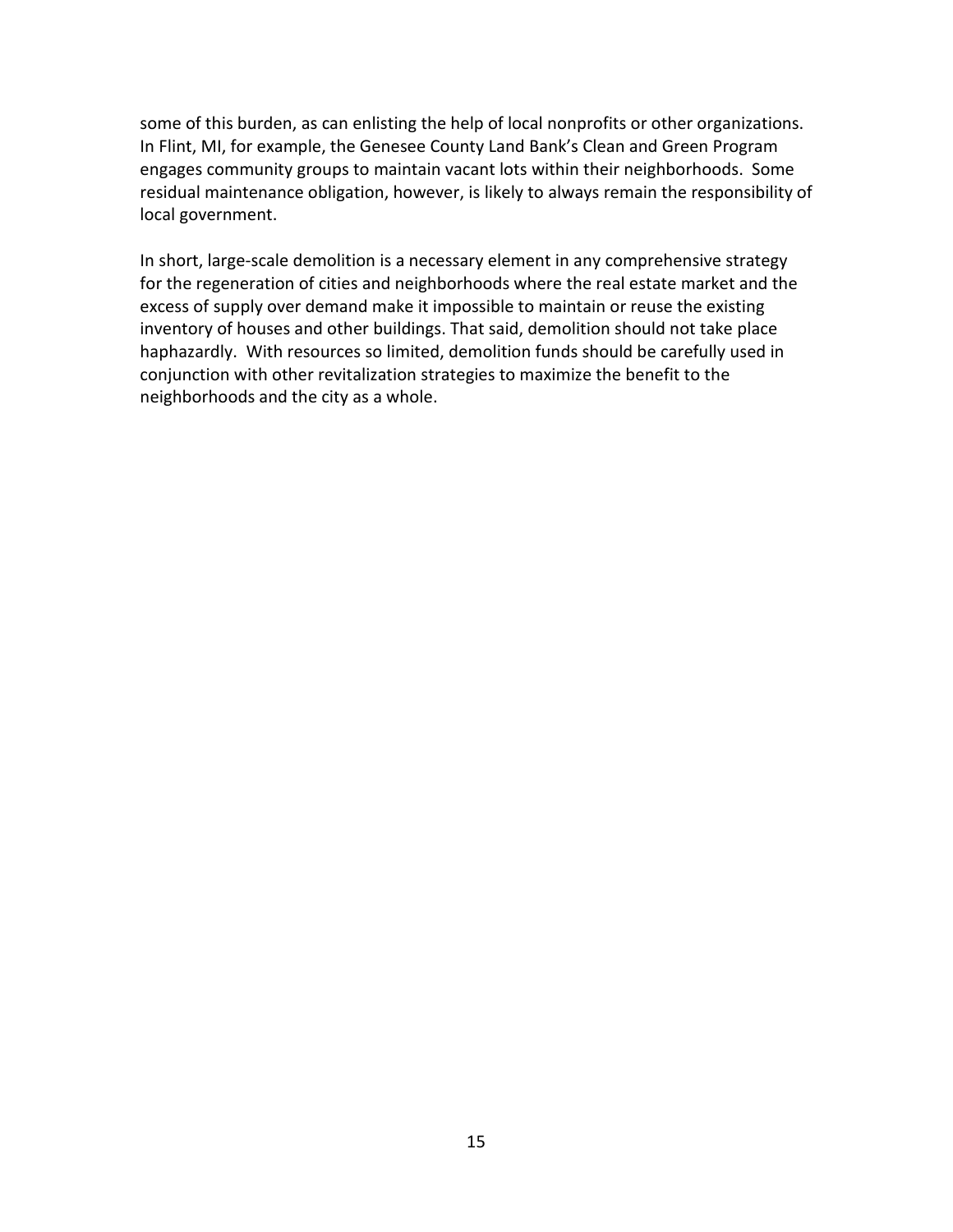## **III. THE COST OF DEMOLITION**

Demolition is more than simply knocking down buildings. It is, instead, a complex process involving a variety of steps, activities, and regulatory requirements, each of which adds cost to the final outcome. All of these steps are necessary, or at least desirable. While regulations affect the cost of demolition, they too exist for reasons that may be compelling. Any decision to change or eliminate a step or a regulation raises important policy issues.

## **A Demolition is a costly, complicated process**

Demolition, when carried out properly, leads to the removal of a building in a way that protects the health of neighbors and workers, that provides for proper disposition of the waste materials from the building, and that leaves the property ready for the most appropriate future reuse without blighting its surroundings. The elements that go into a demolition contract—and the responsible party for each—are shown in Table 3.

With the possible exception of the requirement for a separate asbestos survey, all of these steps are important. For example, before the late 1980s or mid-1990s, it was common practice to leave building foundations in place, dispose of the demolition debris by dumping it into the basement, and cover the mess with a few inches of fill. That practice—aside from potentially creating health and environmental hazards—led to increases in the subsequent cost of reusing sites far in excess of the initial savings obtained. Foundation removal may not always be necessary, however. Where the debris is carefully screened for environmental contamination and combustible materials, and where the continued presence of the foundation and those materials is compatible with the planned reuse of the site, it may be appropriate to leave foundations in place, with attendant cost savings. $^{24}$  $^{24}$  $^{24}$ 

The cost to carry out these tasks in compliance with local, state, and federal law varies widely, largely due to the character of the building stock and the specific provisions of state law. Typical costs for Cleveland, a city which runs an efficient demolition program in a state that does not appear to impose unreasonable burdens on the process, are shown in Table 4. These do not include the considerable soft costs that are incurred when demolishing privately-owned properties, including title research, notice, judicial or administrative hearings, and in some cases, judicial appeals.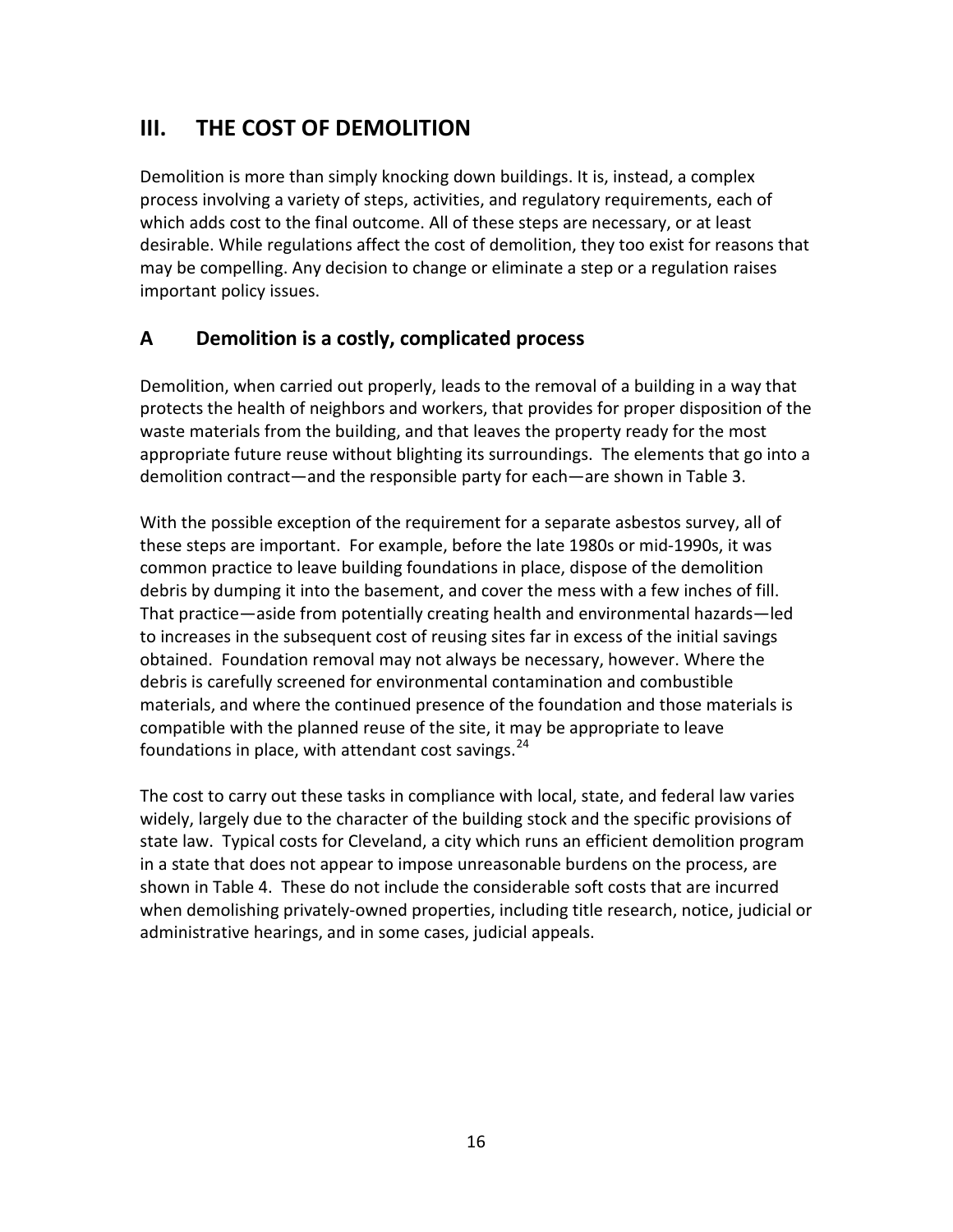| <b>Element</b>     | <b>Responsibility</b> |            |                           | <b>Description</b>                         |  |
|--------------------|-----------------------|------------|---------------------------|--------------------------------------------|--|
|                    | City                  | Consultant | Contractor                |                                            |  |
| <b>Bidding and</b> | X                     |            |                           | Preparation and distribution of bid        |  |
| contracting        |                       |            |                           | documents and specifications, selection    |  |
|                    |                       |            |                           | of firm and execution of contracts         |  |
| Obtain permits     |                       |            | $\mathsf{x}$              | Obtain required demolition permits, cut    |  |
|                    |                       |            |                           | and fill, street/sidewalk blocking         |  |
|                    |                       |            |                           | permits, fire hydrant (for wetting debris) |  |
|                    |                       |            |                           | permit and other approvals.                |  |
| Asbestos           |                       | X          |                           | Survey to determine presence and           |  |
| survey             |                       |            |                           | composition of asbestos in building        |  |
| Set-up             |                       |            | Χ                         | On-site preparation for demolition         |  |
| Removal of         |                       |            | X                         | Asbestos removal and disposal (may be      |  |
| asbestos           |                       |            |                           | done by separate contractor)               |  |
| Demolition         |                       |            | $\mathsf{x}$              | Demolition of structure(s) on the          |  |
|                    |                       |            |                           | property                                   |  |
| Removal of         |                       |            | $\sf X$                   | Depending on circumstances, materials      |  |
| materials          |                       |            |                           | may be taken to landfill, recycled, or     |  |
|                    |                       |            |                           | reused through deconstruction              |  |
| Removal of         |                       |            | $\mathsf{x}$              | Removal of below-grade foundations         |  |
| foundations        |                       |            |                           |                                            |  |
| Restoration of     |                       |            | $\boldsymbol{\mathsf{X}}$ | Where building shares a common wall        |  |
| party walls        |                       |            |                           | with another building, the wall must be    |  |
|                    |                       |            |                           | restored after demolition to prevent       |  |
|                    |                       |            |                           | damage to the adjacent building            |  |
| Site finishing     |                       |            | X                         | Filling of below-grade areas with clean    |  |
|                    |                       |            |                           | fill, grading, seeding and other           |  |
|                    |                       |            |                           | treatment of the site                      |  |
| Supervision,       | X                     |            |                           | Monitoring of work and ensuring            |  |
| indemnification    |                       |            |                           | contractor compliance with all legal and   |  |
| and complaint      |                       |            |                           | public health requirements                 |  |
| management         |                       |            |                           |                                            |  |

**Table 3. Elements of a Demolition Contract**

**Table 4. Typical Demolition Costs in Cleveland, OH**

| <b>Structure Type</b>                     | Cost              |
|-------------------------------------------|-------------------|
| Two story one to two family wood frame    | \$7000-\$9000     |
| structure with basement                   |                   |
| One story single family structure on slab | \$4000 or less    |
| Large house or small multifamily building | \$11,000-\$13,000 |
| (+4000 square feet) with basement and     |                   |
| detached garage                           |                   |

*Source: Personal communication from Ronald O'Leary, Esq, February 28, 2012*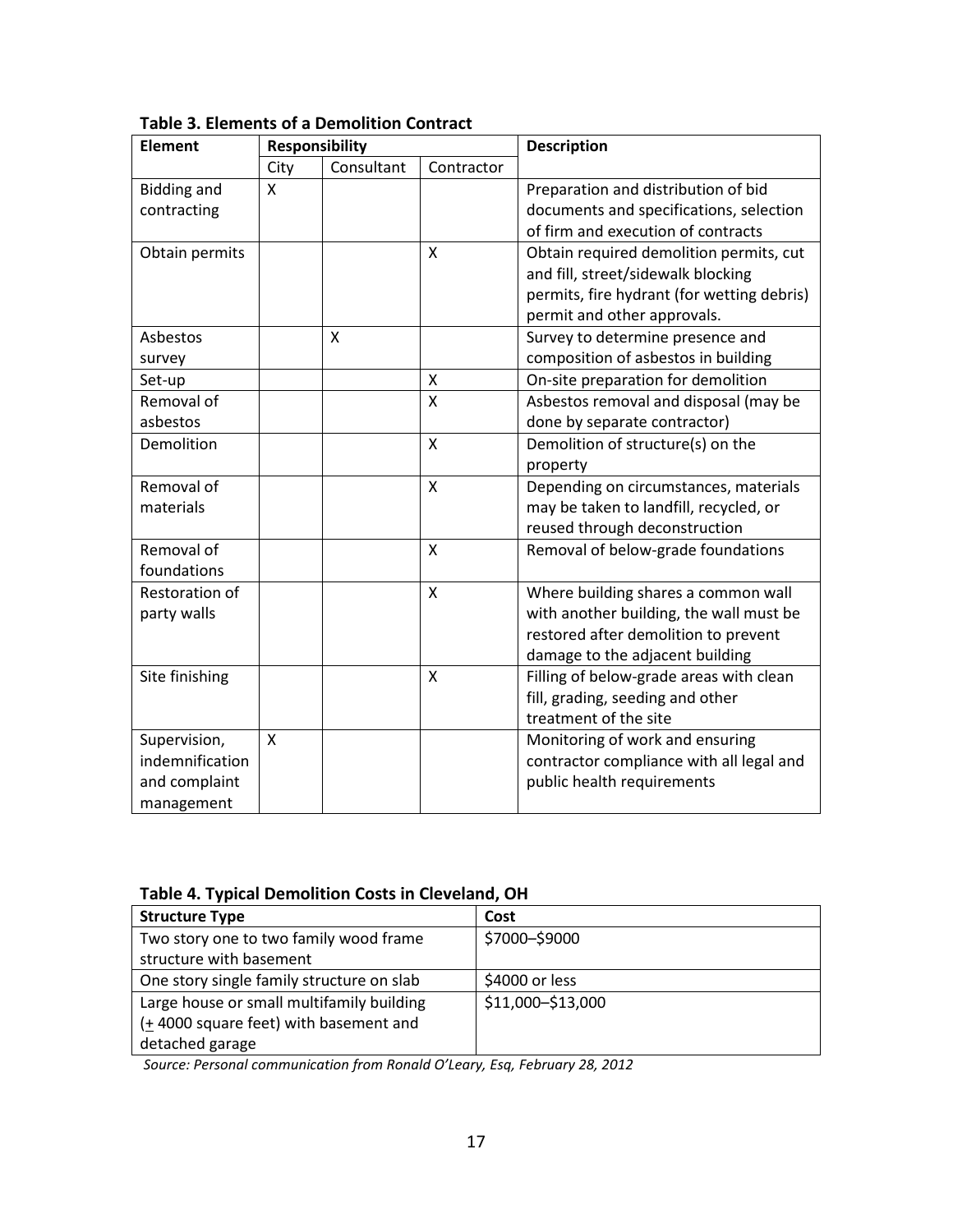It is possible that some of these costs could be reduced by developing the in-house capacity within city government to demolish properties. The city of Toledo, Ohio has carried out demolitions with its own crews for many years, and during 2011 demolished 285 buildings for an average cost of roughly \$6,000 per building. Assuming that these are typically two story wood frame dwellings, this may represent a savings of 15 percent to [25](#page-46-1) percent over the costs in nearby Cleveland.<sup>25</sup> While developing and maintaining the ability to conduct demolition in-house requires training, equipment, and strong management systems, it may be an option worth considering in any city which anticipates a steady volume of demolition activity in the coming years.

In cities like Cleveland, where the great majority of residential structures are detached single family houses, the cost of restoring the common walls of adjacent properties rarely arises. This issue is far more serious in places such as Baltimore or Philadelphia, where most of the residential structures are row houses in continuous rows of 20 or more houses on a block. Typical costs in the city of Baltimore to demolish a two story brick row house at present are approximately \$13,000 for demolition plus \$14,000 for each wall that needs to be restored. Thus, if the city were to demolish a house in the middle of a row, the total cost would be in excess of \$40,000. As a result, Baltimore avoids demolishing such houses wherever possible.<sup>[26](#page-46-2)</sup> Moreover, in row house cities where vacant and occupied properties are often interspersed within a row, creating reusable land through demolition without acquiring and demolished occupied properties is difficult if not impossible. Such acquisition triggers relocation costs, however, which may in turn make any demolition prohibitively expensive.<sup>[27](#page-46-3)</sup>

Demolition in New York state is much more expensive than in Ohio or Maryland, largely arising from the significantly more stringent state regulations covering prevailing wage requirements, asbestos removal, and disposal of materials. The higher costs also reflect the imposition of a state asbestos notification fee of \$2,000 per structure; where a house has a detached garage, not uncommon in Buffalo and other upstate New York cities, the city must pay the state a fee of \$4,000 for a single demolition.<sup>[28](#page-46-4)</sup> As such, the same house that is typically demolished for \$7,500 or \$8,000 in Cleveland costs an average of \$19,000 to take down in Buffalo. Costs in the state of New Jersey, another highly regulated state, are similar; a recent demolition of a three-story frame house in Orange, New Jersey similar to the large house shown in Table 4 cost nearly \$[29](#page-46-5),000.<sup>29</sup>

In cities with large numbers of vacant structures, these costs add up quickly. According to the GAO, Detroit spent \$20 million to demolish almost 4,000 properties since May 2009. $^{30}$  $^{30}$  $^{30}$  Since 2006, Cleveland has spent over \$43 million on demolition. $^{31}$  $^{31}$  $^{31}$  These cities' costs are incurred almost entirely by demolishing single family houses and small multifamily or commercial buildings. Yet every older industrial city also contains any number of old, abandoned, and usually derelict industrial buildings. Cities have largely avoided tackling these properties, both because of the cost involved—which dwarf the cost of knocking down modest residential frame structures—as well as because of the unresolved environmental issues associated with many of them.<sup>[32](#page-46-8)</sup> Given limited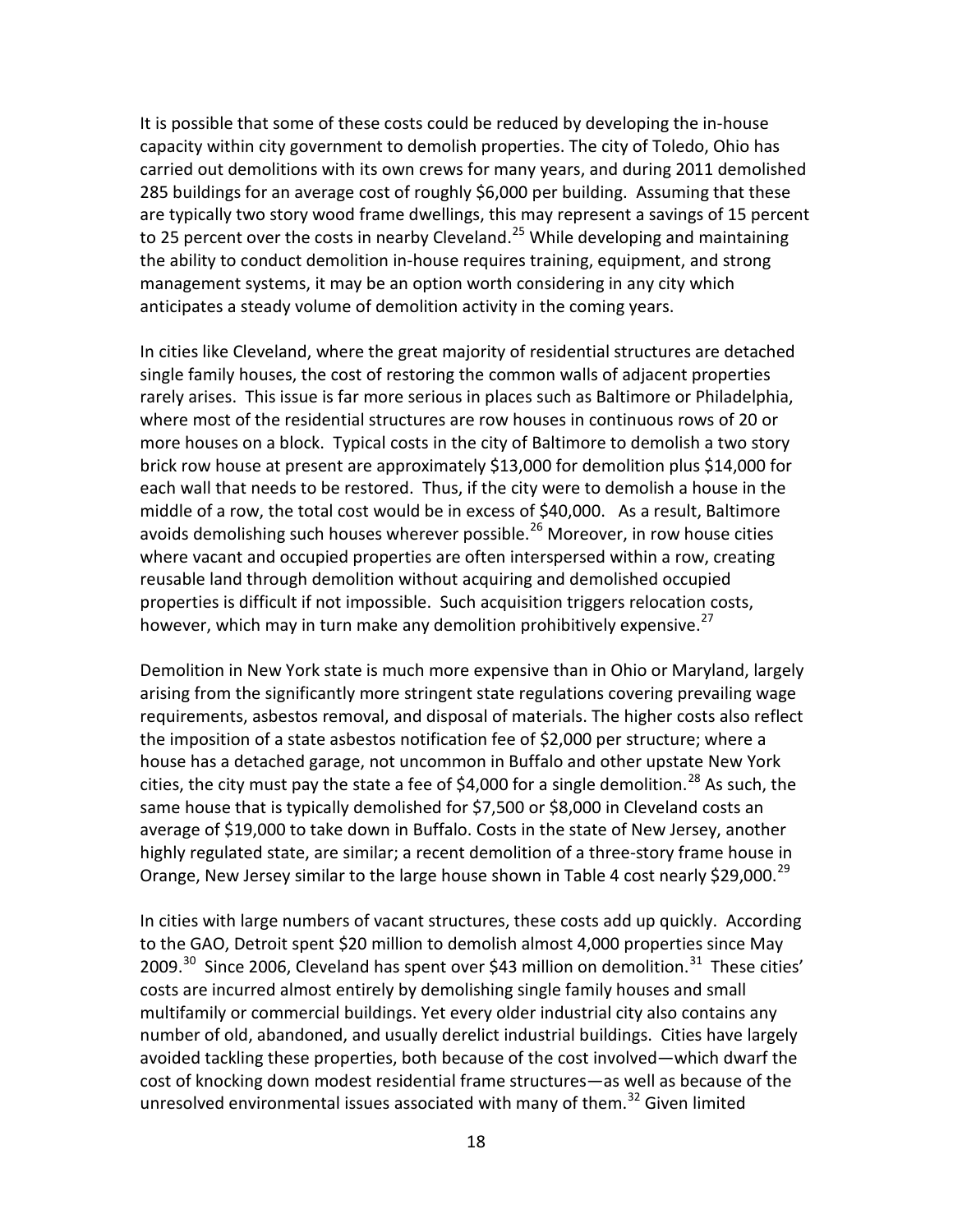resources, many of these properties are likely to remain standing for many years to come.

## **B Regulation significantly affects the cost of demolition**

Regulations exist at all levels of government, and while they can be changed, they usually are in place for sound reasons. Regulations do impose added costs, however. As such, any amendment to a regulation must be seen as a trade-off between the harmful impacts of that regulation and the potentially harmful impacts that may arise if the regulation is removed or modified.

#### *Federal regulations*

The most significant federal regulation affecting demolition is that governing asbestos abatement; the problem, however, appears to be not the regulation itself, but the way it is currently being interpreted by the United States Environmental Protection Administration (USEPA). Under the National Emission Standards for Hazardous Air Pollutants (NESHAP) standards for asbestos, USEPA has authority to regulate demolition of any structure defined as a "facility," defined as

"any institutional, commercial, public, industrial or residential structure, installation of building (including any structure, installation, or building containing condominiums or individual dwelling units operated as a residential cooperative, *but excluding residential buildings having four or fewer dwelling units*….(emphasis added)."[33](#page-46-9) 

USEPA, however, has adopted an interpretation of these standards that holds that where a public agency demolishes multiple one to four unit residential properties, the activity is to be considered an "urban renewal project" and is thus subject to the NESHAP standards.<sup>[34](#page-46-10)</sup> This interpretation, which has been adopted in turn by the Ohio Environmental Protection Agency, is arguably "inconsistent with the plain language of the NESHAP and agency intent at the time of its promulgation and in subsequent clarifications."[35](#page-46-11)

Although the demolition specs used in Cleveland before the USEPA interpretation took effect already provided for abating all materials likely to contain asbestos and for use of dust control measures during demolition to prevent particles from becoming airborne,<sup>[36](#page-46-12)</sup> the effect of the changed interpretation was to increase the average cost for asbestos surveys and remediation from \$400/house to \$2362/house, adding roughly 30 percent to the cost of each demolition. $37$  Compliance also adds approximately three weeks to the length of time from initial bidding to completion of work.

Where federal funds are used for demolition, including Community Development Block Grant (CDBG) or Neighborhood Stabilization Program (NSP) funds, Davis-Bacon wage standards may also increase the cost of demolition.<sup>[38](#page-46-14)</sup> Further, requirements for historic review of properties in designated historic districts under Section 106 of the National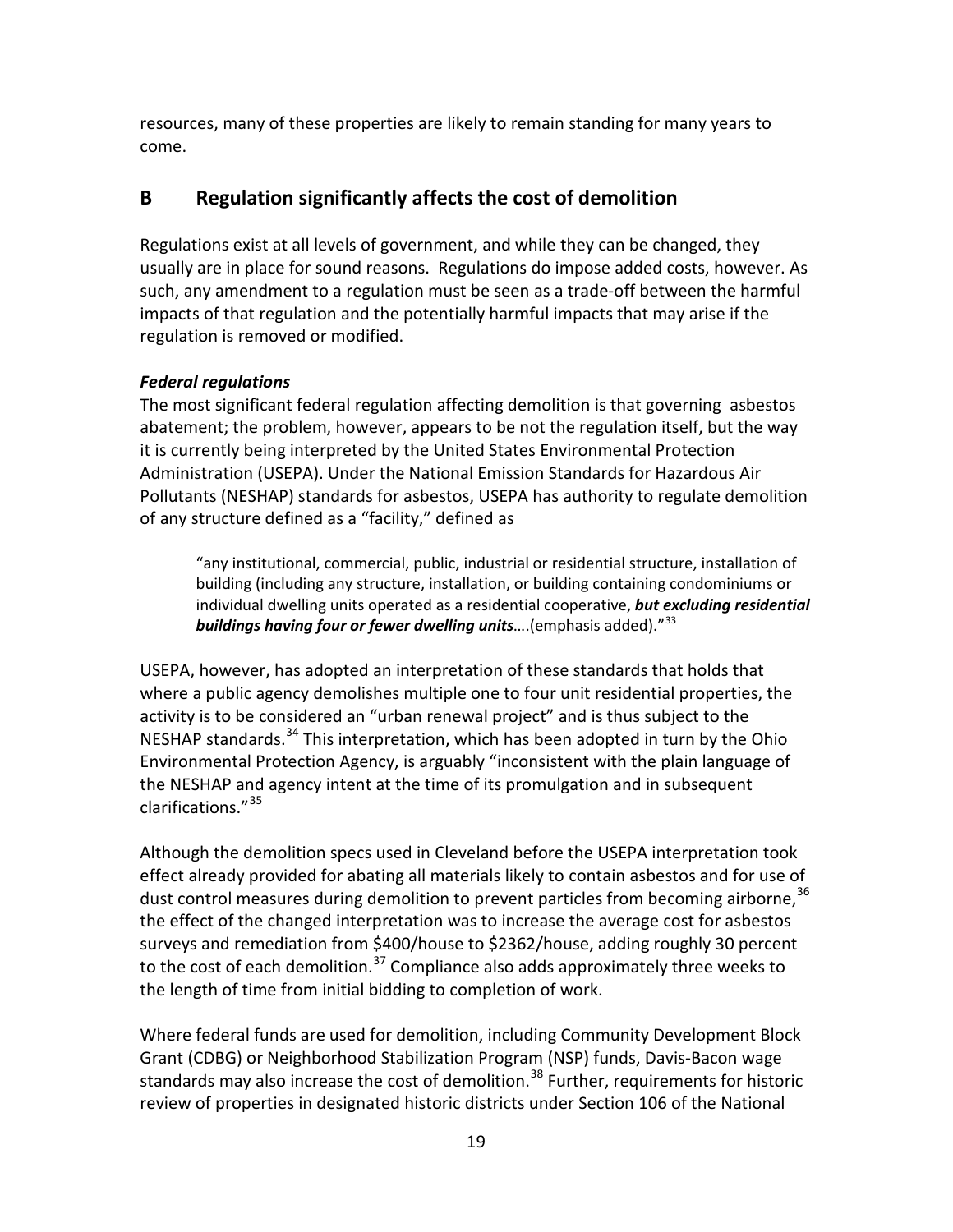Historic Preservation Act can also impose additional delays and costs. Still, taken as a whole, these may be reasonable trade-offs for a procedure that can prevent unreasonable actions by local government.

#### *State regulations*

State regulations affect demolition in far more ways than federal statutes, both directly and indirectly raising costs on localities.

State solid waste laws are one example. While these regulations, such as the standards and fee structures that govern landfills, may not appear to be directly related to demolition, they can have a significant impact on the cost of disposing of demolition materials, both by increasing the direct cost of disposal (generally known as 'tipping fees') and by reducing the number of landfills and increasing the distance that material has to be trucked to a landfill.<sup>[39](#page-46-15)</sup> The effect of New York State landfill regulations means that Buffalo contractors must ship some materials, such as friable asbestos, to landfills in Ohio.

| Category                | <b>Description</b>                                            |
|-------------------------|---------------------------------------------------------------|
| Asbestos regulations    | Requirements for asbestos remediation, monitoring or          |
|                         | disposal that exceed NESHAP standards                         |
| Solid waste regulations | Requirements for landfills and/or material separation and     |
|                         | recycling                                                     |
| 'Prevailing wage' 40    | Requirements that state 'prevailing wages' be paid on         |
| requirements            | projects using public (state and/or local) funds              |
| Fees                    | Imposition of state fees with respect to demolition, asbestos |
|                         | abatement or material disposal                                |

**Table 5. Principal State Regulatory Areas Affecting the Cost Of Demolition**

Prevailing wage requirements, asbestos removal, and other state regulations discussed above can also have cumulative impacts, such that the costs of demolishing a building in New York or New Jersey can be more than double the cost of tearing down the same structure in Ohio. The critical question, therefore, is whether the benefits of these regulations exceed the costs that are imposed by significantly reducing the number of properties that can be demolished with available funds. If, as a result of state regulation, Buffalo can only tear down 55 rather than 120 buildings for every \$1 million it can spend on demolition, the neighbors and neighborhoods where the buildings *are not demolished* are likely to incur extensive economic and social damage. The harm to these neighbors may include public health problems that may well be as significant as those that are being mitigated, at least in theory, by the environmental regulations. That damage, moreover, is being imposed for the most part on a city's less affluent and less mobile residents, who are likely to be disproportionately people of color.

Unfortunately, little or no research has been carried out to determine whether the benefits of any particular regulation or cluster of regulations do or do not outweigh the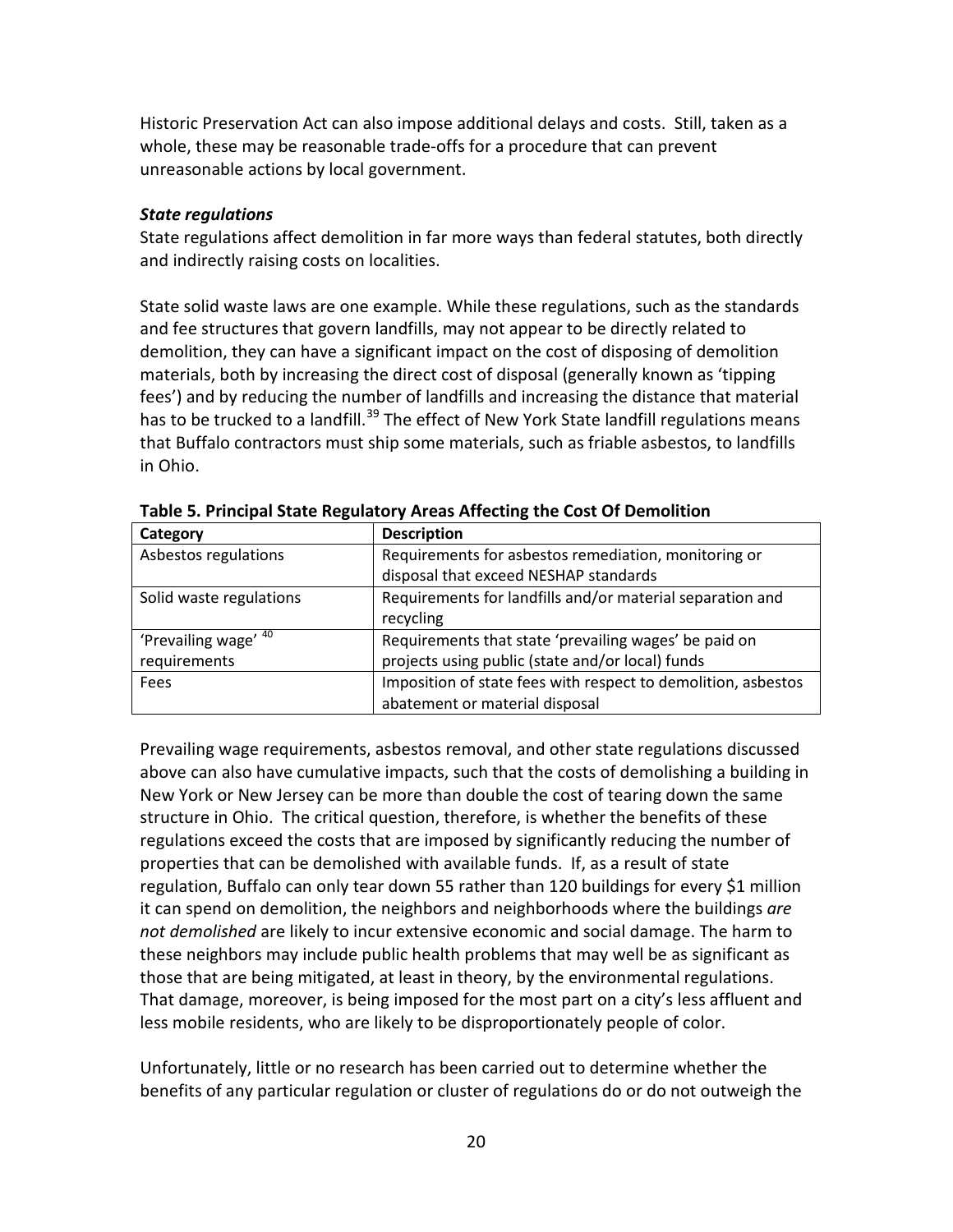costs of allowing abandoned buildings to remain standing. For example, while there are a variety of methods that have been used to measure and compare costs and benefits of environmental regulations, there exists no evidence that they have ever been used to address the effects of environmental regulation on demolition activity.<sup>[41](#page-46-17)</sup> That reflects the reality that, at least until recently, few voices have been raised in the regulatory debate on behalf of the need to maximize demolitions in distressed older communities. In states where regulations are clearly affecting the level of demolition activity, such as New York or New Jersey, this may be an important area for urban political and other leaders to examine.

#### **Is Deconstruction an Answer?**

Deconstruction is defined generally as the careful or systematic dismantlement of buildings in such a way that the individual building components are separated and preserved for potential reuse. The benefit of deconstruction is that it both removes materials from the waste stream and makes building materials or artifacts available for reuse that may be difficult or impossible to obtain otherwise.

While deconstruction has significant value, particularly with respect to buildings of distinctive character in areas with strong market demand for historic building materials, it does not appear to offer any real benefit with respect to making demolition more cost-effective and strategic. The process of deconstruction is far more labor-intensive than conventional demolition. While this can potentially create new employment opportunities, it also makes the process significantly more expensive. A deconstruction pilot project in Cleveland involving 45 houses found that the cost per house was roughly \$6,000, or 75 percent higher. Of the additional cost, only one-quarter to one-third was recovered through the sale of materials, primarily dimensional lumber.<sup>[42](#page-46-18)</sup> This reflects both the limited market for deconstruction products in the Cleveland area, as well as the fact that most of the houses demolished lack distinctive artifacts that might carry greater reuse value. $43$ 

Deconstruction should remain an option, particularly with respect to distinctive buildings with salvage materials of particular value. If it is going to be a realistic option, however, and particularly one which provides meaningful employment opportunities, certain steps need to be taken to systematize it so that it provides a consistent, ongoing flow of work, and creates a market that will enable it to take place without increasing the net cost of demolition. Deconstruction is unlikely, at least in the short run, to account for more than a small part of total potential demolition activity in those cities where a large volume of demolition appears to be needed. In the meantime, there may be other cost-effective ways to foster material separation and recycling. In Baltimore, for example, demolition contractors customarily go beyond local requirements to separate and recycle materials because it is cost-effective for them to do so. $44$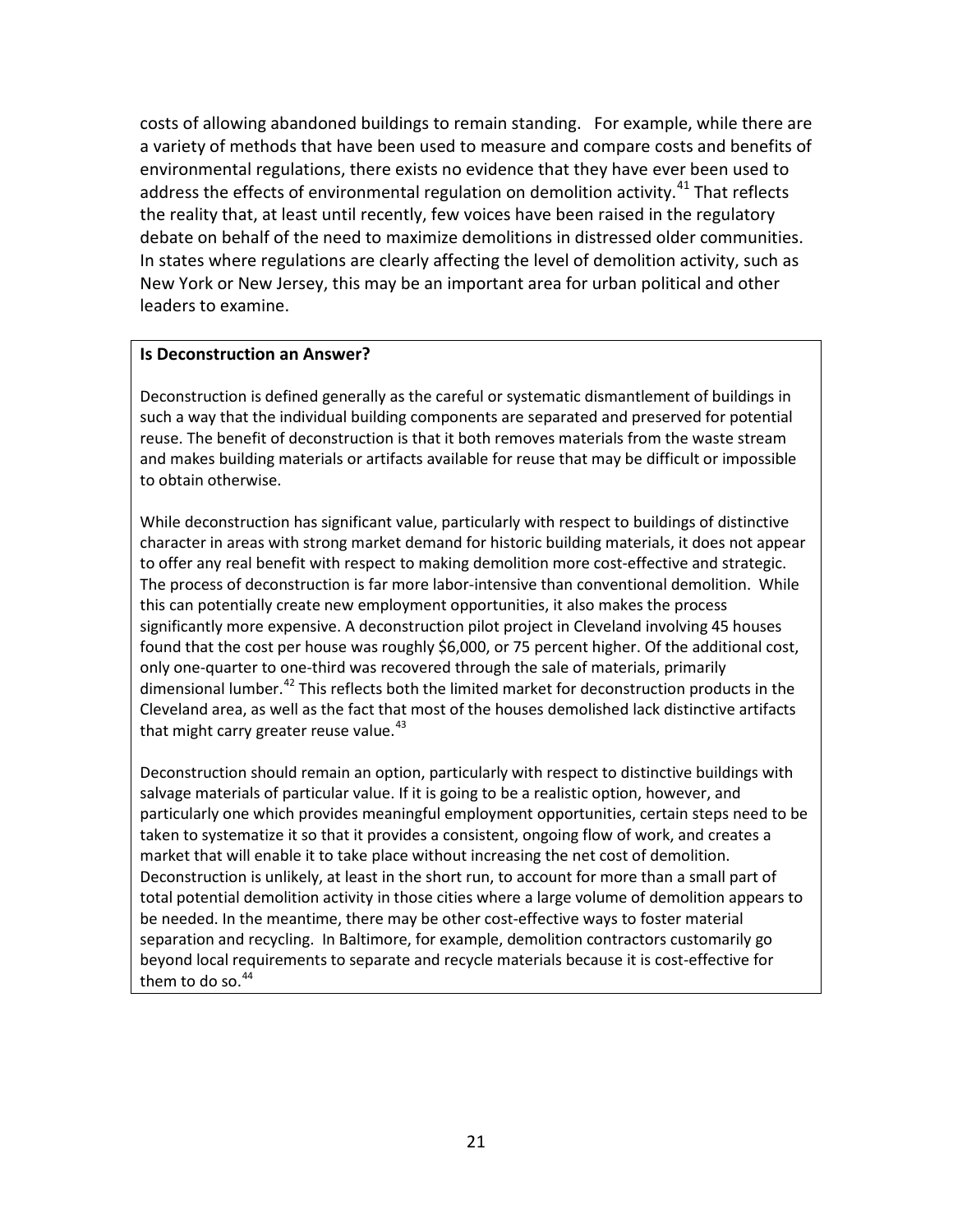## **IV. MAKING DEMOLITION STRATEGIC—AND PAYING FOR IT**

Two critical issues for policymakers and practitioners emerge from the foregoing discussion:

- How to ensure that demolition is carried out strategically, so that it furthers neighborhood stabilization and the revitalization of the city as a whole; and
- How to find the resources to carry out demolition activity at the scale required to address the magnitude of need.

The following discussion focuses on these two issues, and offers specific recommendations for federal, state, and local action.

## **A. Making demolition part of a larger strategy for revitalizing the city and its neighborhoods**

Demolition should not be an end in itself, but should be a step in the process by which distressed towns and cities can become stronger, healthier communities. Only when demolition is carried out as part of a larger strategy for a community's revitalization is that outcome likely to be realized. Demolition should not be conceived of in simply operational terms: Important as it is, it is not enough to create an efficient, costeffective process for taking down buildings without having a clear idea of which buildings should be taken down.

If demolition is a means to an end, one must ask what ends it serves. First and foremost, demolition must benefit the public by removing buildings that represent imminent health and safety hazards. Beyond that, demolition in many cases may be aimed at stabilizing a neighborhood at risk of further deterioration by removing blight or by reducing the surplus housing stock to better reflect the demand. In some of those neighborhoods, it may create opportunities for new development, but in many it will lead to the creation of vacant land. That then dictates that both strategies and capacity be in place to ensure that such vacant land is well-maintained, particularly if no specific reuse potential for the land exists in the near-term.

In other cases, demolition may be part of a much more extensive process of change. It may, for example, clear the ground for redevelopment projects that can potentially make the city more competitive, including construction of housing more suited to existing market demand, or of infrastructure and buildings to grow and attract new firms. In other areas, particularly in cities that already have large amounts of vacant land, demolition may be part of a process of re-purposing largely disinvested parts of the city for non-traditional uses such as stormwater management, urban agriculture, or solar energy fields.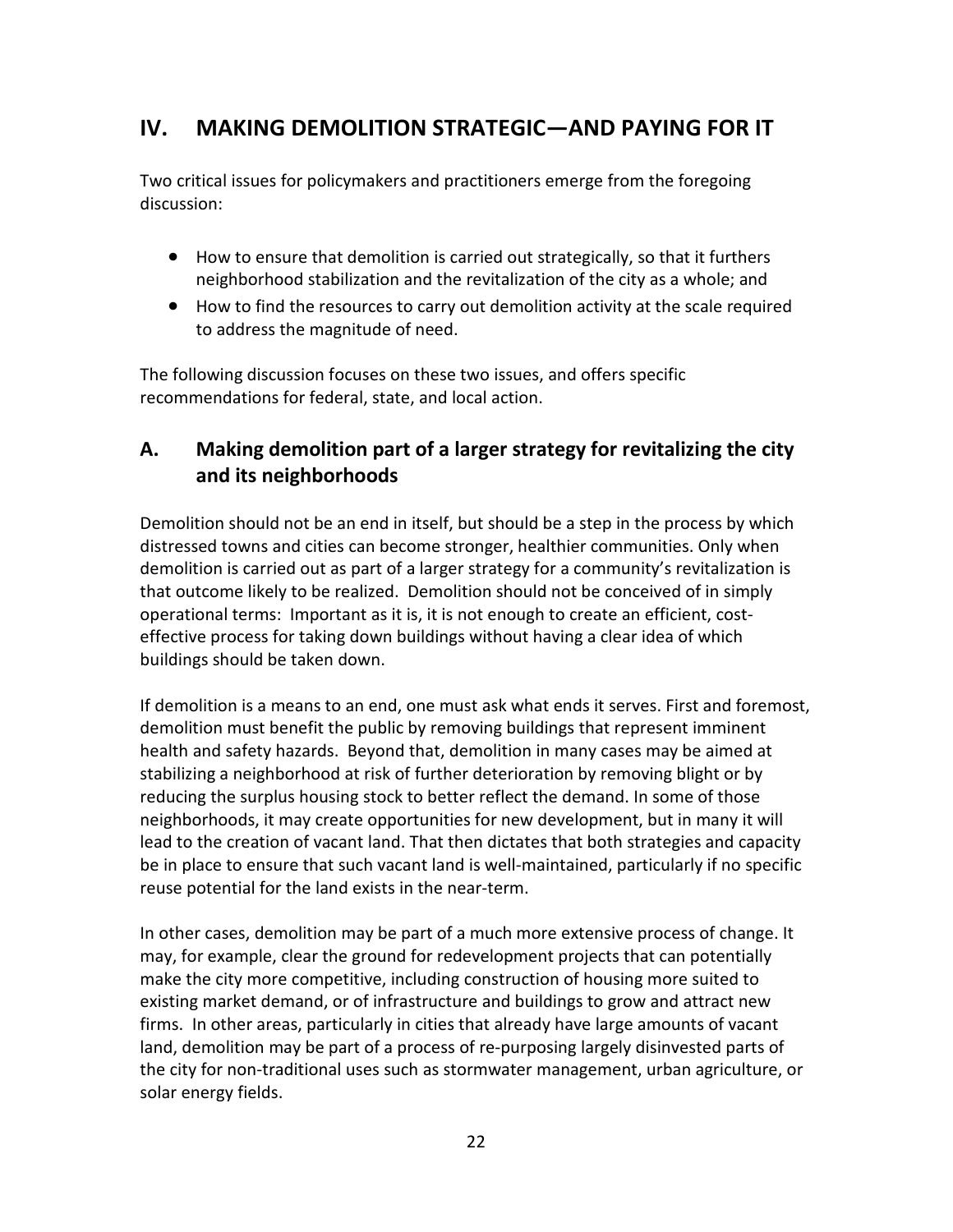Any strategic framework for demolition activity must establish rational criteria for making choices about which buildings should be demolished and which retained, and link demolition targets and priorities with specific stabilization, redevelopment, and reuse goals and strategies. In the course of that process, relevant players need to be engaged to ensure that decisions take the full range of local considerations and perspectives into account.

#### **Recommendation 1: Cities carrying out large-scale demolition activity should adopt transparent and efficient procedures to evaluate which buildings ought to be considered for demolition.**

Most distressed cities will have far more structures that are potential candidates for demolition than resources with which to demolish properties. Depending on the building itself, its relationship to other buildings around it, the characteristics of the neighborhood in which it is located, and the nature of other activities planned or taking place in the surrounding area, any given building may or may not be a good candidate. Demolishing a building suitable for rehabilitation in an area where there is growing private interest in buying and fixing up old houses may be inappropriate and unnecessary; taking down a similar building in an area experiencing market collapse may be necessary.

In the final analysis, many demolition decisions will not be clear-cut, but will involve a balancing of many different factors, and the level of market demand may tip the balance in one direction or the other. The choice of which buildings to demolish, other than emergency demolitions, should be made through a 'decision screen' or 'decision tree' that enables decision-makers to weigh the various factors for or against demolition of any specific building. This process should be designed to take place expeditiously, and not become a source of undue delay in conducting demolitions and relieving residents and neighborhoods of the problems the abandoned buildings represent. Factors that should be considered are shown in Table 6.

Most of the information noted in the table can be obtained from an exterior survey of the building and its surroundings, while the rest can be assembled from available local sources. Information about neighborhood revitalization activities and social dynamics in most cases will already be maintained by the city community development agency. While some cities may not currently track market conditions, it is not difficult to do so; in any event, cities should track such information for many important reasons, of which making demolition decisions is but one.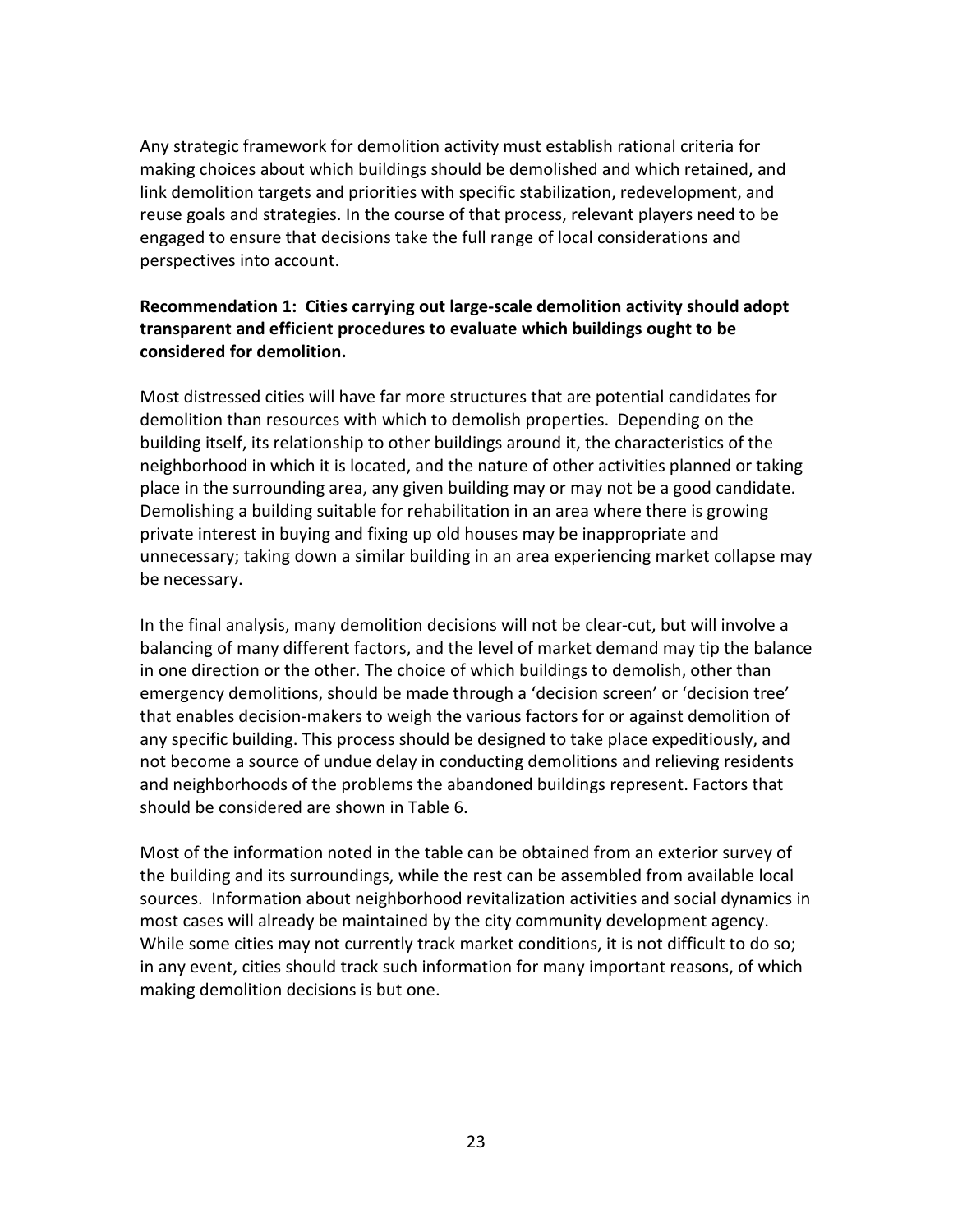| Category        | <b>Criteria</b>         | <b>Key Issues/Questions</b>                                |
|-----------------|-------------------------|------------------------------------------------------------|
| Market          | Citywide/regional       | Is area-wide demand potentially adequate to absorb         |
|                 | demand                  | housing supply?                                            |
|                 | Neighborhood            | Is neighborhood demand potentially adequate to             |
|                 | demand                  | absorb housing supply?                                     |
| Neighborhood    | <b>Emerging trends</b>  | Are there key emerging trends, such as housing             |
|                 |                         | rehabilitation, or speculative buying, that may affect     |
|                 |                         | neighborhood demand?                                       |
|                 | Revitalization          | Are there other revitalization activities in the area that |
|                 | activities              | will be affected by the decision to demolish or not        |
|                 |                         | demolish the building?                                     |
|                 | Social fabric           | Does the neighborhood have a strong social fabric that     |
|                 |                         | can be mobilized to help build greater demand?             |
|                 | Physical texture        | Is the physical texture of the area strong, or has it been |
|                 |                         | compromised through abandonment and demolition, or         |
|                 |                         | through inappropriate development?                         |
| <b>Building</b> | Quality and             | Does the building have architectural or historical value,  |
|                 | character               | either in itself or as part of a coherent ensemble?        |
|                 | Condition               | What is the condition of the building, and what is likely  |
|                 |                         | to be the cost to rehabilitate it for productive use?      |
|                 | Hazard/nuisance         | Does the building constitute a nuisance, or a hazard or    |
|                 |                         | threat to the public health or safety?                     |
|                 | Contribution to         | Does the presence of the building contribute               |
|                 | texture                 | meaningfully to the existing neighborhood texture, and     |
|                 |                         | would it be compromised by the building's removal?         |
|                 | <b>Blighting effect</b> | Does the building have a blighting effect on the value     |
|                 |                         | and livability of surrounding properties, and the quality  |
|                 |                         | of life of surrounding residents?                          |

#### **Table 6. Potential Criteria for Demolition**

Most of these factors are largely self-explanatory. However the subject of physical texture, as it is called in the table, is worth further discussion. Every neighborhood has a particular texture, made up not only of its buildings, but of their relationship to one another and to the spaces between them. In the best cases, found in many traditional neighborhoods in cities around the country, buildings and spaces form a harmonious whole or ensemble. The buildings are not identical, but they share enough common features to blend into a whole that "fits together" in an observer's eyes. The balance between buildings and open spaces, which urban designers refer to as the "rhythm" of buildings and spaces (or solids and voids), also contributes to this feeling of appropriateness.

In many areas, however, the harmonious texture that once existed has been impaired or compromised—or in fact may never have truly existed at all. Buildings may have been demolished or destroyed over the years and replaced by incompatible buildings, such as a gas station in the middle of a Victorian-era shopping street, or an aluminum-sided ranch house in the middle of a block of large 1920s brick houses. In many parts of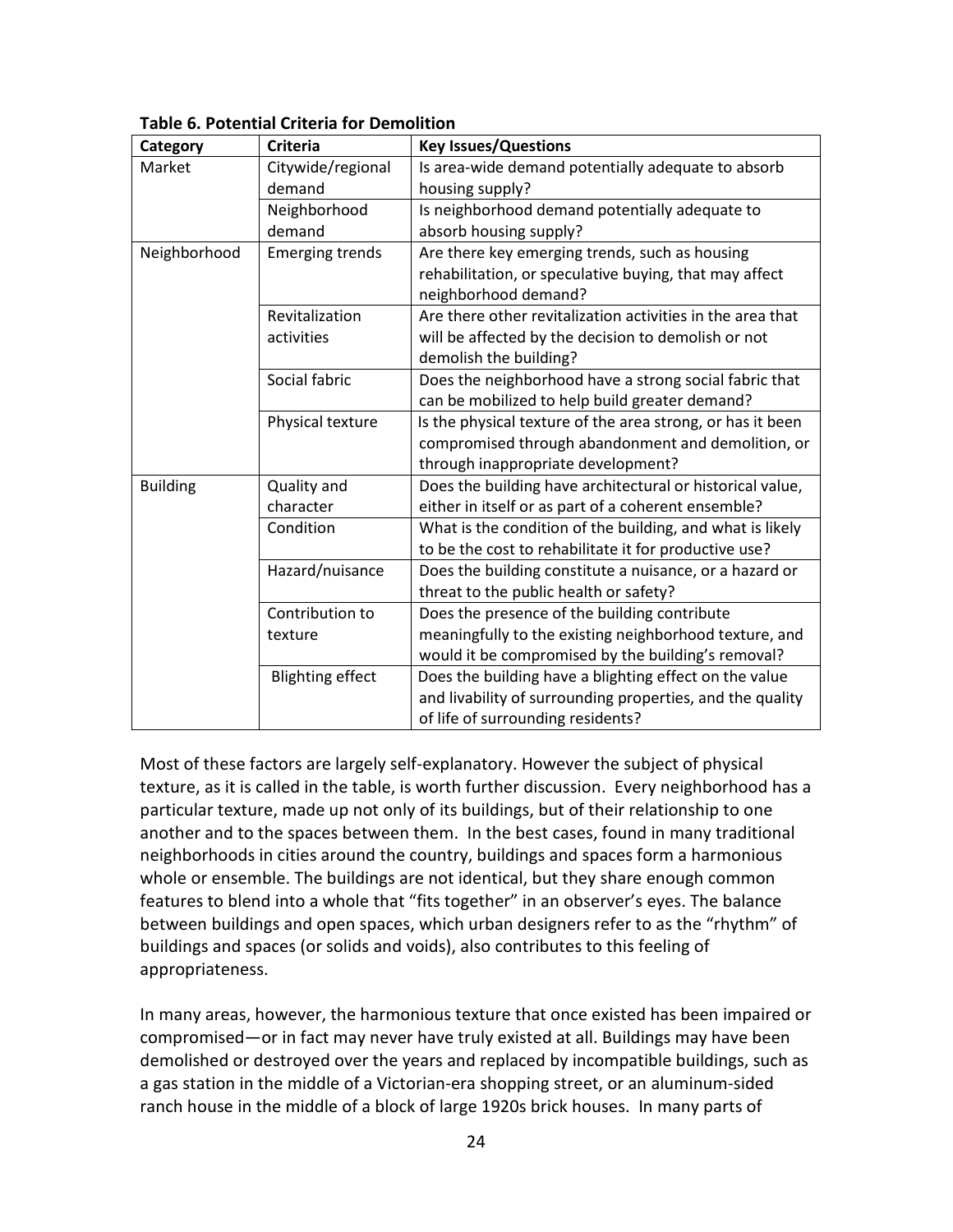distressed older cities, so many houses have been abandoned and subsequently demolished that there is no residential texture left. There are many blocks in cities like Detroit or Buffalo where only a handful of houses remain, standing in a sea of vacant land.

Planners, urban designers, and residents must together evaluate how demolishing a particular building will affect the texture of its block or area. In a largely abandoned area, this is not likely to be an issue. In communities that still have a distinctive texture, however, particularly where that texture is widely perceived as contributing significantly to the neighborhood's quality and revitalization potential, it becomes an important consideration. In such cases, despite the cost involved, stabilizing or 'mothballing' vacant buildings for which a use is not currently available may be an appropriate strategy.

#### **Recommendation 2: Cities should establish priority criteria for demolition, directing resources to those areas that contain features or ongoing activities that can leverage the value of targeted building removal.**

Determining which buildings should be demolished is only a first step: Even under the best of circumstances, it is unlikely that any city where large-scale demolition is appropriate will be able to demolish *all* of the appropriate candidates over the coming years.

If HR 4210 (described below) becomes law *and* key states provide more assistance *and*  cities establish effective cost-recovery systems, some cities might come reasonably close. In the unlikely case where these optimal conditions were actually met, though, most of those funds would still be 'one-shot' infusions of resources; as the city is dealing with its existing backlog of derelict properties, more will continue to be abandoned. As a result, cities will have to choose which properties to demolish from a much larger pool. They must also decide how to schedule demolitions over time, determining which properties are to be demolished within the next three to six months, for example, and which must wait two or three years.

Cities should develop priorities to guide their demolition activities. There are different ways of doing so, which serve different purposes. Some cities, for example, prioritize the "100 worst buildings" or follow some similar approach. This has the virtue of simplicity, creates a positive public image for the city's demolition program, and addresses the legitimate concerns of those buildings' neighbors. Depending on those buildings' location, however, demolition of the "worst buildings" may have little or no larger impact on stabilizing neighborhoods or creating reuse opportunities, particularly where there are many other abandoned buildings nearby. While resources need to be set aside for emergencies and particularly high-profile actions, such demolitions should not drive city policy, nor be so numerous that they distract local government and residents from the goals of a larger strategy. $45$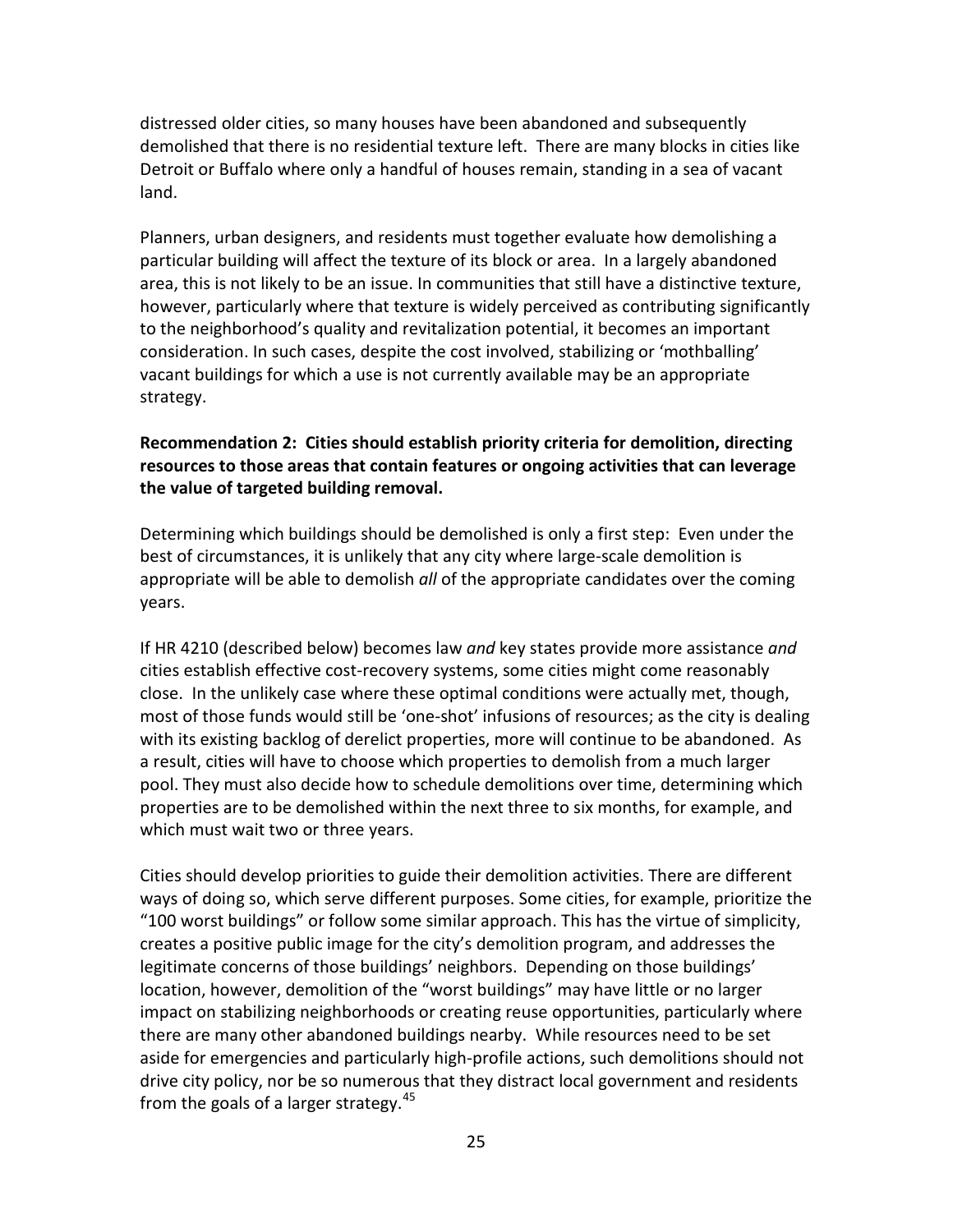Rather, priority setting should first and foremost be based on market and other neighborhood conditions. While each city must determine its own priorities based on its conditions and goals, this means that in most cases priority should *not* be given to demolition in the most heavily abandoned and disinvested areas, but to areas where removal of buildings is likely to help stabilize neighborhood conditions and property values and create potential reuse opportunities. Even in heavily disinvested areas, priority should focus on locations where there are specific reuse potentials that can be furthered by demolition. Reuse in such areas is unlikely to involve development in the traditional sense, but will flow from any of a number of different green reuse strategies designed to make the land into a community asset even in the absence of development demand.

Once the city has identified those neighborhoods that meet minimum threshold levels of physical and economic condition, it should then develop a plan for strategic demolition in those areas, beginning by identifying other key neighborhood features or ongoing activities:

- o A strong social fabric, reflected in strong neighborhood or civic associations or neighborhood-level institutions;
- o Active CDC-led stabilization or revitalization activities, preferably but not necessarily grounded in a neighborhood or target area plan;
- o Features that suggest greater market potential, such as a distinctive housing stock or location in close proximity to a strong anchor institution;
- o A significant planned public investment in an area, such as a new school or transit station.

Demolition plans and priorities should be tied both temporally and spatially to activities that are taking place either in the area as a whole, or targeted to a smaller area within a larger neighborhood. If a new school is being built in the neighborhood, for example, it may be appropriate to prioritize the blocks immediately surrounding the school, or the blocks that represent the principal pathways for children and visitors. Timing is critical. In the above example, the demolition should be completed before the new school opens its doors. Similarly, where a city or CDC is carrying out a neighborhood stabilization program, or where private market construction or rehabilitation is starting to take place, demolition should be targeted to the particular blocks where these activities are occurring. Once such new or rehabilitated housing is being marketed, no vacant, abandoned buildings should still be standing to blight the same block face (two facing rows of houses) or immediate area.

Finally, once the key target area—whether a block face, a larger area of a few city blocks, or a corridor—has been identified, *all* of the buildings that cannot realistically be reused in the area should be demolished. If there are three derelict abandoned buildings on a block face and two are removed, the effect on resident confidence and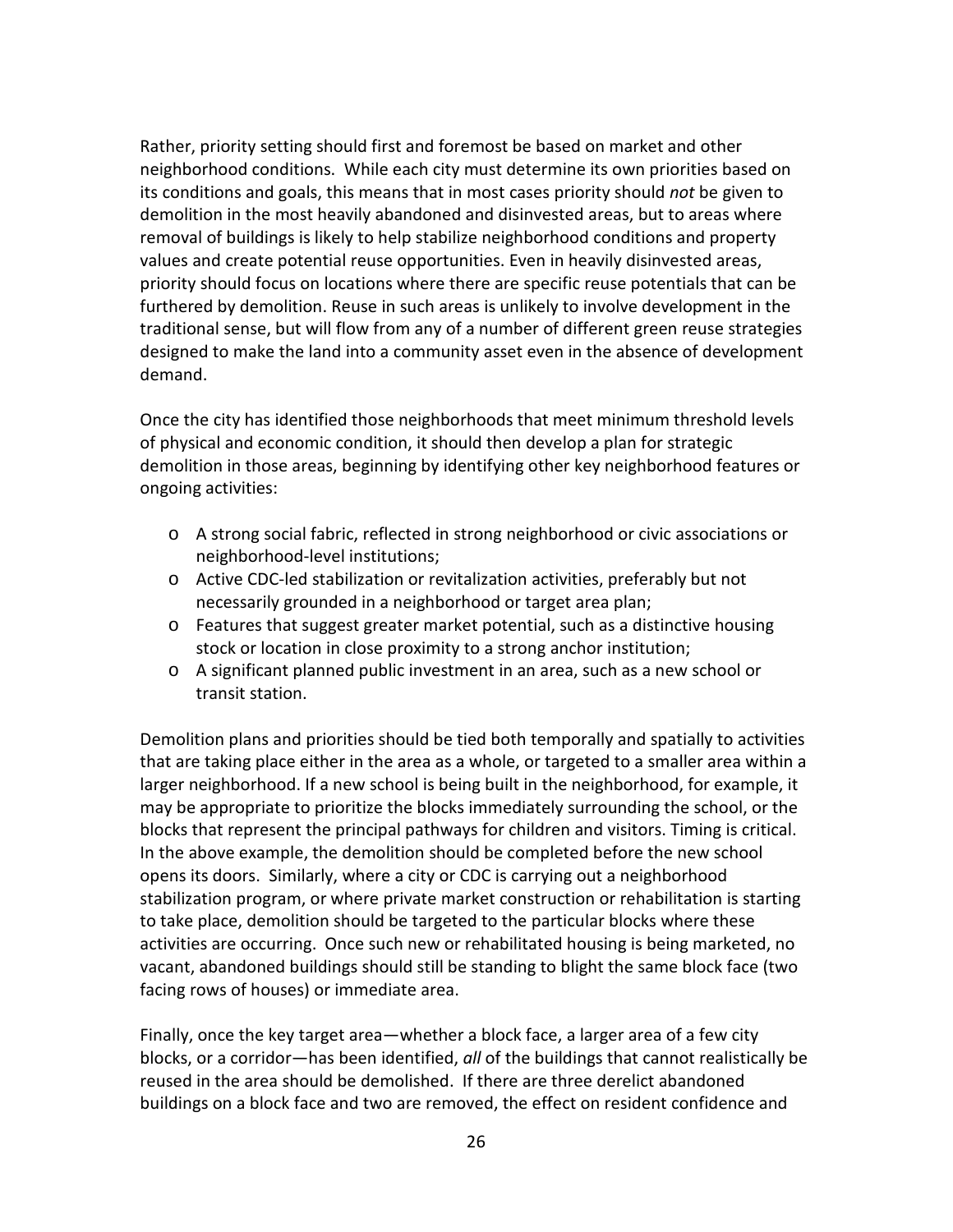property values is limited; the remaining blighting property will continue to do almost as much harm as the three that previously stood there.<sup>[46](#page-46-20)</sup>

#### **Recommendation 3: Cities should create a process for making demolition decisions that engages a wide range of interests and viewpoints, both within and outside city government.**

Realistically, whatever their skills, commitment, and legal authority, the public officials directly responsible for carrying out demolitions are unlikely to have the full range of knowledge or background with respect to market conditions, neighborhood strategies, and community goals to be able to make those decisions most effectively. The city should therefore seek information and input from representatives of community development corporations and other entities engaged in neighborhood revitalization, as well as representatives of neighborhood associations in areas potentially targeted for demolition, to help both identify priorities and strategies, and to evaluate specific buildings.

To this end, cities should establish either a formal standing committee on demolition, or a less formal working group that nonetheless meets regularly to review proposed demolitions. A procedure to ensure that disagreements within city government are expeditiously resolved should be in place; the building official or other individual responsible for carrying out demolitions should not have the authority simply to override the positions of other city agencies. The process itself should be designed so that prospective demolitions can be reviewed and approved in advance of formal action. By doing so, building officials can maintain a pipeline of approved demolitions with which to go to bid as funds permit.

The process should be designed so that it does not impede timely and cost-effective demolition, or impede the use of demolition as a law enforcement matter, when it is necessary to address urgent health and safety concerns. Those matters may have to be dealt with more expeditiously, and are appropriately the exclusive purview of the responsible public officials.

#### **Recommendation 4: To the extent permitted by state law, cities should adopt efficient procedures to gain legal approval to demolish privately-owned buildings, and to take title to vacant buildings and vacant lots.**

In many cases, the buildings that a city demolishes, or wants to demolish, are privatelyowned. To be able to target demolition and maximize its effect, including the ability to reuse the property beneficially, cities must therefore have access to the legal tools needed to be able to demolish privately-owned buildings, and to take title to vacant buildings and vacant lots. They must also have the technical and managerial capacity to apply the legal tools. While a dedicated land bank entity such as the Cuyahoga County Land Reutilization Corporation can be one effective vehicle for carrying out these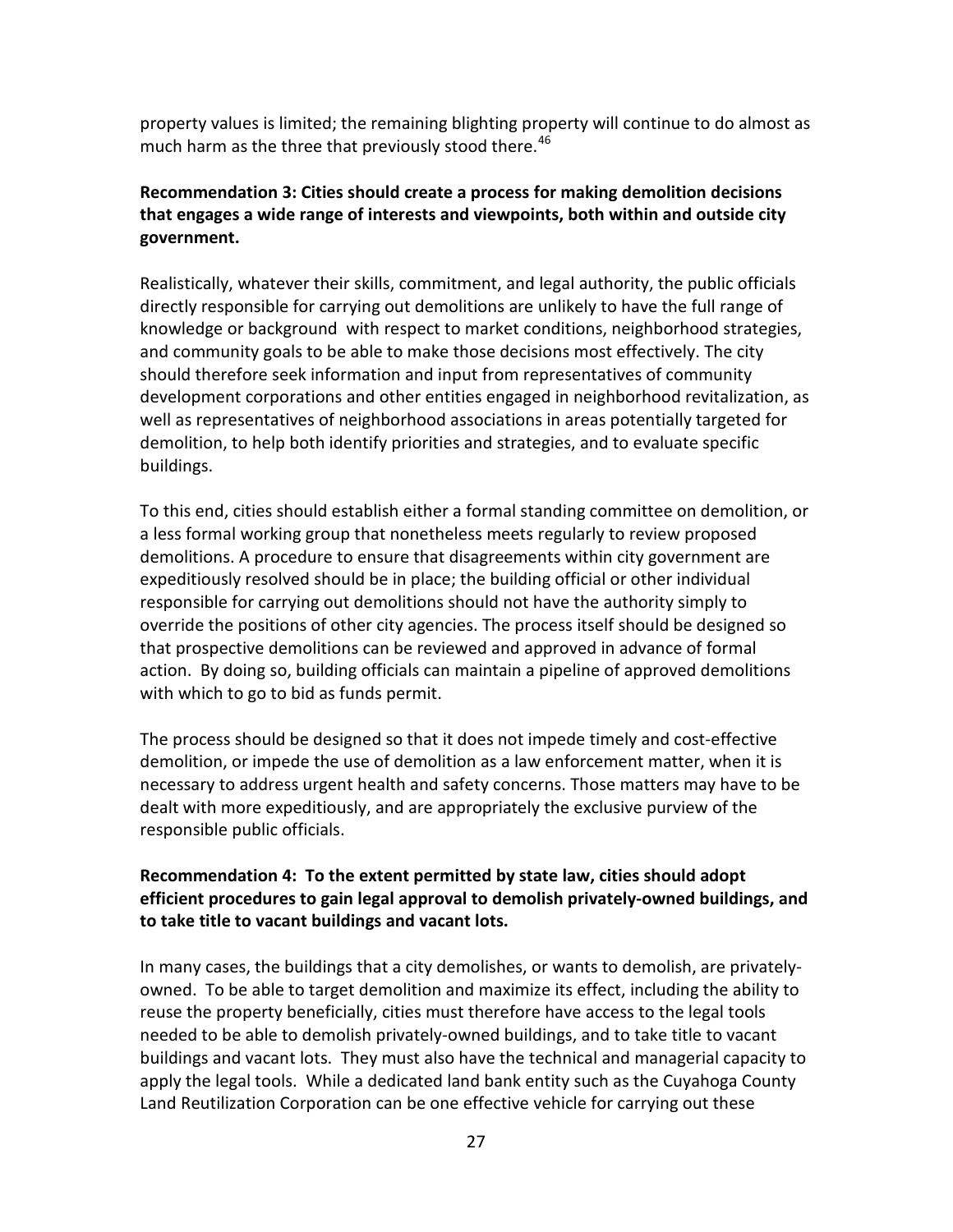activities, many cities have shown that they can be effectively carried out within the framework of line agencies of city government, particularly where a land bank entity does not exist.

First, cities should adopt efficient "fast track" systems for gaining approval to demolish blighting properties. Getting approval for demolition and taking title are two separate issues. With respect to the former—when the municipality does not wish to take title the issues are principally those of procedure and notice: how much and what form of notice must be provided the owner before the city can act, whether the city can act on the basis of an administrative process or only through court order, and how long the process takes. Under the Chicago fast-track demolition process, which applies to residential and commercial buildings of one to three stories, the entire process is administrative, except where the owner objects to the demolition, in which case the matter is transferred to the city's housing court. Where the owner fails to demolish the property and does not object to the city taking action, the process typically takes ninety days or less from the date of the initial notice to the owner. $47$ 

Second, to the extent permitted under state law, cities should aggressively use tax foreclosure and spot blight taking to gain legal control of blighting properties*.* Once a building has been demolished, many vacant properties are likely to end up in tax sale or tax foreclosure. While taking properties through tax foreclosure is often slow and problematic in many states, an alternative approach is the spot blight taking process, which exists in the laws of a number of states around the country. This process permits cities to use their eminent domain powers to take title to vacant, blighting properties and subsequently reconvey them to responsible owners without the extensive process of designating urban renewal or redevelopment areas. Newark, for example, has used New Jersey's law to gain title to dozens of abandoned properties.<sup>[48](#page-46-22)</sup> In states with "quick-take" eminent domain rules title can pass to the city in as little as six months from the date the city initially notifies the owner of its interest in the property.<sup>[49](#page-46-23)</sup>

Finally, where state laws fail to provide cities with the legal tools they need, public officials should advocate for changes to state law to facilitate these actions. Not all states provide the legal tools that cities need to be able to address the problems that arise when privately-owned properties are blighting blocks and neighborhoods, and where the owners have been unresponsive to the city's efforts to make them comply with health and safety codes. Procedures for gaining legal approval to demolish a privately-owned building may be cumbersome, for example. Further, many states make it difficult for municipalities to take title to abandoned properties, whether buildings in need of demolition or the vacant lots that remain after they have been demolished. The tax foreclosure process is inherently slow—although some states have provided accelerated procedures for abandoned properties—and under most state tax foreclosure laws, properties must be auctioned to all comers, a process that often leaves many properties in the hands of speculators.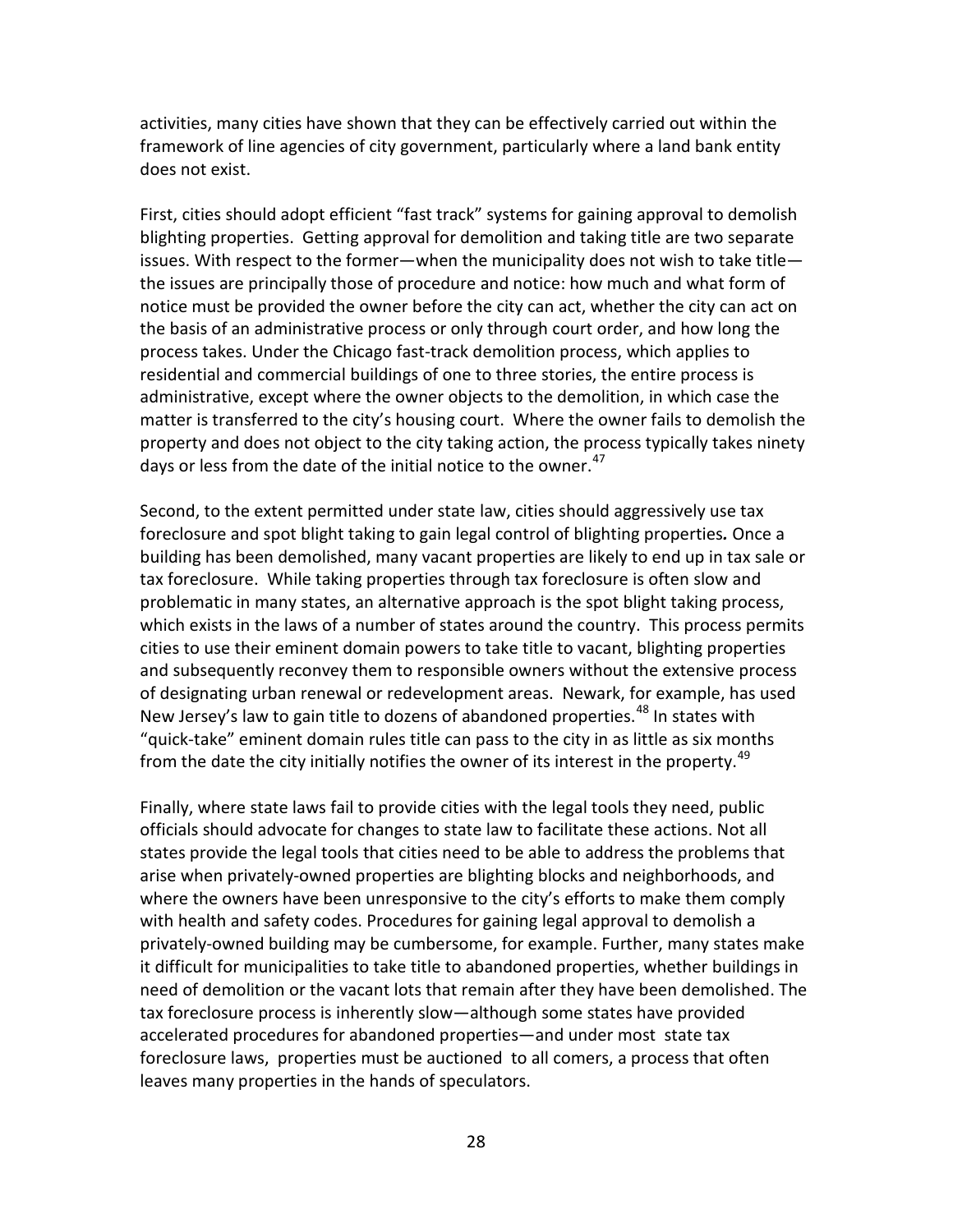In recent years, several states, including Indiana, New Jersey, Ohio, and Pennsylvania, have demonstrated that concerted legislative advocacy can lead to major changes in state laws to empower local governments to more effectively address these issues. City officials in states with weak laws should look at these examples, and advocate for changes in their own states that would allow them the legal approval to demolish privately-owned buildings and/or to take title to vacant buildings and vacant lots. At the same time, cities should make sure that they are aware of the legal tools that are already available, and are using them as effectively as possible.

#### **Recommendation 5: Demolition programs should incorporate specific steps to prevent the resulting vacant lots from becoming blighting elements, and ensure that lots are used in ways that enhance neighborhood stability.**

While some lots created through demolitions will be used for construction of new housing or non-residential facilities, the logic of limited market demand, particularly in distressed older cities, dictates that many will remain empty. That means, in turn, that demolition in areas where the goal of the program is to further neighborhood stabilization must build in a process for determining appropriate uses, even those that may be temporary.

Table 7 provides a menu of options for the reuse of small or scattered vacant lots. In many cases, it is appropriate to build in the cost of modest stabilization treatments into the demolition contract.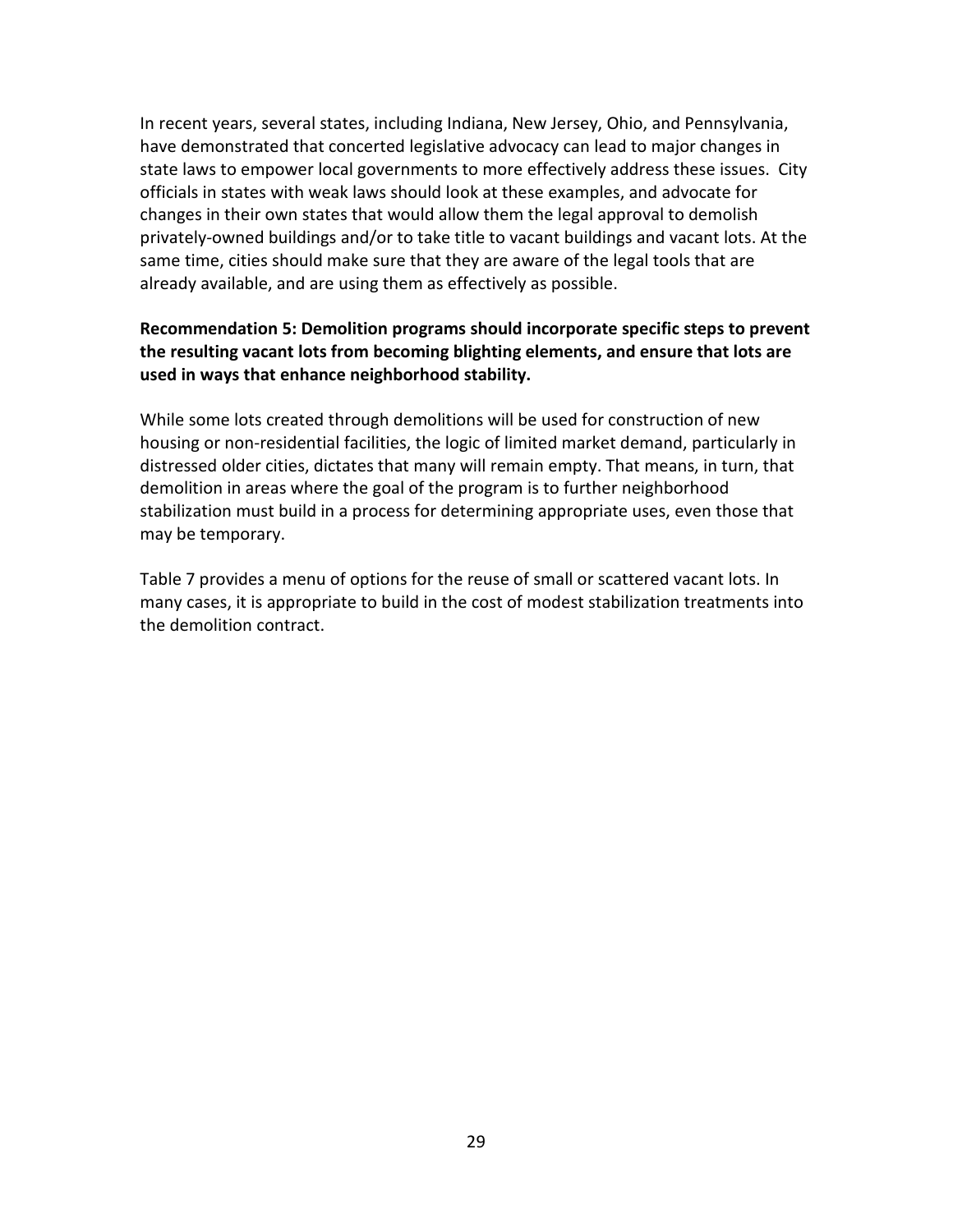| <b>Potential Reuse</b>              | <b>Description</b>                                                                                        | <b>Comments</b>                                                                                                                                                                                                     |
|-------------------------------------|-----------------------------------------------------------------------------------------------------------|---------------------------------------------------------------------------------------------------------------------------------------------------------------------------------------------------------------------|
| Community gardens                   | Small gardens maintained<br>by residents of<br>neighborhood                                               | Creating community gardens often needs and<br>can always significantly benefit from support<br>and direction from CDC or citywide greening/<br>conservation organization                                            |
| Community<br>orchards               | Small fruit tree orchards<br>maintained by residents of<br>neighborhood                                   | Similar to community gardens. While they take<br>longer to become productive, they require<br>substantially less ongoing maintenance.                                                                               |
| Side lots                           | Sale of lots to adjacent<br>homeowners to permit<br>expansion of owner's lot                              | With rare exceptions, lots should only be sold<br>to owner-occupants. In areas with high risk of<br>further abandonment, lots should be sold<br>subject to reversion to city in event buyer's<br>home is abandoned. |
| Mini-parks                          | Small playgrounds and<br>passive parks for use by<br>neighbors                                            | In light of municipal fiscal constraints, may<br>require commitment from CDC or<br>neighborhood/block association for<br>maintenance.                                                                               |
| Park expansion                      | Adding parcels of land to<br>existing parks and<br>recreation facilities                                  | Adding land to existing facilities is more cost-<br>effective than creating new ones. This option is<br>only available where the parcel abuts an<br>existing, well-maintained park or recreation<br>facility.       |
| Stabilization/<br>minimal treatment | Basic treatment and<br>maintenance to provide<br>attractive environment and<br>minimize blighting effects | Particularly useful as interim treatment<br>pending final disposition of lot                                                                                                                                        |
| Pathways                            | Mid-block or multi-block<br>pedestrian and bicycle<br>paths                                               | Can be attractive neighborhood amenity                                                                                                                                                                              |
| Off-street parking                  | Paving and fencing lot to be<br>used for resident and visitor<br>parking                                  | Can be attractive neighborhood amenity, but<br>requires ongoing maintenance. This option<br>should only be pursued where a shortage of<br>parking is clearly recognized as a problem in<br>the area.                |

#### **Table 7. Vacant Lot Reuse Options**

#### **Recommendation 6: Cities should explore developing integrated neighborhood stabilization programs where demolition, rehabilitation, vacant lot reuse and other activities are linked strategically into a comprehensive effort.**

The most effective neighborhood stabilization efforts will establish and link together defined strategies for addressing different types of problem properties, including occupied buildings, vacant buildings, and vacant lots. These can include everything from providing grants for property improvements to demolition, as shown in Table 8.  $^{50}$  $^{50}$  $^{50}$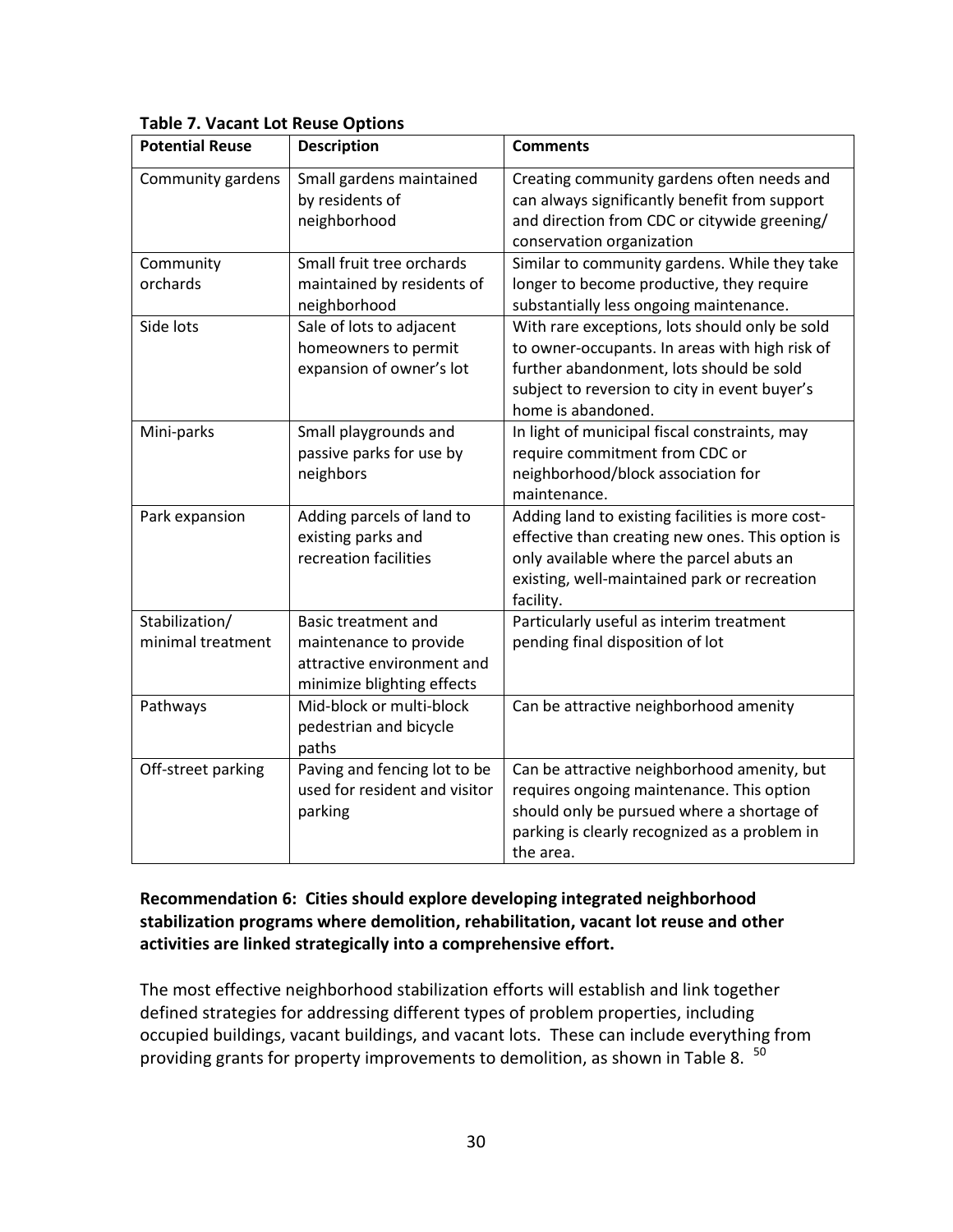| Property              | <b>Status</b>                         |                                | <b>Strategies</b>                                                                                                                                                                                                                                |  |  |
|-----------------------|---------------------------------------|--------------------------------|--------------------------------------------------------------------------------------------------------------------------------------------------------------------------------------------------------------------------------------------------|--|--|
| <b>Type</b>           |                                       |                                |                                                                                                                                                                                                                                                  |  |  |
| Occupied<br>buildings | Owner<br>Occupied                     |                                | Provide grants and loans for property<br>п<br>improvement<br>Provide homeownership preservation<br>п<br>assistance                                                                                                                               |  |  |
|                       | Absentee<br>Ownership                 |                                | Use regulatory strategies to address<br>٠<br>irresponsible landlords<br>Provide incentives to motivate responsible<br>$\blacksquare$<br>landlord behavior<br>Provide financial assistance to responsible<br>٠<br>landlords to improve properties |  |  |
| Vacant<br>buildings   | Suitable for<br>rehabilitation        | Private<br>ownership           | Encourage owners to restore properties to<br>٠<br>productive use<br>Where unsuccessful, use receivership and<br>п<br>other tools to gain control of properties for<br>rehabilitation                                                             |  |  |
|                       |                                       | Public<br>ownership            | Convey to qualified entities for<br>٠<br>rehabilitation and sale                                                                                                                                                                                 |  |  |
|                       | Not suitable<br>for<br>rehabilitation | Private<br>ownership<br>Public | Encourage owners to demolish properties<br>٠<br>Where unsuccessful, demolish properties<br>п<br>and seek cost recovery<br>Encourage owners to maintain lots through<br>п<br>regulatory strategies and assistance in lot<br>stabilization<br>٠    |  |  |
|                       |                                       | ownership                      | Demolish properties<br>Target vacant lots for short- or long-term<br>п<br>reuse or for interim stabilization                                                                                                                                     |  |  |
| Vacant lots           |                                       |                                | Target for short- or long-term reuse or for<br>interim stabilization                                                                                                                                                                             |  |  |

**Table 8. Elements Of An Integrated Area Property Strategy**

Carrying out an integrated strategy requires not only ample resources, but the ability to coordinate a variety of different activities, including the legal steps needed to make sure that privately-owned vacant buildings are either rehabilitated or demolished in tandem with buildings in public ownership. That is likely to involve aggressive code enforcement, as well as the use of receivership and, where available, spot blight eminent domain.<sup>[51](#page-46-25)</sup> Since many of the neighborhoods in which such a strategy might be appropriate contain large numbers of absentee-owned houses, occupied property strategies must focus as much on landlords and tenants as on homeowners.<sup>[52](#page-46-17)</sup> That, in turn, is likely to require a combination of targeted regulatory actions coupled with incentives for responsible owners.<sup>[53](#page-46-26)</sup> As vacant lots are created through demolition, they should then quickly be either stabilized, or programmed for reuse.

Finally, a comprehensive neighborhood strategy must be about more than bricks and mortar. Vacant and abandoned properties, however much they exacerbate and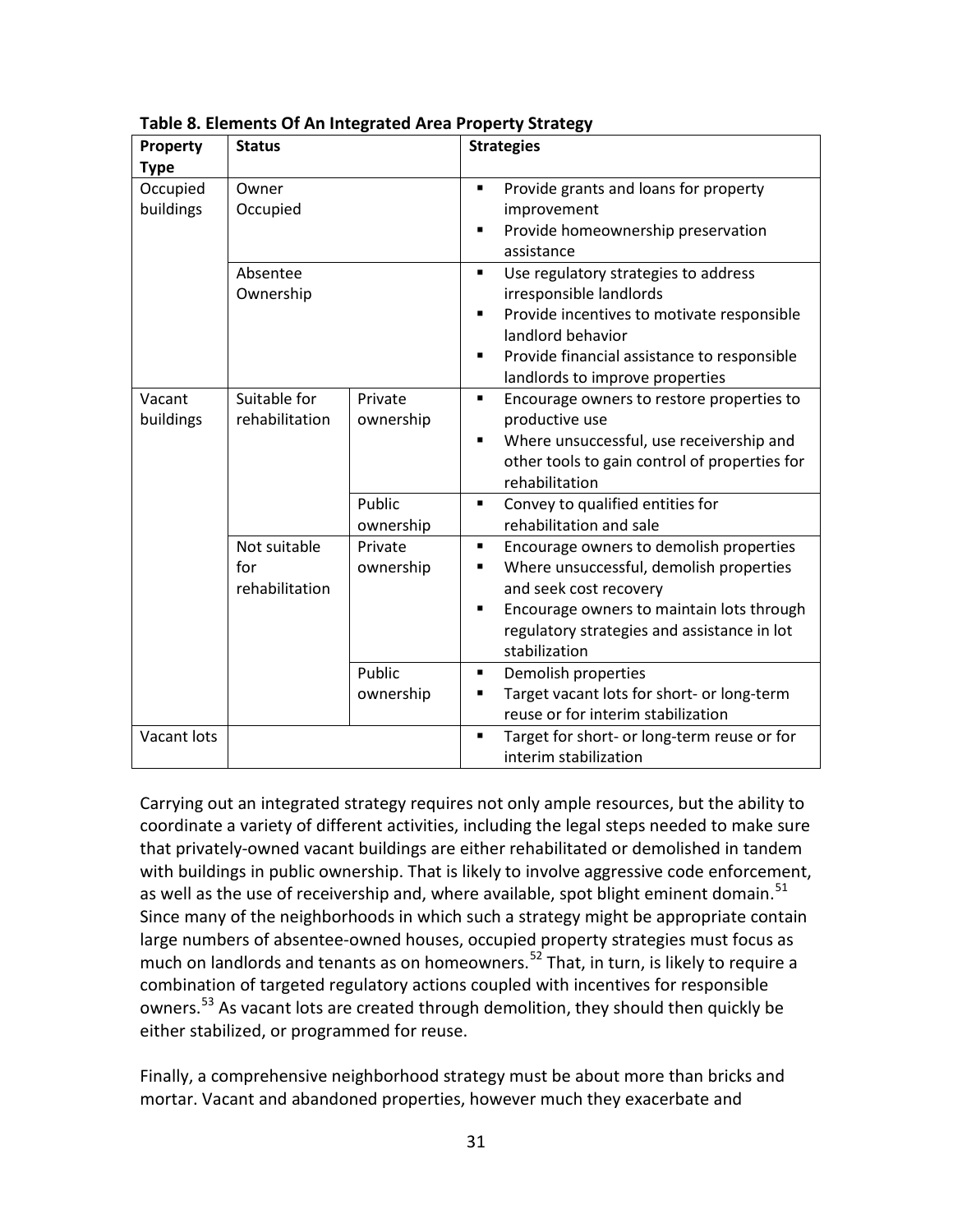perpetuate neighborhood decline, are not the fundamental cause of a neighborhood's decline. In a climate of weak market demand, the great majority of households can choose to live in a wide variety of different neighborhoods throughout the region. Increased crime and drug activity, deterioration of the public realm, and many other ills will push families out of some communities. Demolition of blighting structures is but one of many steps that may be needed to restore resident and homebuyer confidence, and rebuild a neighborhood.

A strategy along these lines is currently being developed for a section of Cleveland's Slavic Village neighborhood; as part of the strategy, all of the vacant and abandoned properties in the area are being inventoried and evaluated to determine which can or cannot feasibly be rehabilitated.<sup>[54](#page-46-27)</sup>

## **B. Finding the resources to pay for demolition**

The cost of carrying out the number of demolitions that appear to be needed, even after making the most optimistic assumptions about the effect of potential regulatory reform, is far beyond the means currently available to the nation's distressed older cities. With few exceptions, these cities are in a state of severe financial stress. During the past few years, cities like Detroit, Flint, Camden, and others have laid off hundreds of police officers and firefighters, as well as housing inspectors, park maintenance workers, and city planners. These cities' fiscal problems are both short- and long-term: While exacerbated by the effects of the Great Recession and the collapse of the housing bubble, they are grounded in long-term structural imbalances between the cost of providing services and their ability to raise revenues.<sup>[55](#page-46-28)</sup>

While many cities have appropriated money from their general funds or capital budgets for demolition over the years, their ability to continue to do so is severely constrained. To pick one of many possible examples, the city of Syracuse, New York, facing severe budget constraints, reduced its demolition appropriation from a modest \$1 million to an even more modest \$500,000 in their 2011-2012 budget.<sup>[56](#page-46-9)</sup> Cities frequently are forced to make special appropriations during the course of the year to address the need to conduct emergency demolitions for which funds are not available.

Many cities have used their federal Community Development Block Grant allocations to fund demolition. In fiscal year 2011, a total of \$74 million in CDBG funds was spent nationally on demolition, with an additional \$32 million going to the closely-related activities of relocation and site remediation. In fiscal year 2010, the eight Ohio cities listed in Table 2 collectively spent nearly \$3 million in CDBG funds for demolition; two of the cities, Akron and Youngstown, spent over 10 percent of their CDBG funds that year for that purpose.<sup>[57](#page-46-22)</sup> CDBG, however, is not only a severely limited resource that cities tend to divide into many small pieces in order to address a wide range of needs and concerns, but is a shrinking one. Not only have funds been cut 25 percent since 2009,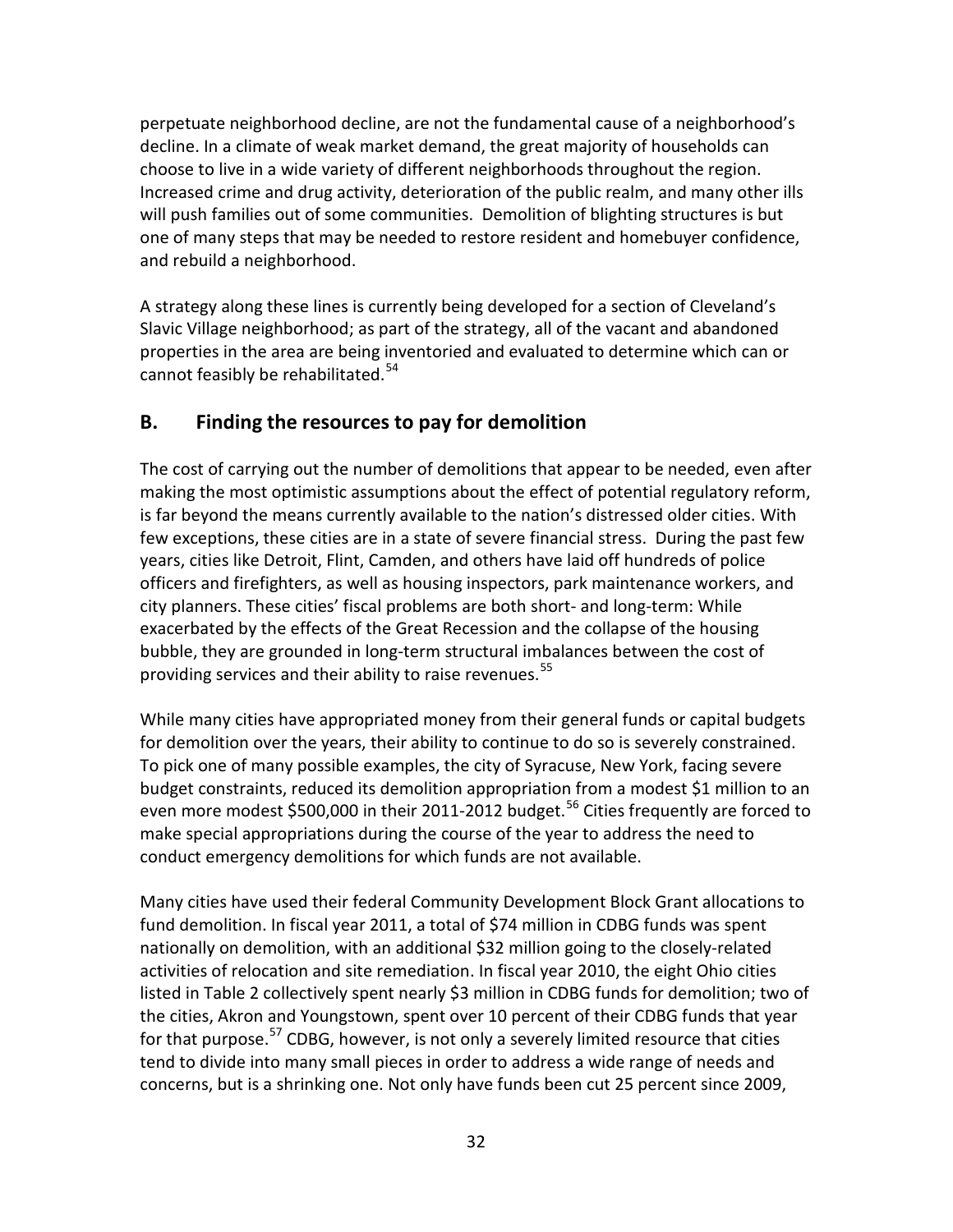but changes in funding formulas have spread the funds more thinly across the universe of eligible cities, counties and states.<sup>[58](#page-46-29)</sup>

The message is clear: *Without significant additional sources of funding for demolition, cities will never be able to address this problem*. They will continue to fall behind, with the number of empty, blighting properties continuing to exceed the number that can be removed. The greater part of any additional funding is likely to have to come from the state or federal governments. Meanwhile, states and cities must also examine both how to reform unreasonable regulatory standards so as to reduce demolition costs, as well as how to better recover costs from the owners or lienholders of properties that must be demolished.

#### **Recommendation 7: State governments should review state statutes and regulations affecting demolition, and modify or abolish those that impose unreasonable costs without commensurate public benefit.**

As discussed earlier**,** state regulations can have a dramatic effect on the cost of demolition. At least some of these regulations may be unreasonable or excessive, particularly given the harm caused by the fact that higher costs allow fewer properties to be demolished.

States in which large numbers of demolitions are likely to take place over the coming years should carry out a thorough review of the statutes and regulations that affect demolition. The purpose of such a review should be to assess the value of those regulations relative to the harm they cause, either through a formal cost-benefit analysis or other approach. Based on that analysis, states should reform regulations and requirements so as to further more cost-effective use of limited demolition funds within a framework of maximizing the overall benefit to the public health and safety.

One low-hanging opportunity to help localities lower their costs would be for the federal EPA to revisit its interpretation of its asbestos regulations under the National Emission Standards for Hazardous Air Pollutants (NESHAP) standards. Replacing the requirements imposed by EPA's current interpretation—including the need for a formal asbestos survey of each individual house, as discussed earlier—with reasonable standards of care for treatment of materials likely to contain asbestos would largely address this concern and result in significant cost savings. The question is whether it would represent a trivial or a significant trade-off of public health benefits.

#### **Recommendation 8: Cities should aggressively use state legal tools to recover the costs of demolition, or advocate for stronger state laws to facilitate cost recovery.**

As described above, the buildings that a city demolishes are either privately-owned, or have come to the city involuntarily as a result of tax foreclosure. In other words, *in the great majority of cases, cities are required to demolish properties as a result of the*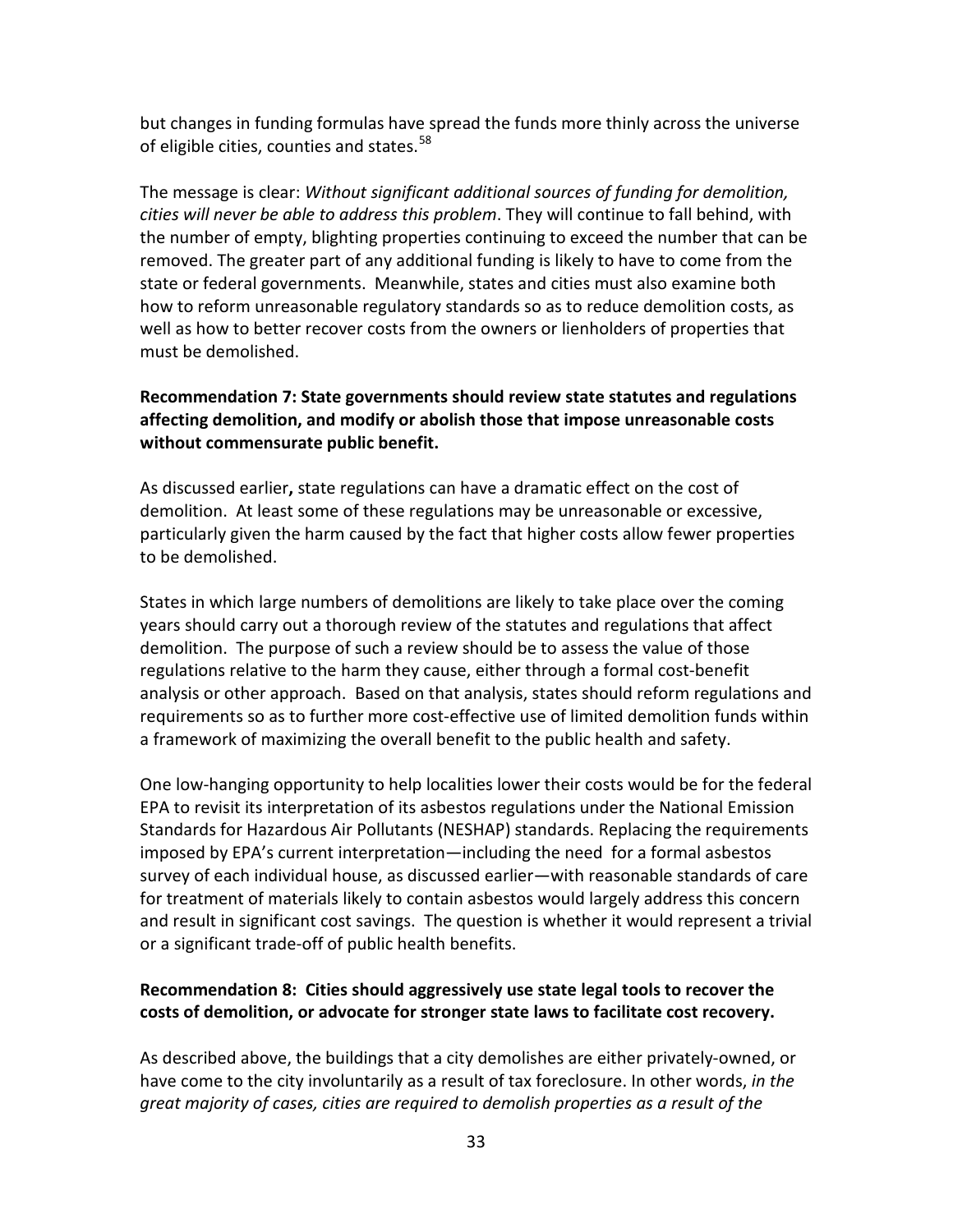*inaction of a private owner,* not because the city deliberately chose to acquire and tear down the property for redevelopment or some other public purpose. In all of those cases, the owner or former owner may bear, or can potentially be made to bear, legal responsibility for the cost of demolition.

In fact, most, perhaps all, states in the United States allow a municipality to bill the owner, and if unpaid, place a lien on a privately-owned property for the costs incurred in abating a nuisance, including but not limited to demolition. The terms governing those liens vary widely however, and they typically result in little actual recovery of municipal costs. Cleveland, for example, has recovered from owners only \$1.8 million of nearly \$26 million spent on demolition since 2008.<sup>[59](#page-46-30)</sup> In order to improve on this record, the city has retained an outside law firm for collections, and sent the first roughly 50 files to that firm in February 2012. $^{60}$  $^{60}$  $^{60}$ 

Although even aggressive cost recovery efforts won't eliminate the need for significant public resources for demolition, states and municipalities can take several steps to help ensure that private owners take a far greater share of the responsibility. Many owners of properties that need to be demolished lack money or may be too difficult to find, but other owners and foreclosing entities do have the assets that make cost recovery feasible. $^{61}$  $^{61}$  $^{61}$ 

First, state laws should provide that liens on vacant, derelict properties be *super-priority liens* so that they can be either added to any taxes owed, or foreclosed directly, independent of tax foreclosure. The latter is particularly important in states that have long drawn out tax foreclosure procedures, or where tax foreclosures are controlled by a county government that may have different priorities than the city in which the demolition has taken place. The amount of the lien or any subsequent judgment should also include the substantial indirect costs of inspections, legal fees, and notice among other costs, in addition to the cost of the demolition itself.<sup>[62](#page-46-33)</sup> State law should also give the municipality the power to forgive or extinguish the lien through a simple and expeditious process where appropriate to further reuse or redevelopment.

Second, states should design their lien statutes in ways that give municipalities greater opportunities to collect. Many states allow cities to obtain judgments against the owners of properties for the cost of the demolition: With the judgment in hand, the city can then try to identify other assets of the owner on which it can place a lien. Unfortunately, this can be easier said than done, as urban property owners often create LLCs or other vehicles to hold title to the properties in order to protect their individual assets. To help empower their cities to pierce such corporate veils, states might look to New Jersey, which has a statute explicitly providing that its municipalities have recourse with respect to liens against individuals, individual partners in partnerships, or individuals with at least 10 percent interest in a property where the property is owned by a corporation or other business entity.<sup>[63](#page-46-34)</sup> When the state in 2010 subsequently enacted the legislation known as the creditor responsibility law, the legislature explicitly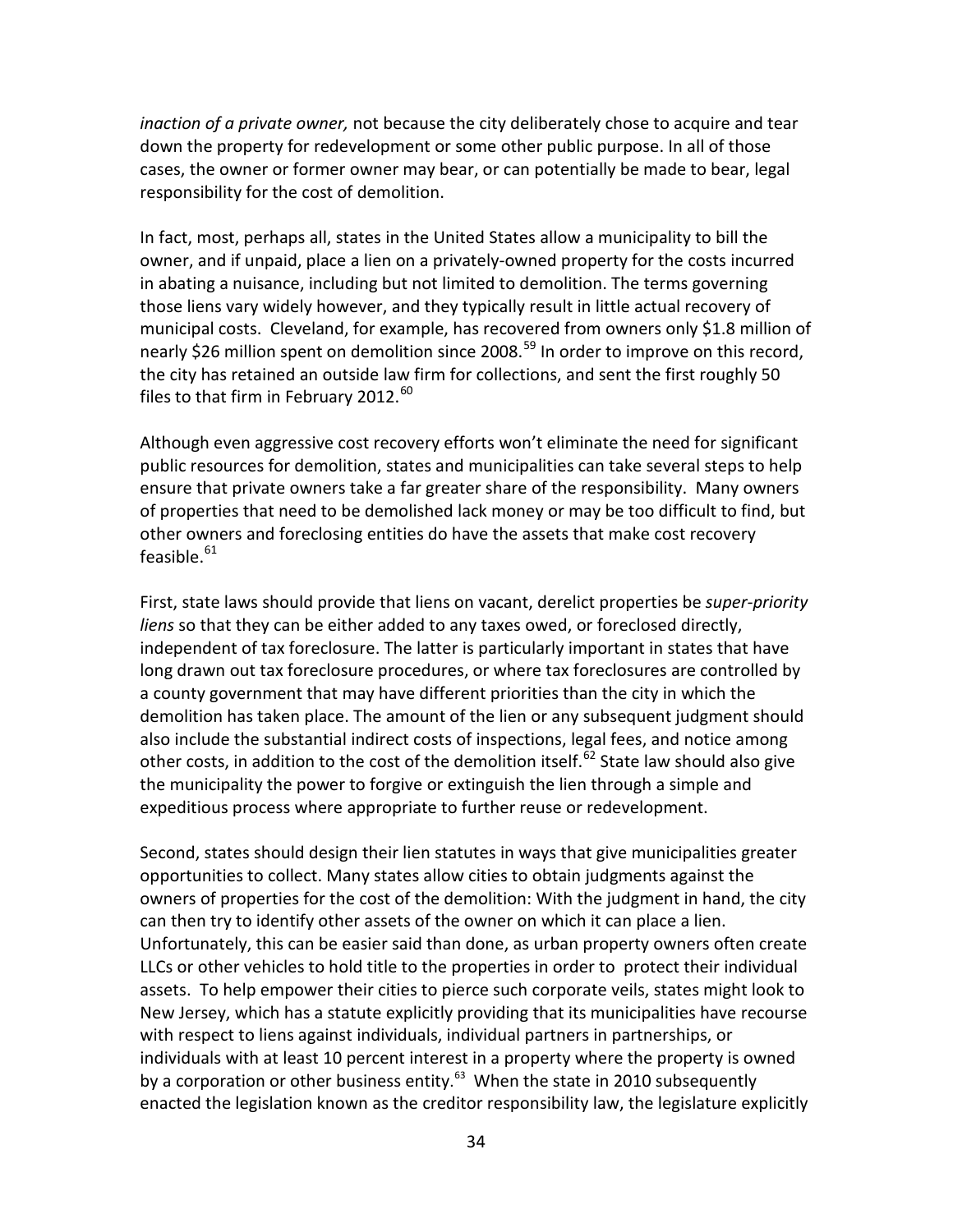provided that the statute would also apply to non-title holding entities that were subject to that law.  $64$ 

Third, where properties are in foreclosure, and collection from the title owner is unlikely, states can provide localities with another route to cost recovery. The New Jersey creditor responsibility statute, which remains unique in the United States, imposes the obligation on the entity initiating a foreclosure action on any property to maintain that property if it is abandoned by its owner at any time subsequent to the initial foreclosure filing, as follows:

If the owner of a residential property vacates or abandons any property on which a foreclosure proceeding has been initiated or if a residential property becomes vacant at any point subsequent to the creditor's filing the summons and complaint in an action to foreclose a mortgage against the subject property, but prior to vesting of title in the creditor or any other third party, and the property is found to be a nuisance or in violation of any applicable State or local code, the local public officer […] shall notify the creditor, which shall have the responsibility to abate the nuisance or correct the violation in the same manner and to the same extent as the title owner of the property, to such standard or specification as may be required by State law or municipal ordinance.<sup>[65](#page-46-36)</sup>

The statute clearly extends to recovery of demolition costs from the creditor where the municipality is obligated to demolish the property. While New Jersey's is the only such statewide statute, cities in California, Florida and a few other states, where permitted to do so by statutory home rule provisions, have enacted local ordinances imposing similar obligations.<sup>[66](#page-46-5)</sup>

Fourth, states and localities should look for other ways to collect from responsible parties. One such approach might be to provide legal recourse against the owner for the cost of demolition of derelict properties the city must take through tax foreclosure when the city finds, at the time it takes title, that the property is vacant and in such condition that demolition is necessary or the only feasible course of action. Somewhat different, but along similar lines, is a recent ordinance amendment in Cleveland, to provide that:

Any and all owners of a building or structure, who appear in the chain of title from the time of receipt of a notice of condemnation until demolition of the building or structure, shall be jointly and severally responsible for all costs and expenses incurred relating to the demolition  $\left[...\right]^{67}$  $\left[...\right]^{67}$  $\left[...\right]^{67}$ 

This is a valuable addition to the city's legal arsenal, since the backlog of demolitions means that thousands of properties receive a notice of condemnation many years before demolition actually takes place, during which time the property can be flipped, perhaps many times over, to unsuspecting buyers who have no idea that the property is already slated for demolition.<sup>[68](#page-46-37)</sup> Cincinnati has enacted a similar ordinance, which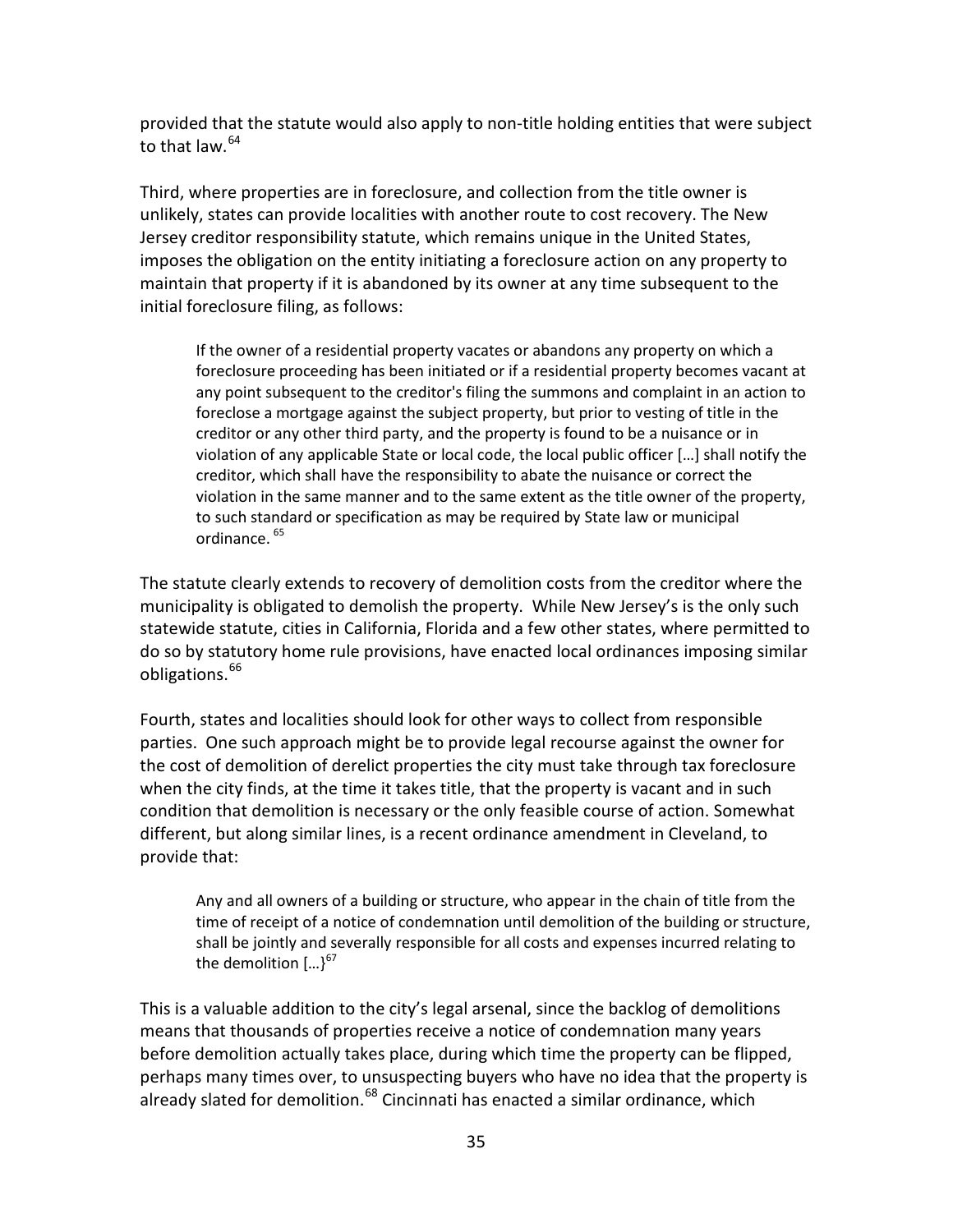includes 'persons in control,' including mortgagees, as well as owners in the chain of responsibility.<sup>[69](#page-46-38)</sup>

#### **Banks Offer Some (Limited) Assistance**

Independent of legal obligations, a number of financial institutions, in the course of conveying vacant REO properties to non-profit or public entities, have given those entities funds to cover all or part of the cost of demolition. In the spring of 2011, Wells Fargo Bank donated 26 properties to the Cuyahoga County Land Reutilization Corporation along with \$127,000 toward the cost of demolition, while Bank of America agreed to donate up to 100 properties with a similar cost donation.<sup>1</sup> These numbers may increase, since it appears that under the recently approved \$25 billion mortgage foreclosure abuse settlement banks will be able to get credit for donation of properties and demolition funds. $^1$  Still, while useful, these initiatives represent only a minute share of the total number of blighting properties that municipalities and land banks are struggling to manage.

Finally, in addition to amending their laws, states should help municipalities utilize those laws more effectively. Such help might include, for example, making it easier to pierce corporate veils to identify individual owners, creating dedicated collection units to assist municipal efforts, or offering technical assistance to local governments in setting up and carrying out cost recovery strategies.

Aggressive cost recovery will never yield enough to eliminate the need for significant infusions of public funds for demolition. Still, if as much as a quarter of the public funds used for demolition could be leveraged through cost recovery, that outcome would significantly extend the reach of those resources.

#### **Recommendation 9: States, local governments and others concerned about the future of the nation's distressed cities and towns should actively support enactment appropriately amended—of H.R.4210, the Restore our Neighborhoods Act of 2012.**

The only existing federal programs that are used to any significant extent to fund demolition *as such* are the CDBG and NSP programs. As noted, the former has shrunk drastically, while being called upon to fund a wide variety of local needs, and no additional funds are anticipated to flow into the NSP program for the foreseeable future. Additional NSP funds or the reversal of the downward trend of CDBG appropriations, both appear remote.

While NSP funds have already been fully allocated, and in large part spent, it is worth noting that much of this money was allocated subject to a condition that no more than 10 percent of the funds received by a local government or non-profit entity could be used for demolition. While waivers were granted by HUD for some jurisdictions, this threshold clearly slowed down implementation of local neighborhood stabilization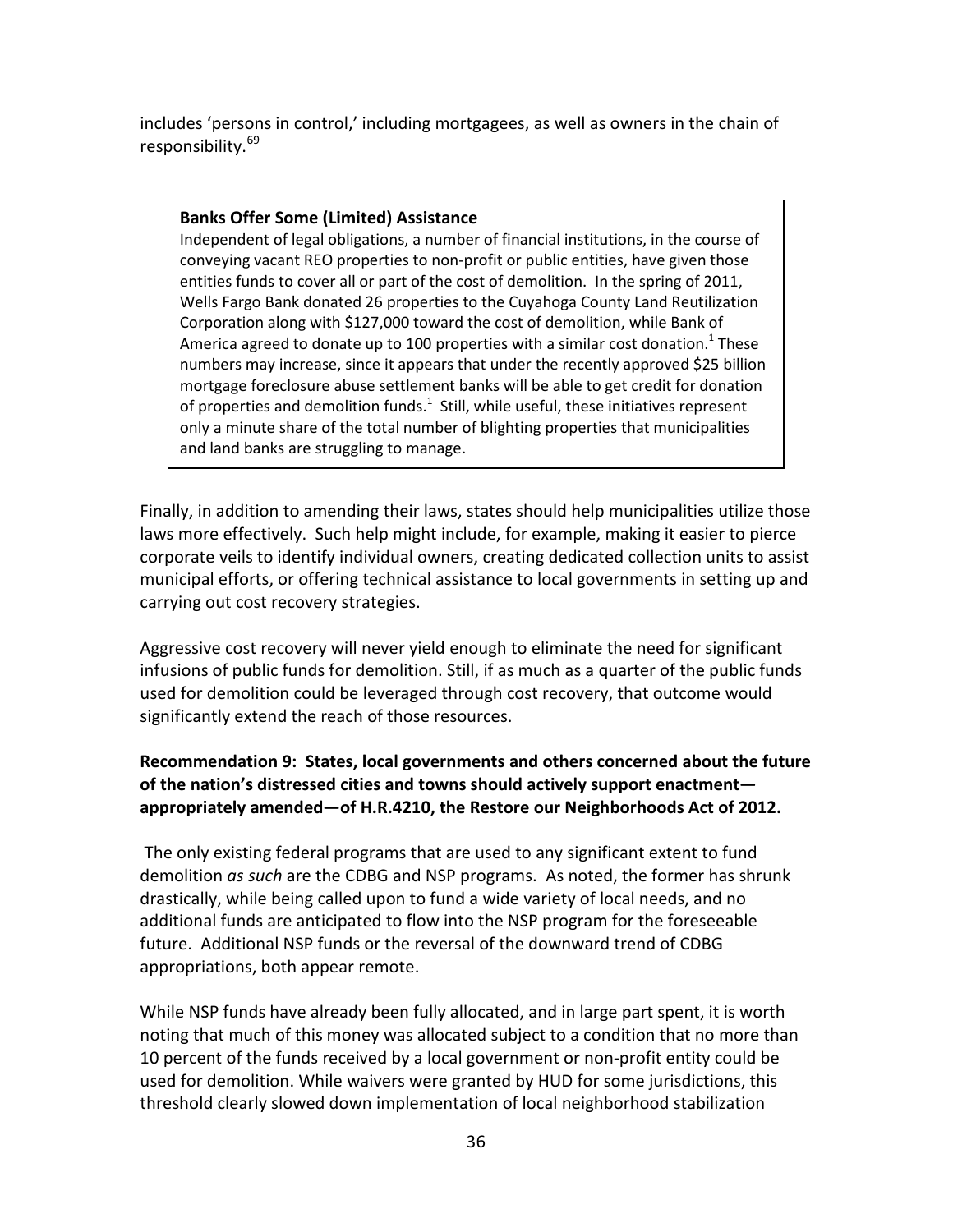programs in many communities where rational strategies dictated that a substantially larger share of these funds be used for demolition. Since the likelihood of additional NSP appropriations at this point appears remote, there does not appear to be a compelling reason to pursue this further. Still, it points to the importance of tailoring federal regulations to the particular conditions of the cities eligible to receive the funds, rather than following a 'one size fits all' approach.

One promising new federal initiative is H.R.4210, the Restore our Neighborhoods Act of 2012. Introduced on March 19, 2012 by a bipartisan group of representatives led by Stephen LaTourette of Ohio, this bill would authorize \$4 billion in Qualified Urban Demolition Bonds. Following a model established in the American Recovery and Reinvestment Act, the interest on the bonds would be replaced by a federal tax credit to the bond buyers, so that issuers could borrow the funds at zero percent interest. While these bonds are not a grant, they would have that effect in large part, since a city or state could create a sinking fund equal to less than half of their total indebtedness that would earn interest and grow to the point where it would pay off the entire principal after 30 years.

Of the \$4 billion, half would be allocated to those with the highest percentages of vacant housing or 'qualified' states, while the balance would be allocated equally among all of the states (including those receiving a qualified state allocation). States would allocate their share among qualified issuers within the state, which could include the state itself, any political subdivision, and in those states which had enacted land bank legislation, land bank entities created under the provisions of those laws. If any of the non-qualified states failed to use their allocation within two years, those funds would be re-allocated among the qualified states, while all funds would have to be spent in five years. The bill also removes the demolition limitation on the use of any remaining unspent NSP funds for qualified states.

To put all this into perspective, a preliminary analysis by Rep. LaTourette's office indicates that Ohio would receive \$236 million in bonding authority (\$196 million under the formula, and \$40 million from the equal allocation pool), which could potentially cover the cost of demolishing 20,000 to 30,000 buildings. Other states likely to receive \$200 million or more under the legislation include Michigan, California, Florida, Illinois and New York. Even states that do not get a separate allocation will still be granted authority to issue \$40 million in bonds.

H.R.4210, however, contains some problematic provisions.<sup>[70](#page-46-39)</sup> Most questionable is the language in the bill that provides that in any state that has enacted legislation authorizing the creation of land banks "expressly charged under State law with the reclamation, repurposing and redevelopment of vacant and abandoned land," only the state government or land banks created under that legislation are eligible to issue qualified urban demolition bonds in that state.<sup>[71](#page-46-28)</sup> While this may work in Michiganwhere the statutory authority to create land banks has been in place for nearly a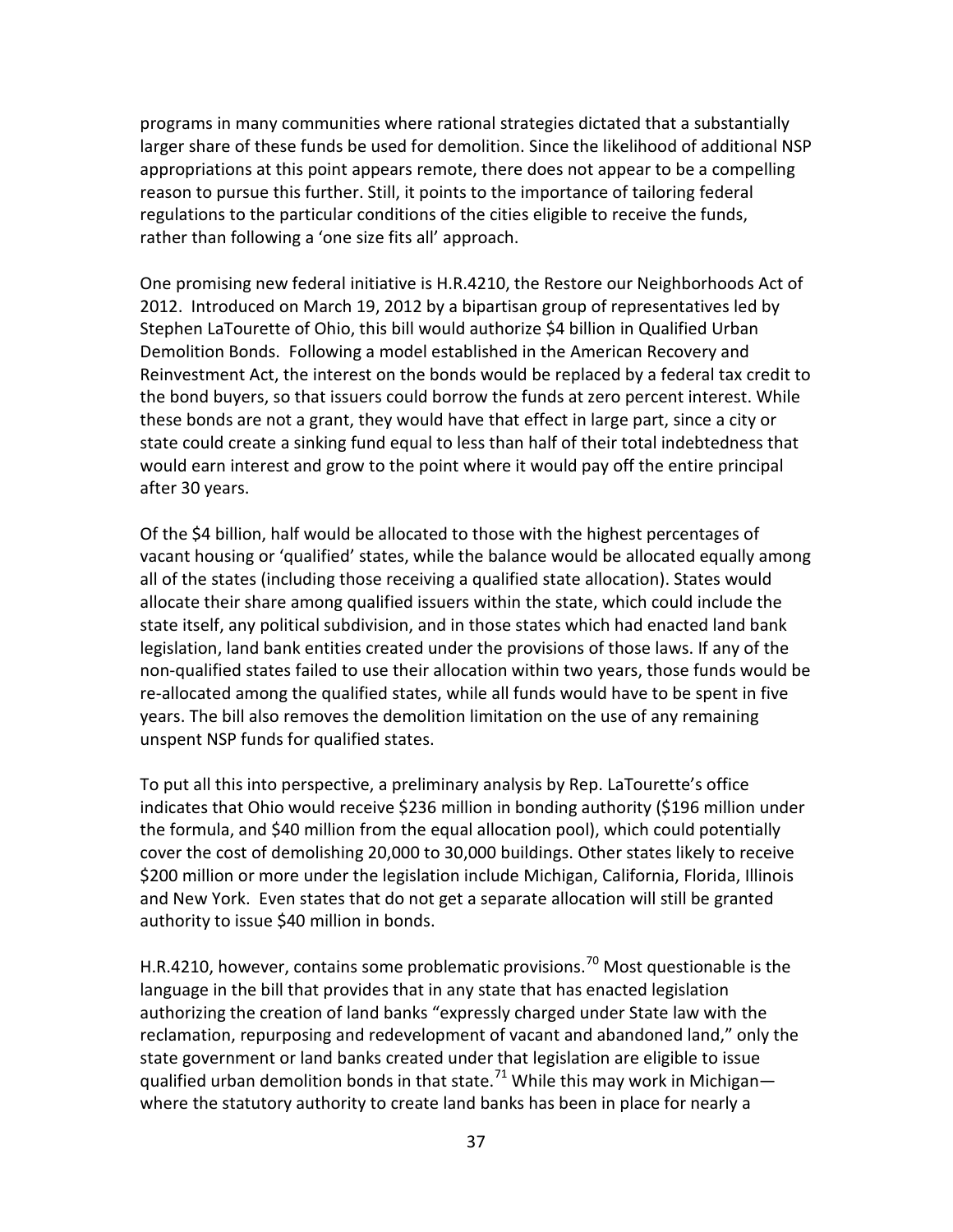decade, nearly 40 county land banks are in place, and a state land bank also exists—it is far more problematic in other states where land bank legislation is of more recent vintage; many jurisdictions with a need for demolition funds do not even have land banks in place.<sup>[72](#page-46-40)</sup> While a statutory land bank entity is a very good way by which cities and counties can address their vacant land problems, it is irresponsible to suggest, as does this bill, that it should be the *only* way.

A second problem is the draconian "use it or lose it" language of the statute, which provides that if any state has not issued the full amount of bonds authorized within two years from the effective date of the legislation, the amount not issued "shall be reallocated among the qualified States in such manner as the Secretary determines appropriate" to ensure that the full authorized \$4 billion issued.<sup>[73](#page-46-29)</sup> While the intent of the provision is reasonable, it could create problems for many states where the need for these funds is significant, but which may not be able to move as quickly to take advantage of the program as Ohio or Michigan.<sup>[74](#page-46-41)</sup>

Finally, the allocation formula under H.R.4210, which currently incorporates four factors: increase in non-seasonal vacancies, unemployment rate, percentage of loans in foreclosure, and lack of population growth, should be revisited. While these are not unreasonable factors, they create some anomalies, such as large amounts of money flowing into states like Florida, Arizona and Nevada, where the housing stock is relatively new and low demand is likely to be more cyclical than structural, and little money for some states with older central cities with substantial aging housing stocks, such as Pennsylvania, Maryland, or Minnesota. It would be worth exploring ways of reflecting this in the formula, perhaps by adding in factors for poverty and age of housing stock, or by creating a discretionary pool with some part of the bond authority created by the bill.

*If the above provisions are changed,* H.R.4210 is worthy of strong support.

#### **Recommendation 10: State governments should leverage federal and local funds for demolition in conjunction with local stabilization and redevelopment strategies.**

While state governments suffer from some of the same financial constraints as city governments, those constraints are substantially less severe; moreover, in contrast to the local fiscal picture, state revenue trends appear to be positive for the near future. Given the scope of the issue in many distressed areas, states must work with localities to identify innovative mechanisms to support demolition activities.

States have in fact historically provided a variety of funding sources that have been used for demolition. For example, in 1997, the state of New Jersey approved a \$20 million bond issue to create a revolving fund for demolishing unsafe buildings.<sup>[75](#page-46-42)</sup> Funds are made available to designated urban and rural centers as 10 to 20 year loans at an interest rate of four percent, which can be reduced in cases of financial hardship.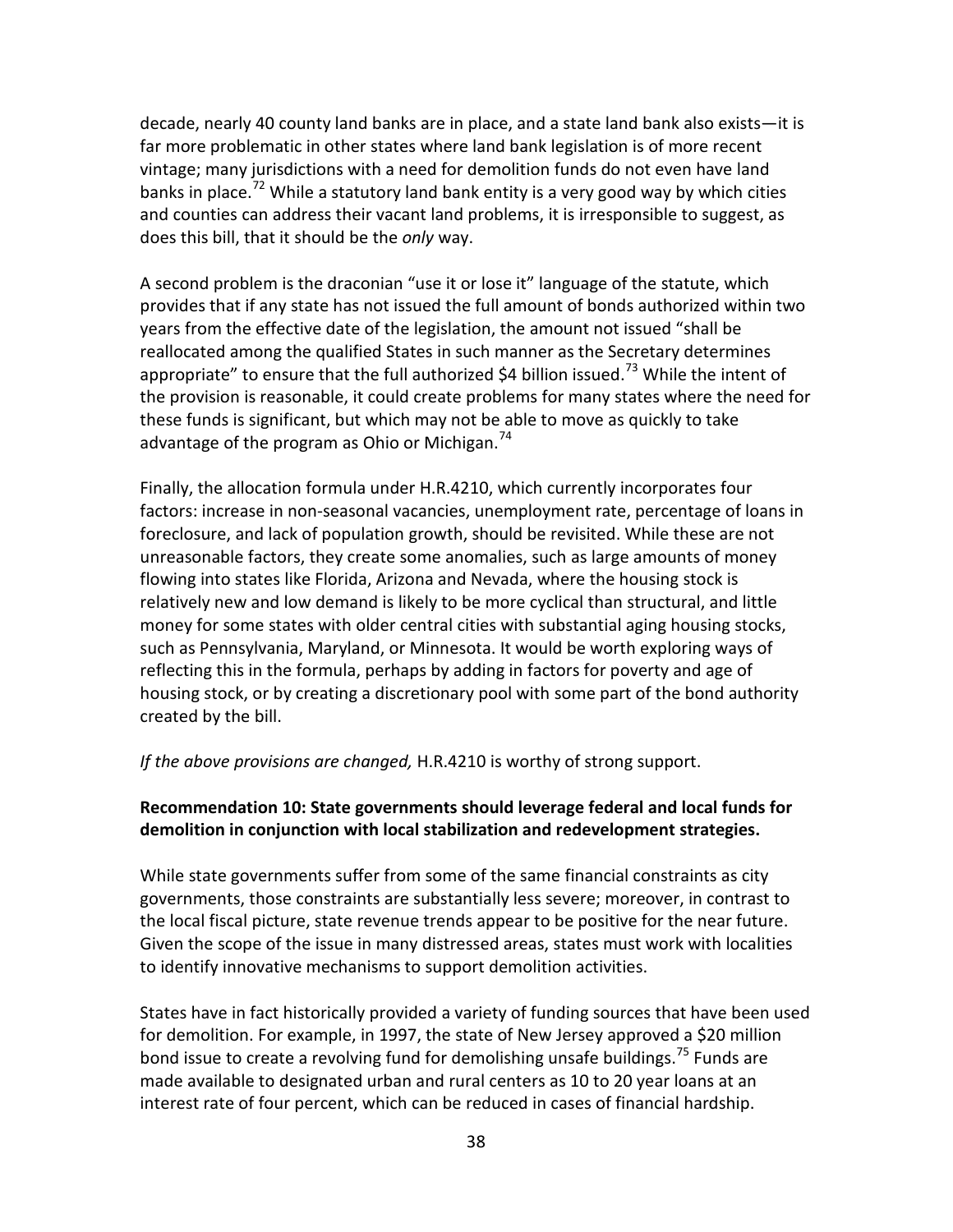While this is the only state program that is exclusively devoted to demolition, other state programs have identified demolition as a permitted or encouraged use. Between 2006 and 2009, the Restore NY program gave \$300 million to towns and cities in New York State to support "projects involving the demolition, deconstruction, rehabilitation and or reconstruction of vacant, abandoned, condemned and surplus properties."<sup>[76](#page-46-23)</sup> Many states have also provided funding that could be used to demolish buildings in conjunction with brownfields remediation, such as through the Clean Ohio program.

Most recently, Ohio's state Attorney General Mike DeWine announced in February 2012 that \$75 million of the \$97 million that the state will receive in flexible funds from the mortgage foreclosure settlement will be earmarked for demolition. Although the structure of the program has not been finalized, it appears likely that the funds will be allocated to municipalities through a competitive program, with requirements for local matching funds, and for spending within a relatively short period.<sup>[77](#page-46-43)</sup> Since the announcement, the Michigan Attorney General has announced that \$10 million of that state's funds would be allocated to pay for demolition in Detroit, while the Maryland Attorney General has allocated a similar amount for demolition in Baltimore.

States should also consider incorporating funds for demolition—particularly where it is taking place in the framework of larger revitalization strategies—in their capital budgets. An infusion of funding into such activities could jump-start local efforts. Public sector borrowing costs are low at present, and it is likely that a significant part of the bond costs could be repaid through a share of the incremental property tax revenues that are likely to result from demolition and revitalization activities.<sup>[78](#page-46-44)</sup>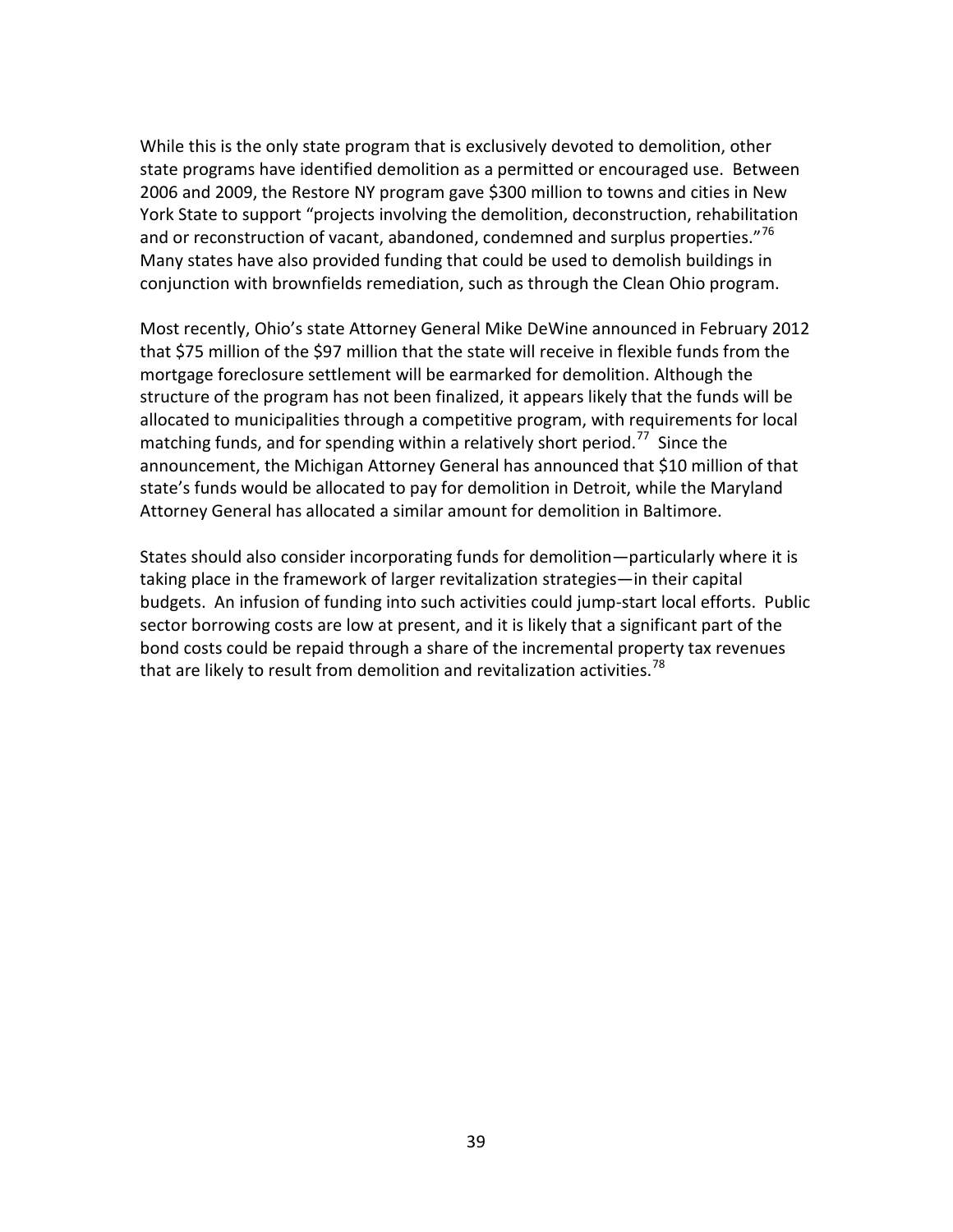## **V. CONCLUSION**

Large-scale demolition is a painful, but necessary reality in America's older cities: The excess of building supply over demand, and the harm done by the continuing presence of vacant, abandoned buildings, admits of no other solution. Demolition activities must be thoughtful and targeted, however, sparing buildings that can and should be saved and reused, and concentrating efforts on both eliminating blight from viable urban neighborhoods and laying the groundwork for redevelopment and revitalization.

Achieving such goals requires many steps. It requires that cities come up with sound, cost-effective procedures for carrying out demolition, and that state and federal regulatory burdens are reduced where appropriate to allow for cost-effective demolition. Even more, it demands that states and localities adopt policies and priorities to ensure that limited funds have the greatest effect in terms of reducing blight and fostering revitalization. Finally, with local government resources in increasingly short supply, additional federal and state financial resources will be make allow for the scale of demolition activity many cities need to stabilize their communities, set the stage for future economic growth, and provide a decent quality of life for residents in distressed neighborhoods.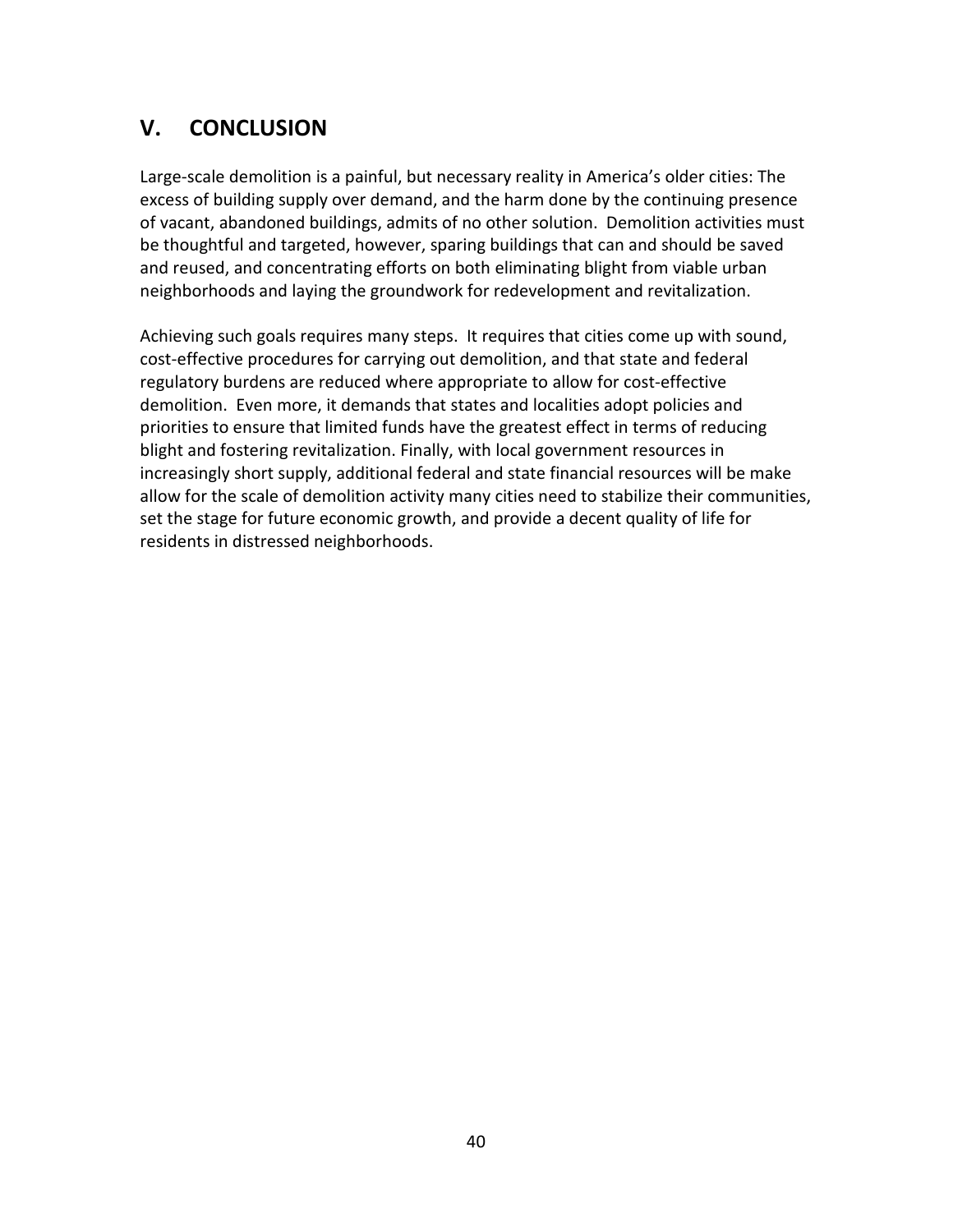#### <span id="page-40-0"></span>**Endnotes**

l

 $1$  While buildings of every type become vacant and are subject to potential demolition, the only data available to measure changes in the stock, and thus the prevalence of demolition, are for residential properties. Anecdotal information, however, suggests that the levels of vacancy and abandonment are likely to be comparable or higher for non-residential buildings, particularly industrial, than for residential buildings in most cities.

<sup>2</sup> Malcolm Gay, "Thieves Cart off St. Louis Bricks", *New York Times,* Sept. 19, 2010; [www.phila.gov/](http://www.phila.gov/%20qualityoflife/Vacant_Lot_Criteria_.html)  [qualityoflife/Vacant\\_Lot\\_Criteria\\_.html,](http://www.phila.gov/%20qualityoflife/Vacant_Lot_Criteria_.html) accessed April 7, 2012 an[d www.detroitparcelsurvey.org](http://www.detroitparcelsurvey.org/) accessed April 7, 2012. The Detroit Parcel Survey identified an additional 23,645 vacant lots that it classified as 'improved', meaning that although they had no structure, they had been improved with a paved lot, accessory structure, fence, or park.

 $3$  The most important buyers for a neighborhood are those who live in the house themselves. Although under some circumstances an increase in the number of absentee buyers or investors can help stabilize a housing market, their presence, particularly in distressed inner-city areas, is more likely to be destabilizing. For a detailed analysis of the effects of investor buying under different market conditions see Alan Mallach, *Meeting the Challenge of Distressed Property Investors in America's Neighborhoods* (New York, NY: Local Initiatives Support Corporation, 2010).

 $^4$  The cost of keeping a house intact, once mothballed, in Cleveland is \$2000 to \$3000 per year; personal communication from Ron O'Leary, Esq., Assistant Director, Cleveland Department of Buildings and Housing, February 28, 2012

<sup>5</sup> For a description of the process of mothballing buildings, see Sharon C. Park, "Mothballing Historic Buildings" (Washington: National Park Service, 1993), available at [www.nps.gov/hps/tps/briefs/brief31.htm.](http://www.nps.gov/hps/tps/briefs/brief31.htm)

 $6$  Almost all of what few funds are available, moreover, are means-tested; that is, they are only available for buyers whose income is below low- or moderate-income levels. Few such households are in a position to take on the restoration of an abandoned house in need of major repair.

 $<sup>7</sup>$  For example, 84 percent of the residential structures in Detroit are single family houses.</sup>

 $8$  The author's recent analysis of three census tracts in historically high-value residential areas in Detroit found that between 2006 and 2010 prices dropped by an average of 81 percent, from \$100,000 to \$19,000, while between 2000 and 2010 vacancy rates roughly tripled, from 5 percent to 15 percent.

 $9$  For purposes of this analysis, "excess offering" is defined as the number of units being offered for sale or rent in excess of a blended rate of 7.5 percent of the city's total housing stock.

 $10$  The number of residential structures in each city is based on the distribution of units by range; e.g., single family, two family, 3-19 family, and so forth, assuming that the average number of units in each range was the midpoint of that range. This also assumes that the number of single family units in the demolition pool would be substantially larger than their share of the total number of structures. Based on data on demolition of residential and non-residential buildings from Dayton for the period from 2006 through 2010, the analysis assumes that non-residential demolitions would add 5 percent to the total.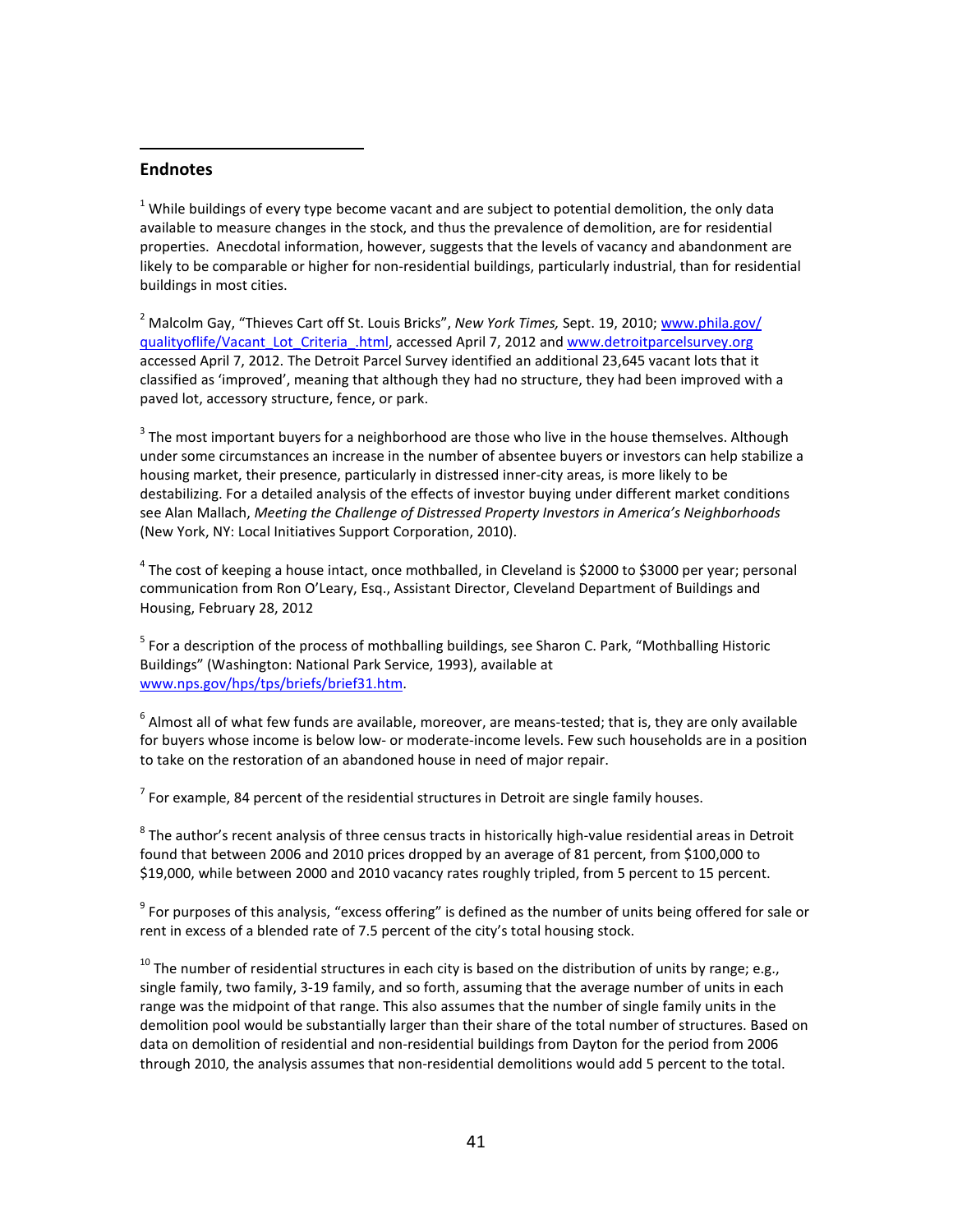$11$  Analysis by Frank Ford of Neighborhood Progress Inc., November 2011, based on the distressed property count by the city's Department of Community Development.

<sup>12</sup> William C. Apgar, Mark Duda and Rochelle Nawrocki Gorey, "The Municipal Cost of Foreclosures: A Chicago Case Study" (Minneapolis: Homeownership Preservation Foundation, 2005).

<sup>13</sup> Econsult Corporation et al, "Vacant Land Management in Philadelphia: The Cost of the Current System and the Benefits of Reform," prepared for the Redevelopment Authority of the City of Philadelphia and the Philadelphia Association of Community Development Corporations, (2010).

<span id="page-41-0"></span><sup>14</sup> Government Accountability Office (GAO), "Vacant Properties: Growing Number Increases Communities' Costs and Challenges" (2011).

<sup>15</sup> Personal communication from James Comerford, Commissioner, Permit and Inspection Services, City of Buffalo, May 30, 2012.

<span id="page-41-1"></span> $16$  The official tax rate for 2012 is 9.771 percent of assessed value, with assessed value set at 32 percent of market value.

<sup>17</sup> These studies are summarized in GAO. "Vacant Properties."

 $18$  National Vacant Properties Campaign, "Vacant Properties: The True Cost to Communities" (2005).

<span id="page-41-2"></span><sup>19</sup> Personal communication from Frank Ford, Senior Vice President, Neighborhood Progress, Inc., February 28, 2012.

<span id="page-41-3"></span><sup>20</sup> Susan Wachter, "The Determinants of Neighborhood Transformations in Philadelphia: Identification and Analysis: The New Kensington Pilot Study" (2005), available at [http://kabaffiliates.org/uploadedFiles/KAB\\_Affiliates.org/Wharton%20Study%20NK%20final.pdf](http://kabaffiliates.org/uploadedFiles/KAB_Affiliates.org/Wharton%20Study%20NK%20final.pdf)

<span id="page-41-4"></span><sup>21</sup> Charles C. Branas and others, "A Difference-in-Differences Analysis of Health, Safety, and Greening Vacant Urban Space." *American Journal of Epidemiology* 174 (11) (2011).

<span id="page-41-5"></span><sup>22</sup> [www.yndc.org/programs/lots-green](http://www.yndc.org/programs/lots-green) accessed March 18, 2012.

<span id="page-41-6"></span><sup>23</sup> For a graphic description of vacant lot conditions in New Orleans' Lower Ninth Ward, see Nathaniel Rich, "Jungleland" *New York Times Magazine,* March 25, 2012.

<sup>24</sup> Personal communication from Edward Cunningham, Division Manager, Property Maintenance Code Enforcement Division, City of Cincinnati, May 31, 2012.

 $25$  Communication from Edward Cunningham, June 1, 2012.

<sup>26</sup> Personal communication from Michael Braverman, Deputy Commissioner, Baltimore Department of Housing & Community Development, March 21, 2012. These figures are based on the average of the city's costs over a three year period.

 $^{27}$  Relocation costs are substantial in any event, but in Baltimore they are arguably more so, as a result of the precedent set by the massive East Baltimore Redevelopment Project, the city's largest redevelopment initiative. Under this initiative, relocation benefits to displaced homeowners have been between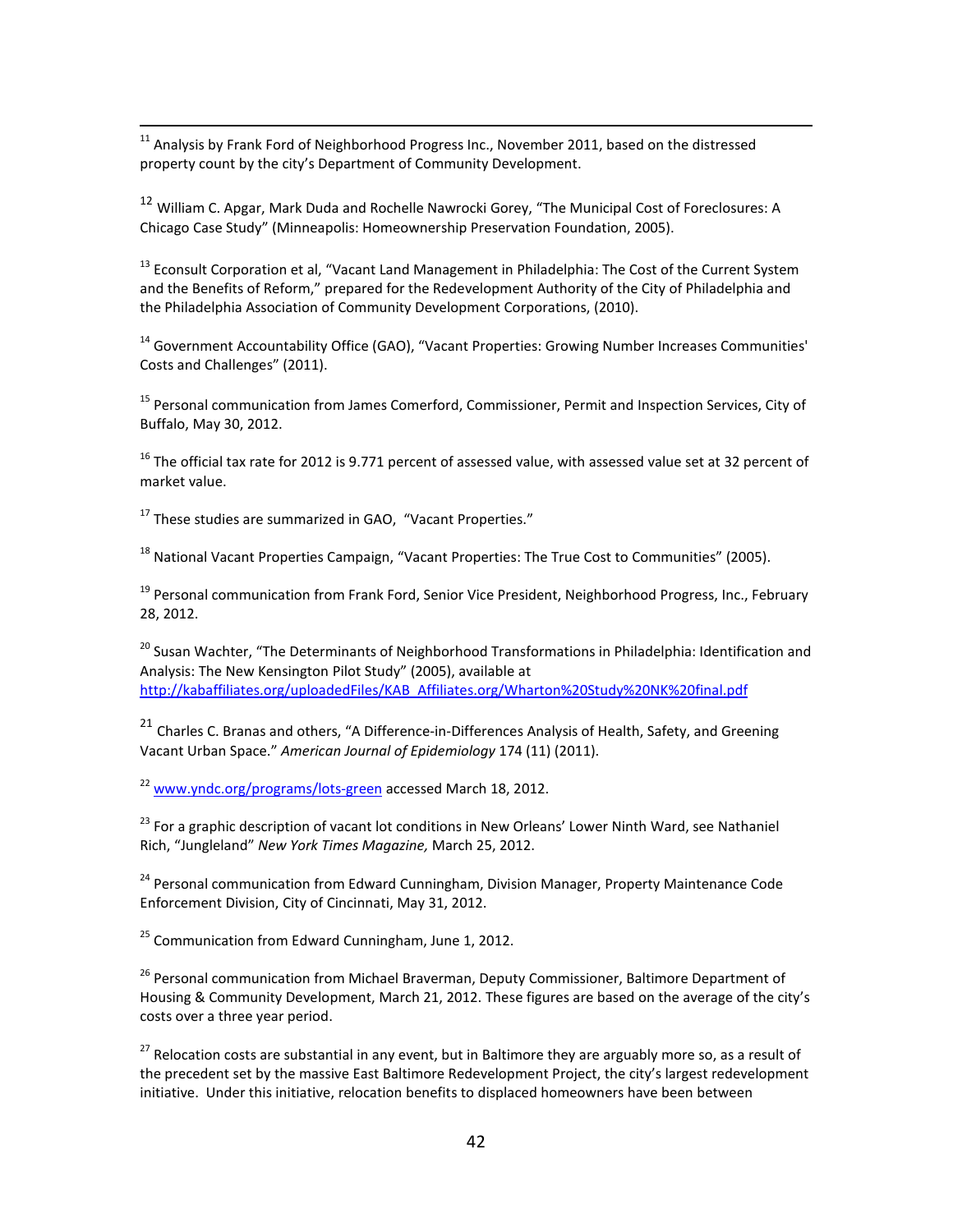\$153,000 and \$175,000 each, as reported by East Baltimore Development, Inc. See [http://www.ebdi.org/ebdi\\_response\\_to\\_the\\_daily\\_record,](http://www.ebdi.org/ebdi_response_to_the_daily_record) accessed July 5, 2012. These amounts, which were driven by concerted policies designed to maximize benefits to residents of the community, substantially exceed the amounts required by federal or state law.

 $^{28}$  Last year these fees cost the city of Buffalo roughly \$1.5 million. Personal communication from James Comerford, March 2, 2012.

<sup>29</sup> Personal communication from Valerie Jackson, Director, Department of Planning & Development, City of Orange Township, March 22, 2012. Orange is an inner-ring suburb of Newark with an older housing stock made up largely of frame two and three family houses. At the opposite end of the price spectrum, the city of Texarkana, Arkansas, demolished nine small frame single-family houses in 2009 for an average of \$4150 per house; five of the houses, however, were demolished for less than \$3400, one for only \$2581. See

[http://arkagenda.txkusa.org/2010/02012010/02012010agenda\\_html/item\\_6\\_Presentation%202010%20P](http://arkagenda.txkusa.org/2010/02012010/02012010agenda_html/item_6_Presentation%202010%20PW%20(Liens).pdf) [W%20\(Liens\).pdf,](http://arkagenda.txkusa.org/2010/02012010/02012010agenda_html/item_6_Presentation%202010%20PW%20(Liens).pdf) accessed March 31, 2012.

<sup>30</sup> GAO. "Vacant Properties."

 $31$  Personal communication from Ronald O'Leary, May 30, 2012.

 $32$  In some cases, a city can identify a responsible party in the building's chain of title, and through legal action compel them to demolish the building and clean up the site. Even when this is possible, it is often time-consuming and expensive; moreover, many sites are 'orphans' without a responsible party to hold accountable.

 $33$  40 C.F.R.  $661.141$  (emphasis added).

 $34$  Legal memorandum prepared for the Cuyahoga County Land Reutilization Corporation (CCLRC) by Douglas Sawyer, Esq., May 25, 2012.

 $35$  Ibid.

<span id="page-42-2"></span>.

<sup>36</sup> Personal communication from Ronald O'Leary, February 28, 2012

 $37$  Legal memorandum prepared for the Cuyahoga County Land Reutilization Corporation (CCLRC) by Douglas Sawyer, Esq., May 25, 2012. Prior to the change in interpretation, approximately 20 percent of properties demolished by the CCLRC were subject to the NESHAP standards.

<span id="page-42-0"></span> $38$  Cleveland appears to have become quite skillful in structuring its demolition bids to enable most of them to fall below the minimum threshold that triggers Davis-Bacon requirements. Personal communication from Ronald O'Leary, February 28, 2012.

<span id="page-42-1"></span><sup>39</sup> The cost of disposal goes beyond the tipping fee—which may run from \$40 to \$100 per ton for nontoxic municipal solid waste—to include the distance to the landfill, the cost of vehicle use, and the number of hours that a driver must devoted to each trip. In many landfills, the driver may expect to wait one to three hours before unloading his or her truck. Demolition contractors factor all of these considerations into their bids.

 $40$  The term 'prevailing wage' is something of a misnomer, as any inference that these are the wages that actually prevail within the marketplace is factually incorrect. What states such as New Jersey and New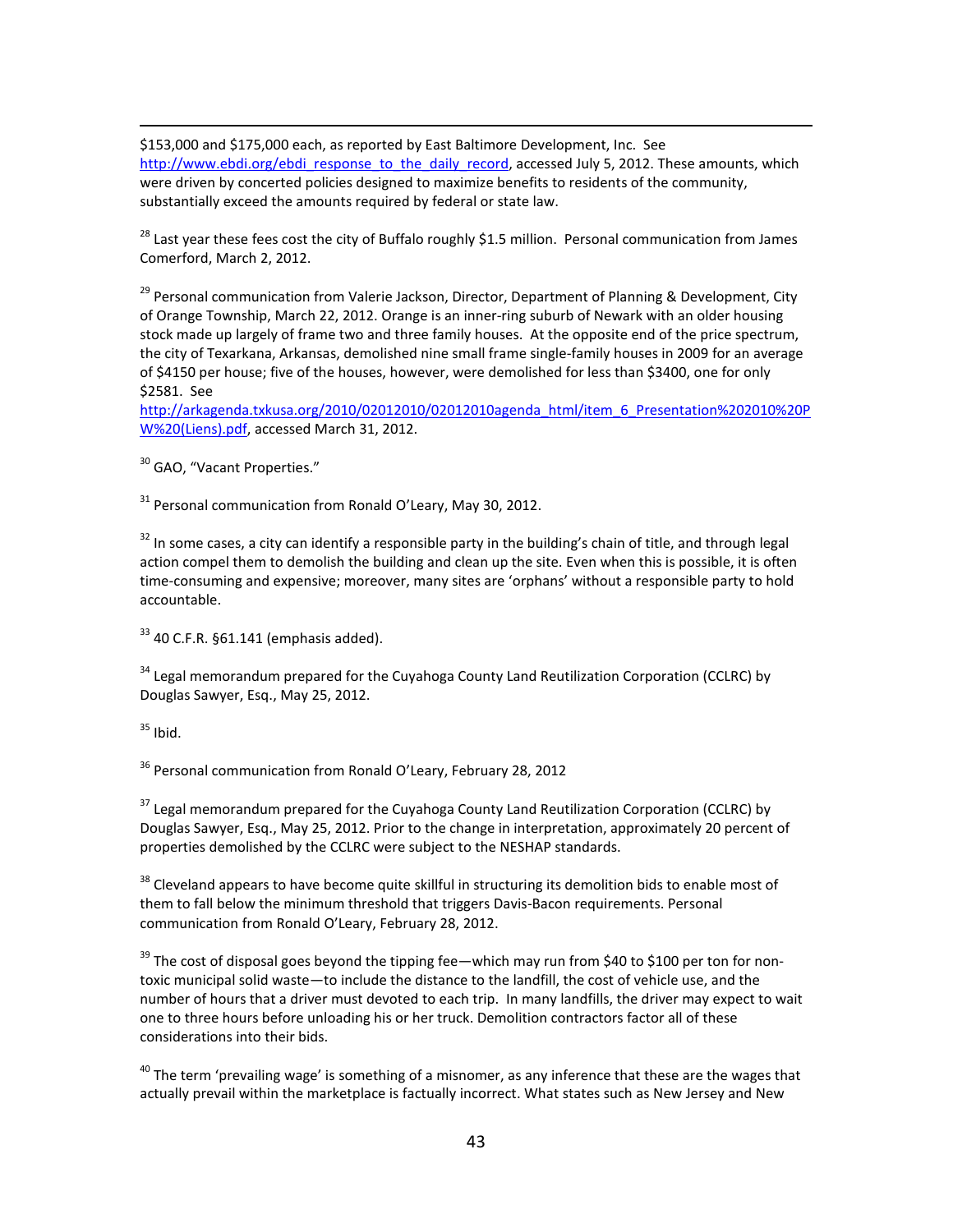York define as 'prevailing wage' is actually the schedule of wages and benefits negotiated by construction trade unions on public jobs, notwithstanding the reality that the great majority of construction jobs in those states are not actually subject to that schedule. As a result, imposition of 'prevailing wage' requirements represents a significant increase over existing wage scales where these requirements are not imposed, and pushes the cost of construction projects substantially higher.

<span id="page-43-1"></span><span id="page-43-0"></span> $^{41}$  There is an extensive literature on this subject. See, for example, Ted Gayer, "A Better Approach to Environmental Regulation: Getting the Costs and Benefits Right," (Washington: Brookings Institution and the Hamilton Project, 2011).

<span id="page-43-2"></span><sup>42</sup> Personal communication from Frank Ford, February 28, 2012

.

<span id="page-43-3"></span><sup>43</sup> Buffalo ReUse, a nonprofit organization that does deconstruction in the Buffalo NY area, supports its operations by running a retail store stocked largely by material donations from manufacturers, contractors and others in the community, which in effect subsidizes the organization's deconstruction work.

<span id="page-43-4"></span><sup>44</sup> Personal communication from Michael Braverman, March 21, 2012.

<span id="page-43-5"></span> $^{45}$  Another practice seen in some cities, which should be discouraged, is the establishment of a demolition 'queue' which determines which buildings are demolished based on when the property was initially designated for demolition. While giving the appearance of fairness, such practices are the antithesis of strategic targeting and use of resources.

<sup>46</sup> See Temple University, Center for Public Policy, and Eastern Pennsylvania Organizing Project, *Blight-Free Philadelphia: A Public-Private Strategy to Create and Enhance Neighborhood Value* (2010).

<sup>47</sup> For more information on Chicago's process, see *Bringing Buildings Back*, pp. 181-182.

<sup>48</sup> Spot blight taking refers to a legal procedure through which municipalities can use their eminent domain powers to take title to blighting or nuisance properties on an individual basis (as distinct from a redevelopment project, which is typically a large area containing many properties) and re-convey it to a user who will use it productively. Such statutes exist in a number of states, including Virginia, Tennessee, Ohio, Pennsylvania and the District of Columbia. Spot blight taking in New Jersey, which appears to be highly effective, is authorized under N.J.S.A.55:19-56(c)(2); New Jersey law also mandates that a specific procedure, which compares the cost of rehabilitation to the post-rehab value of the property, be used to determine fair market value (N.J.S.A.55:19-102). Under this procedure, if the cost to rehabilitate a property exceeds the post-rehab market value, "there shall be a rebuttable presumption […] that the fair market value of the abandoned property is zero, and that no compensation is due the owner."

<sup>49</sup> Under "quick-take" eminent domain procedures, the municipality can get title to the property quickly even if a dispute over compensation is still outstanding; the amount of compensation is subsequently resolved, and in the event that a court orders greater compensation than the city had initially tendered, the city must come up with the additional amount. Under a "slow-take" procedure, title does not pass to the city until the amount of compensation has been fully resolved.

<sup>50</sup> In contrast to more conventional neighborhood strategies, such an approach assumes little or no new construction. This reflects the realities of a low demand market environment; in such a setting, building a new house—unless it draws a type of buyer or tenant fundamentally different from that already drawn to the area—can mean one fewer existing house that will remain occupied. In the long run, however, the effective implementation of an integrated set of activities could ideally increase the demand for housing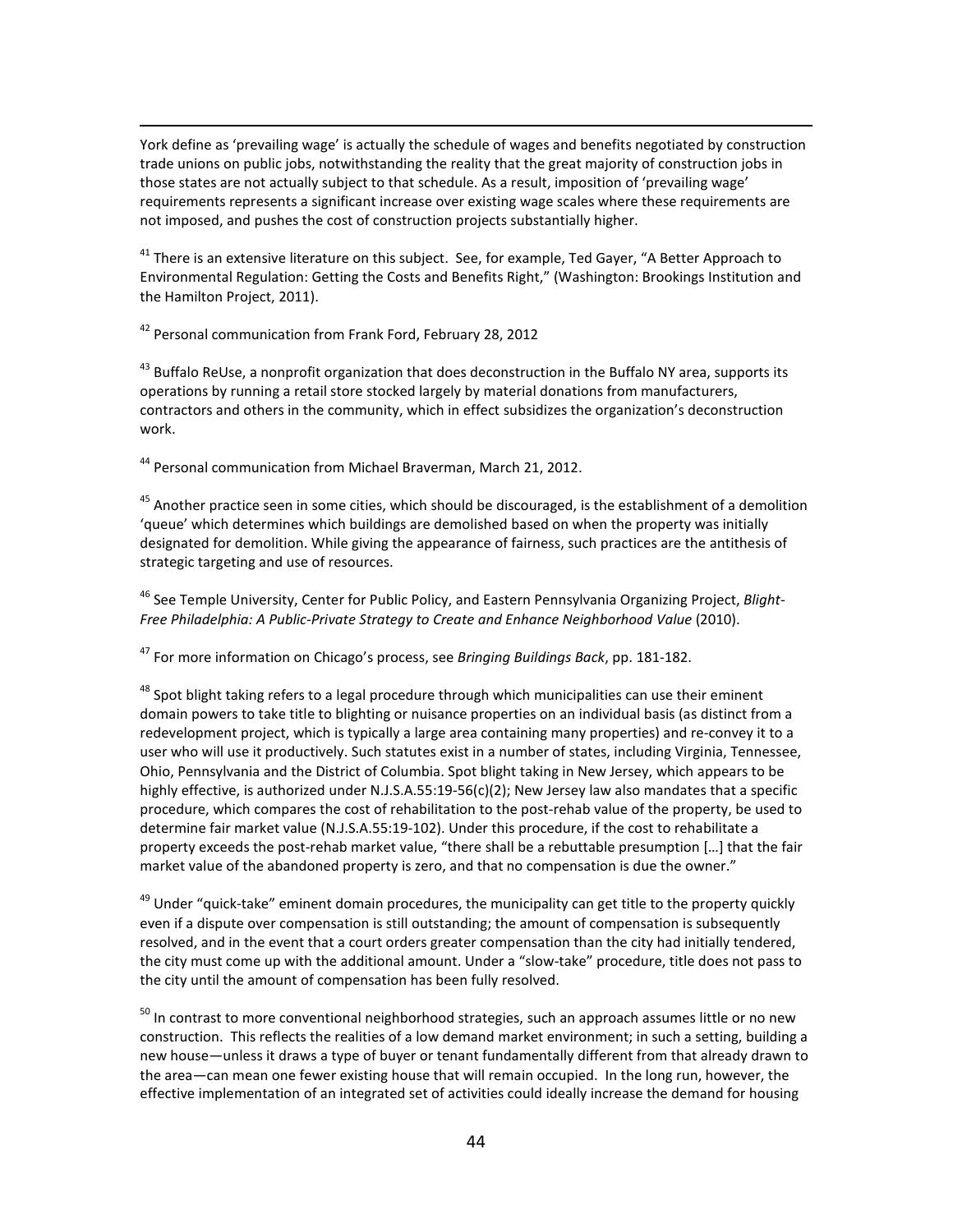in a neighborhood to the point where new construction will be feasible without undermining the existing stock.

 $51$  Ohio law authorizes use of spot blight eminent domain, although the procedures that municipalities must follow are cumbersome.

 $52$  This is a major blind spot in many neighborhood revitalization strategies, which direct the greater part (or the entirety) of their attention toward homeowners and prospective homebuyers, ignoring the reality and failing to address the problems of the large and growing number of absentee owned single family properties in the neighborhood.

<sup>53</sup> Alan Mallach, *Meeting the Challenge of Distressed Property Investors in America's Neighborhoods*  contains a detailed menu of regulatory strategies and incentives to address these issues.

<sup>54</sup> Personal communication with Robert Klein, Founder and Chairman of the Board, Safeguard Properties, April 5, 2012. Safeguard Properties has been a lead partner in this effort. The expectation of those planning this project is that the combination of low (or no) acquisition costs coupled with tight controls on rehabilitation costs will make it possible to rehabilitate and sell these houses at affordable prices with little or no public money being needed. This may or may not turn out to be realistic.

<span id="page-44-0"></span><sup>55</sup> For an overview of current urban fiscal conditions, see Christopher W. Hoene and Michael A. Pagano, "City Fiscal Conditions in 2011" (Washington: National League of Cities, 2011); for a discussion of the longterm structural fiscal problems facing cities, see Alan Mallach and Eric Scorsone, "Long-Term Stress and Systemic Failure: Taking Seriously the Fiscal Crisis of America's Older Cities" (Washington: Center for Community Progress, 2011).

<span id="page-44-1"></span><sup>56</sup> Message from the Mayor, www.syracuse.ny.us/uploadedFiles/Departments/Budget/Content [/Budget\\_Documents/2011-12%20Budget.pdf](http://www.syracuse.ny.us/uploadedFiles/Departments/Budget/Content%20/Budget_Documents/2011-12%20Budget.pdf) accessed March 31, 2012.

<sup>57</sup>http://portal.hud.gov/hudportal/HUD?src=/program\_offices/comm\_planning/communitydevelopment/ [budget/disbursementreports](http://portal.hud.gov/hudportal/HUD?src=/program_offices/comm_planning/communitydevelopment/budget/disbursementreports) accessed March 31, 2012

<sup>58</sup> Ryan Holeywell, "CDBG Cuts Even Greater Than Expected in Some Places" *Governing Magazine Fed Watch,* January 18, 2012, available at www.governing.com/blogs/fedwatch/cdbg-cuts-even-greater-thanexpected-in-some-communities.html

<sup>59</sup> Thomas Ott, "Cleveland casts wider net to recoup demolition costs" *Cleveland Plain Dealer*, November 18, 2011.

<sup>60</sup> Interview with Ronald O'Leary, February 28, 2012

.

 $61$  In urban areas, it's not uncommon for an elderly homeowner to die without leaving a will. In these situations, ownership is potentially divided among multiple heirs, most if not all of whom are either unaware of the property, or uninterested in maintaining it. Sooner or later, such properties typically end up in tax foreclosure.

 $62$  In the great majority of cases, demolition liens are on vacant lots in areas with little or no market demand; as a result, most are effectively uncollectable. Having the ability to foreclose on those liens, however, is important in that it enables the city to take control of the property and determine its subsequent use, rather than have the property remain indefinitely in limbo.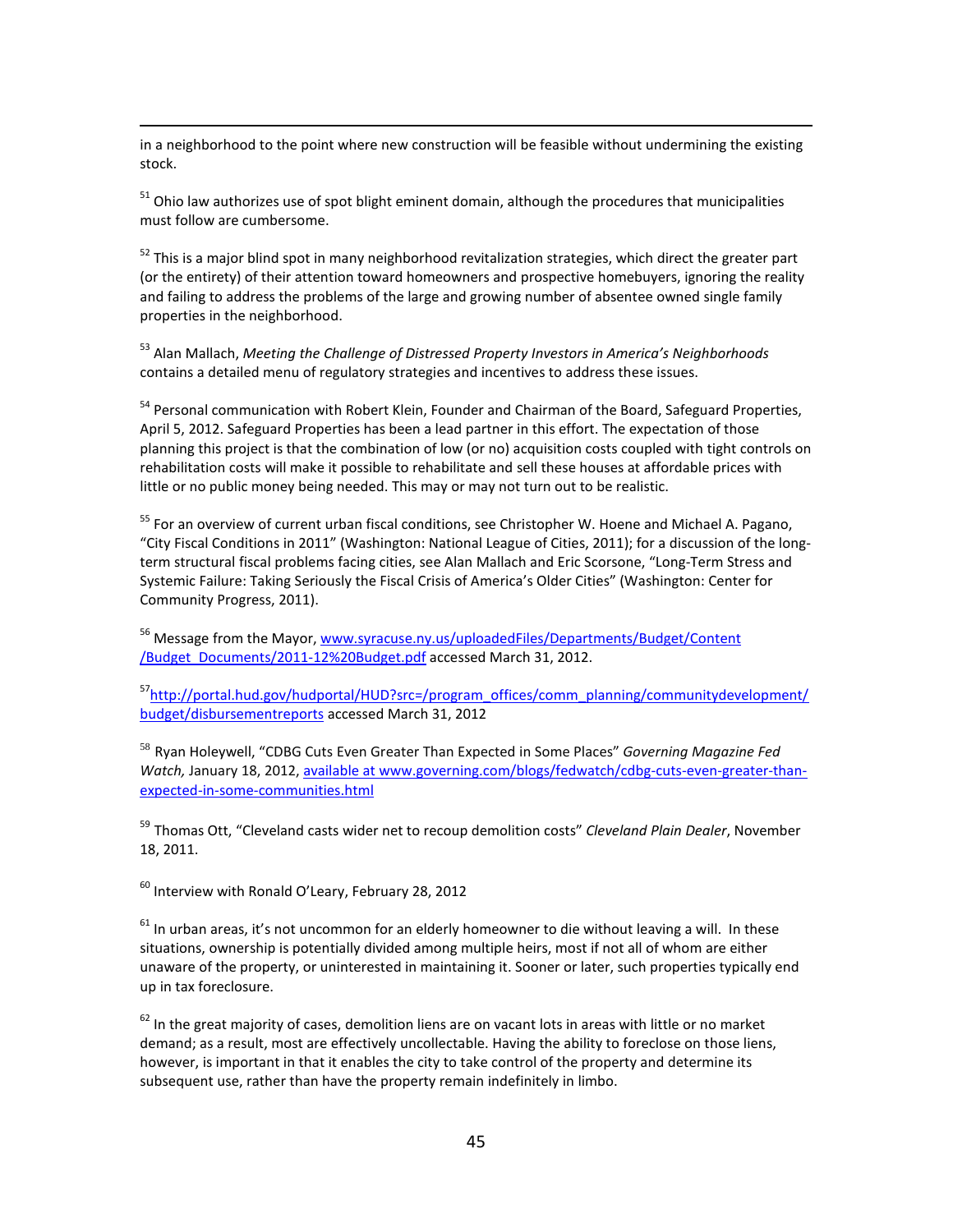63 New Jersey Statutes Annotated, Chapter 55:19-100.

<sup>64</sup> New Jersey Statutes Annotated, Chapter 46:10B-51

 $<sup>65</sup>$  See citation above. This is a particularly important issue in New Jersey, because the state has a</sup> protracted judicial foreclosure process which results in properties often taking as many as three years from initial filing to sheriff's sale and conveyance of title.

 $^{66}$  The pioneering ordinance of this sort is generally held to be Chapter 15.60 Abandoned Residential Property Registration of the city of Chula Vista, California, enacted in 2007.

 $67$  Codified Ordinances of Cleveland, Section 3103.09 (k)(2), adopted November 14, 2011.

 $^{68}$  During 2012, the city of Cleveland expects to issue notices of condemnation on 6000 to 8000 properties, while being able to demolish at most 1500 to 2000. Information from Ronald O'Leary, Esq.

 $^{69}$  Cincinnati Municipal Code §1101-57.7. The 'person in control' addition was made in October, 2010.

 $^{70}$  Personal communication from Edward Herman, Esq., Law Office of Edward Herman, April 30, 2012.

 $71$  HR 4210, Sec. 2(g)(1)(B).

<span id="page-45-0"></span> $^{72}$  Even in Michigan this provision may raise hackles. The relationship between county land banks and the central cities in those counties, as in the case of Detroit and Wayne County, is not always a positive one. Most counties containing urban centers in Ohio have created land banks, but not all; moreover, many of them are small-scale, low-budget, operations that may hesitate to take advantage of this program. The recently enacted New York State law limits the number of land bank entities (at the city or county level) to 10 statewide, thus ensuring that at least some cities in need would not have access to these funds. A land bank statute was enacted in Georgia in March 2012, and enactment of a similar statute in Pennsylvania is likely before the end of 2012. In both cases, assuming that HR 4210 became law in 2012 or 2013, many jurisdictions in need are unlikely to have created land banks in time.

<span id="page-45-1"></span> $^{73}$  HR 4210, Sec. 2(b)(5)

<span id="page-45-3"></span><span id="page-45-2"></span> $74$  The bill has clearly been drafted in ways that will indirectly channel a significant part of the bonding authority to those two states, and arguably, to a relatively small number of sub-state jurisdictions within those two states.

 $75$  Chapter 125, Public Laws of 1997, the Urban and Rural Centers Unsafe Buildings Demolition Bond Act.

<sup>76</sup> [http://esd.ny.gov/BusinessPrograms/RestoreNY.html,](http://esd.ny.gov/BusinessPrograms/RestoreNY.html) accessed March 31, 2012.

<sup>77</sup> Mark Ferencik, "Razing Plans Must Be in Gear to Receive State Funds" *Columbus Dispatch,* February 14, 2012.

 $78$  As of July 5, 2012, rates for AAA rated municipal bonds were 0.809 percent for five year bonds, and 2.801 percent for 20 year bonds. See [www.bloomberg.com/markets/rates-bonds/government-bonds/us/](http://www.bloomberg.com/markets/rates-bonds/government-bonds/us/) accessed July 6, 2012.